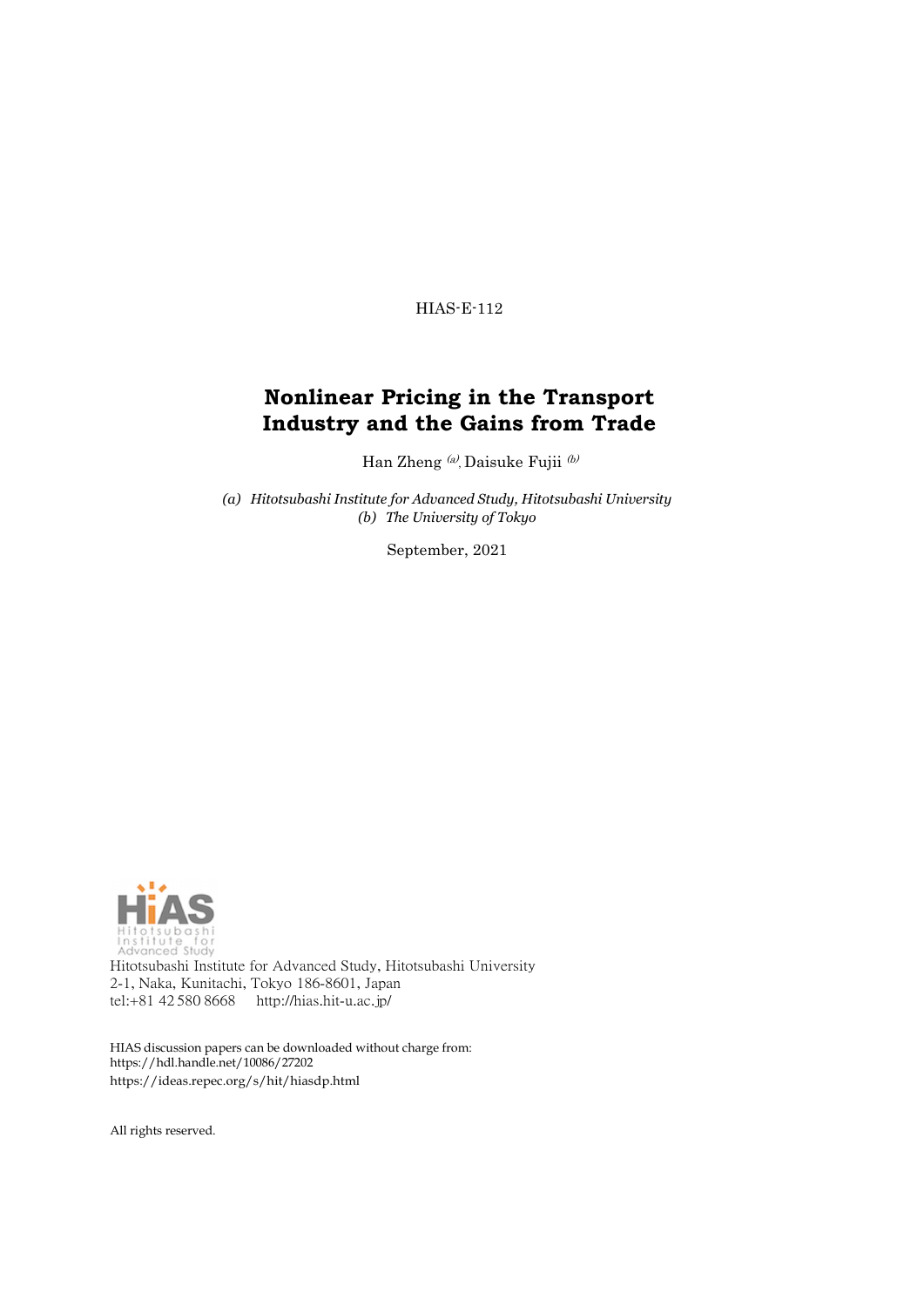# Nonlinear Pricing in the Transport Industry and the Gains from Trade

Han Zheng<sup>\*</sup> Daisuke Fujii<sup>†</sup>

September 18, 2021

#### Abstract

Recent empirical research documented that there exists a nonlinear pricing phenomenon in the shipping industry. This paper strives to show how this empirical regularity would alter conventional results in trade literature. This paper also shows that when nonlinear pricing in the shipping industry is considered, while the average productivity is higher conducive to the higher welfare level, the gains from trade are generally lower than the situation without. In addition, the model built in this paper offers micro foundations for the additive trade cost and features an endogenous response of shipping charges to the iceberg trade cost, an empirical finding emphasized in [Hummels et al.](#page-27-0) [\(2009\)](#page-27-0). In a much broader sense, this paper argues that the heterogeneous firm model offers a lens through which traditional results on some interesting objects, for example, gains from trade, could be altered.

Keywords: Nonlinear pricing, Shipping industry, Heterogeneous firms, The gains from trade

JEL Codes: F12, F14, L25, L91, R41

<sup>\*</sup>Hitotsubashi Institute for Advanced Study, Hitotsubashi University, 2-1 Naka, Kunitachi, Tokyo 186-8601, Japan. Email address: hanzheng211@g.ecc.u-tokyo.ac.jp.

Faculty of Economics, University of Tokyo, 7-3-1 Hongo, Bunkyo-ku, Tokyo, 113-0033. Email address: dfujii@e.u-tokyo.ac.jp.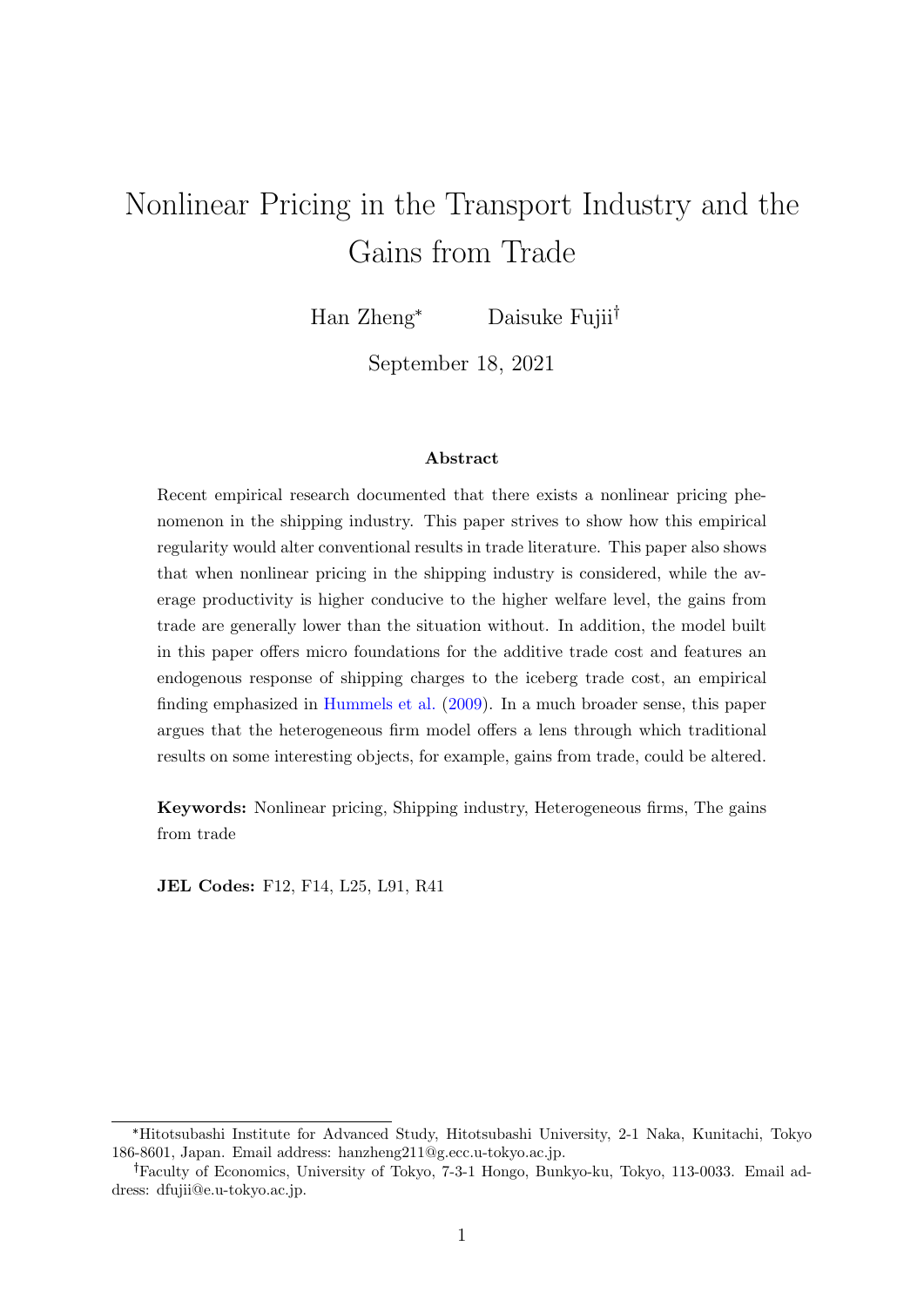#### 1 Introduction

Though trade economists have long acknowledged that the shipping charge is part of the trade cost, many view the components of trade cost  $(e,q. \text{ tariff rate}, \text{shipping charge})$  as independent, which is clearly at odds with the empirical findings emphasized by [Hummels](#page-27-0) [et al.](#page-27-0)  $(2009)$  (*i.e.*, the shipping charges endogenously respond to tariff rate<sup>[1](#page-2-0)</sup>). Based on the heterogeneous firm international trade model, this paper offers a framework that accommodates an endogenous response of shipping charges to the iceberg trade cost at the same time aligning well with the nonlinear pricing phenomenon in the shipping industry, recently documented by [Ignatenko](#page-27-1) [\(2020\)](#page-27-1). Moreover, this framework shows that the nonlinear pricing in the shipping industry could potentially dampen the gains from trade, though the average productivity is higher after opening to trade.

Among the four components of trade cost, transport attrition, time cost, transaction cost, and tariff, it is sensible to claim that the technological advances in logistics would shrink the proportion of transport attrition and time cost out of the total trade cost, meanwhile constant trade negotiations would limit the size of tariff, leaving the transaction cost as the major component of the barrier to trade flows. This time trend echos [Hummels](#page-27-2) [\(2007\)](#page-27-2)'s documentation that in the US the transportation expenditure, initially only half of the tariff duties in 1958, grew to be three times higher than the concurrent tariff duties paid by 2004. Additionally, using custom data [Hummels](#page-27-2) [\(2007\)](#page-27-2) shows that the transportation cost is at least as important as the tariff in terms of impeding trade flows. Therefore, naturally more delicate treatment on the shipping industry is required on how the industry policy on transportation sector and trade policy would stem the flows of world trade.

However, the majority of prevalent trade literature follows the simplification initiated by [Samuelson](#page-28-0) [\(1954\)](#page-28-0) and does not explicitly model the transport industry, where this paper attempts to fill the gap and examine how this would reshape the conventional results. This paper shows that the nonlinear pricing practice prevailing in shipping industry, an

<span id="page-2-0"></span><sup>&</sup>lt;sup>1</sup>The anatomy of the trade cost is beautifully synthesized by [Spulber](#page-28-1)  $(2007)$  as "the four Ts" transport attrition, time cost, transaction cost, and tariff.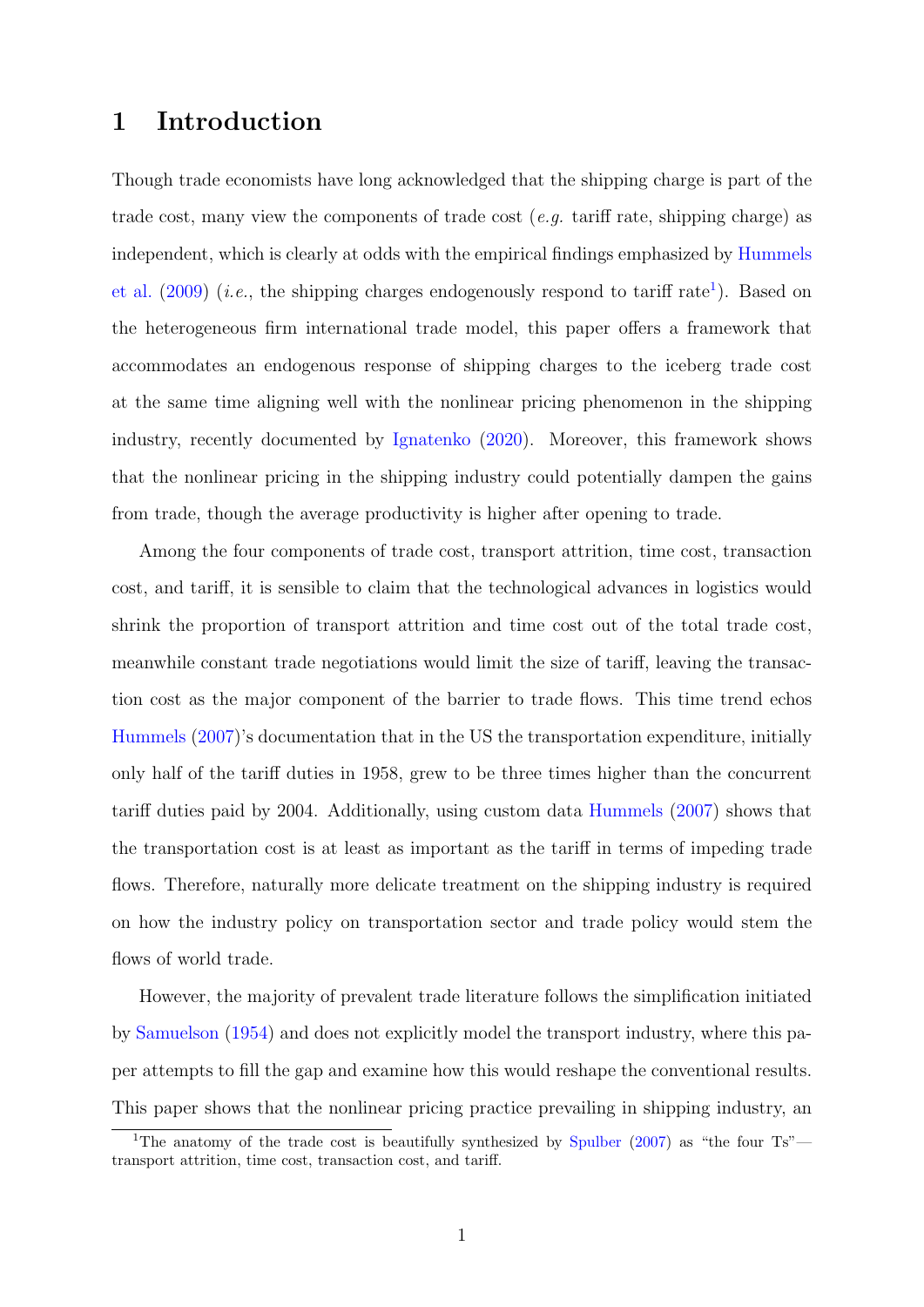empirical regularity emphasized by [Ignatenko](#page-27-1) [\(2020\)](#page-27-1), would provide productive firms with more favorable deals, enabling them to expand more than they would otherwise. This empowerment reinforces the productivity advantages of the productive firms and cripples the survivability of the unproductive firms, thereby raising the entry cutoff of firms, a crucial statistics to the measurement of the gains from trade. Also, more favorable deals would translate into a distorted firm size distribution which many researches attempt to match. In contrast to the preceding work by [Ignatenko](#page-27-1) [\(2020\)](#page-27-1) and [Ardelean and Lugov](#page-26-0)[skyy](#page-26-0) [\(2020\)](#page-26-0), this paper yields closed-form general equilibrium effects which clearly shows its welfare implication, after showing the same theoretical results using the Melitz-Chaney model which also hold in the [Melitz and Ottaviano](#page-27-3) [\(2008\)](#page-27-3) (thereafter MO) framework. The importance of the general equilibrium effects manifests in this paper's results: the positive welfare effect from a "winner-favoring" essence of nonlinear pricing conducive to a higher average productivity is generally offset by the market power distortion from the shipping industry, which is invisible without general equilibrium settings.

This paper connects with many strands of literature. It contributes to the strand of trade literature striving to assess the gains from trade. Starting from the seminal and influential paper by [Arkolakis et al.](#page-26-1) [\(2012\)](#page-26-1) (thereafter ACR), many other papers discover channels or mechanisms which could potentially modify the gains from trade. [Melitz and Redding](#page-28-2) [\(2015\)](#page-28-2) argue that the ACR's results are sensitive to firm productivity distribution in a sense that even an truncated version of the Pareto distribution would introduce additional elements into the ACR formula and the routine applying of an intrinsically changing partial trade elasticity with respect to the variable trade cost to the ACR formula would undervalue the gains from trade, especially under the range of values when the variable trade cost is high. Similar results are also uncovered by both [Head et al.](#page-27-4) [\(2014\)](#page-27-4) and [Bas et al.](#page-26-2) [\(2017\)](#page-26-2)—a departure of firm heterogeneity from the Pareto distribution fitting the upper tail of firm sales to log-normal distribution which fits the complete distribution of firm sales, naturally gives rise to variable trade elasticity with respect to trade cost. Under the translog preference, [Novy](#page-28-3) [\(2013\)](#page-28-3) also finds the trade elasticity is a variable. Therefore, without the varying trade elasticity, the canonical trade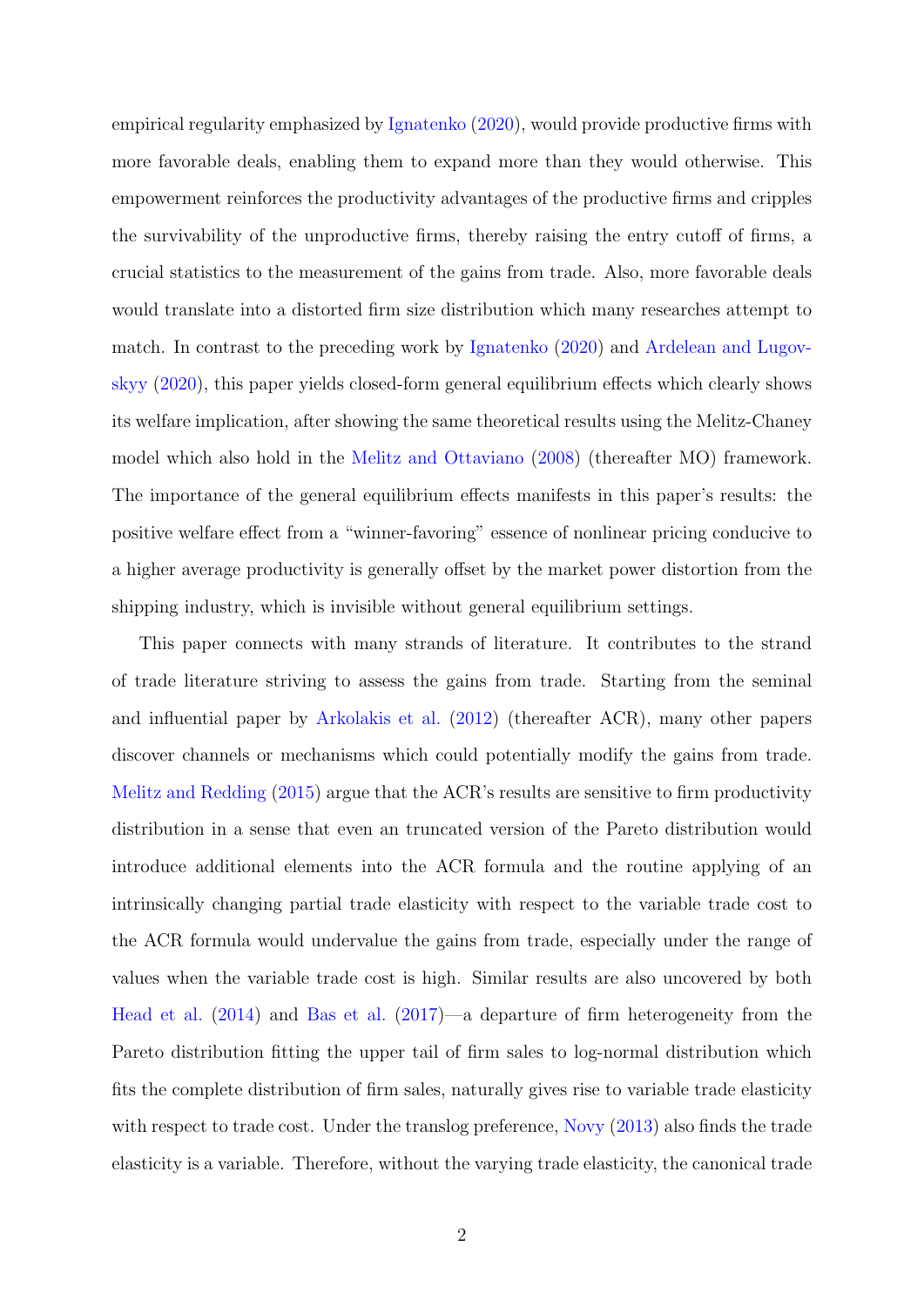literature might underestimate the gains from trade. Additionally, [Caliendo and Parro](#page-26-3) [\(2015\)](#page-26-3) derives analytical expressions for the gains from trade in a world with mutisectors and vertical linkages, showing that the gains from trade would be underestimated without them. In line with the aforementioned literature, this paper discovers a new channel, the nonlinear pricing practice in the transport industry, modifying the assessment of the gains from trade.

This paper also adds to the line of literature attempting to explain the vast existence of an additive trade cost documented by [Irarrazabal et al.](#page-27-5) [\(2015\)](#page-27-5) and investigates how the additive trade cost would steer the trade flows differently from the conventional multiplicative trade cost. [Irarrazabal et al.](#page-27-5) [\(2015\)](#page-27-5) show that the elasticity of the quantity elasticity of price with respect to additive trade cost changes along the additive trade cost, the property helps in identifying the additive trade cost. They show quantitatively that the additive trade cost do change the welfare gains assessment. Cosar and Demir  $(2018)$ and [Fan et al.](#page-26-5) [\(2020\)](#page-26-5) consider the additive trade cost when firms choose both quantity and quality of their products. Cosar and Demir  $(2018)$  finds that containerization explains a significant amount of the global trade increase. [Fan et al.](#page-26-5) [\(2020\)](#page-26-5) show that the additive trade cost would affect firms' quality choice differently from the multiplicative trade cost, thereby generating two different trade elasticities in the traditional structural gravity equation. However, all aforementioned papers incorporate the additive trade cost without micro foundations. This paper together with [Ignatenko](#page-27-1) [\(2020\)](#page-27-1) lay out the micro foundations for the additive trade cost and assign economic meanings to its components in both the Melitz-Ottaviano and Melitz-Chaney frameworks.

This paper also sheds some light on the recent discussion about superstar firms and their implications on the labor share. [Freund and Pierola](#page-27-6) [\(2015\)](#page-27-6) document that the top several firms account for extraordinarily huge portion of one countries' export and revealed a comparative advantage in a sector can be created by a single firm. [Autor et al.](#page-26-6) [\(2020\)](#page-26-6) argue that the creative destruction in a heterogeneous firm model contributes to the sales concentration of top firms, which have high markups and a low labor share of value added. The framework in this paper speaks to the very cause of "export superstars"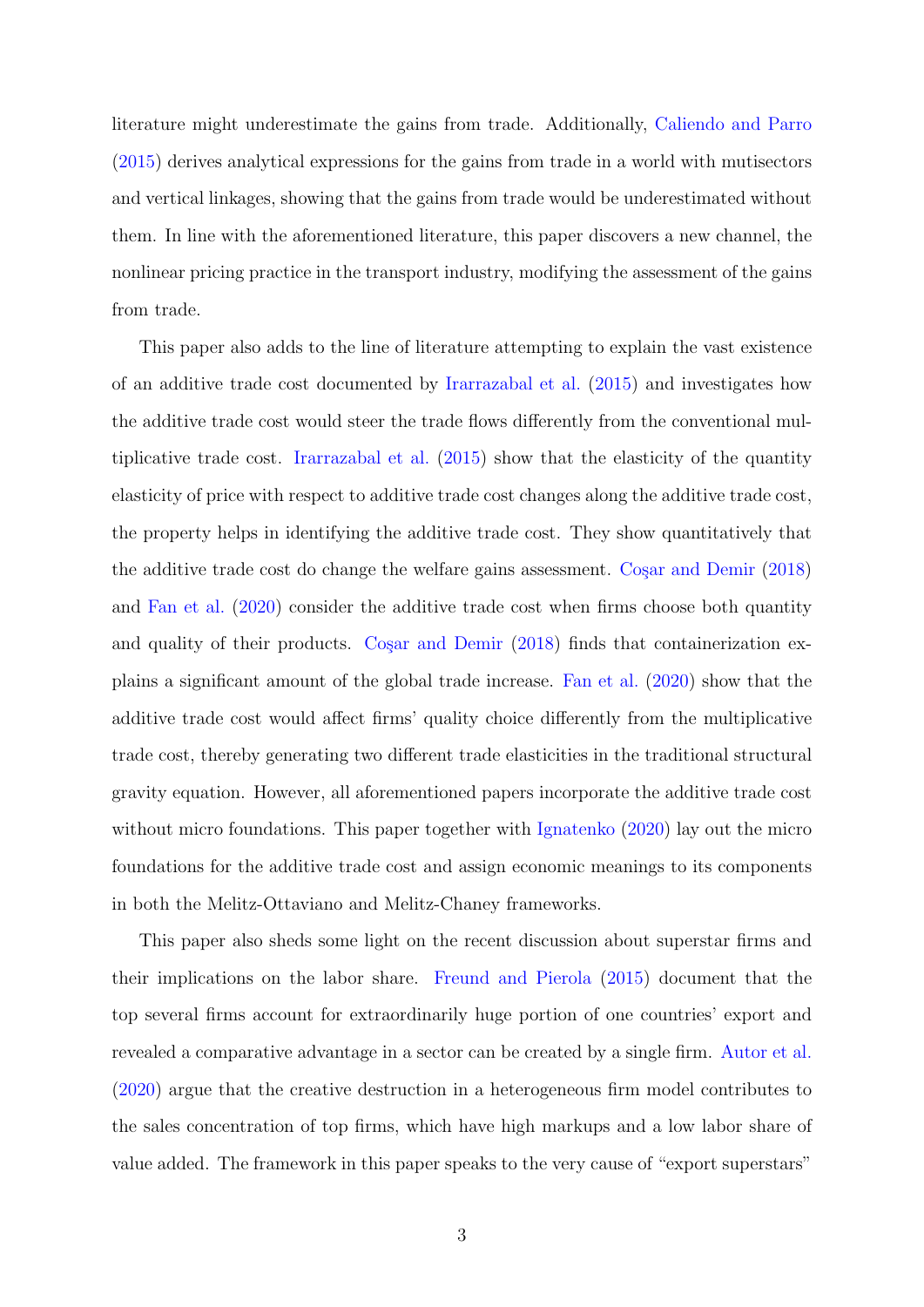through emphasizing the "winner-favoring" effect of nonlinear pricing in the shipping industry, which amplifies the productivity advantage of big firms abroad and aggravates the lower labor share.

Admittedly, this paper is not the first one to endogenize the transport industry.<sup>[2](#page-5-0)</sup> [Ishikawa and Tarui](#page-27-7) [\(2018\)](#page-27-7) consider an monopolistic international transportation industry arguing that the freight rate will endogenously respond to tariff changes, thereby, modifing the desired effects that follow. [Brancaccio et al.](#page-26-7) [\(2020\)](#page-26-7) build a spatial model in global shipping and reveal three mechanisms that would be otherwise absent in the exogenous trade cost models. The work by [Kleinert and Spies](#page-27-8) [\(2011\)](#page-27-8) and [Asturias](#page-26-8) [\(2020\)](#page-26-8) point out that the profit maximizing behavior of the shipping companies enable them to switch shipping technology between trade routes of different sizes. Notably, [Asturias](#page-26-8) [\(2020\)](#page-26-8) assembles an unique data set and its calibration shows that shipping companies tend to use a higher fixed cost but a lower marginal cost technology at routes with increasing trade flows. Despite all their efforts, none of them pay attention to the firmwise shipping charges variations and consider the nonlinear pricing as a main force in modeling the transportation industry's pricing strategy.

The next section lays out the primitives and environment needed to set up the model. Section 3 describes the shipping firm's profit maximizing strategy. Section 4 investigates the welfare implication of nonlinear pricing in the shipping industry in general equilibrium. Section 5 discusses its implication in firm size distribution and gravity. The last section concludes.

#### 2 Primitives and Environment

The specification for consumer utility is the one used in [Melitz and Ottaviano](#page-27-3) [\(2008\)](#page-27-3) and the individual representative preference is given as:

$$
U_j^c = \alpha \int_{\omega \in \Omega_j} q^c(\omega) d\omega - \frac{1}{2} \gamma \int_{\omega \in \Omega_j} (q^c(\omega))^2 d\omega - \frac{1}{2} \eta \left( \int_{\omega \in \Omega_j} q^c(\omega) d\omega \right)^2 + q^0. \tag{1}
$$

<span id="page-5-0"></span><sup>&</sup>lt;sup>2</sup>A vast strand of literature investigates this phenomenon in urban economics (see, *e.g.* [Behrens et al.](#page-26-9)  $(2009)$ ).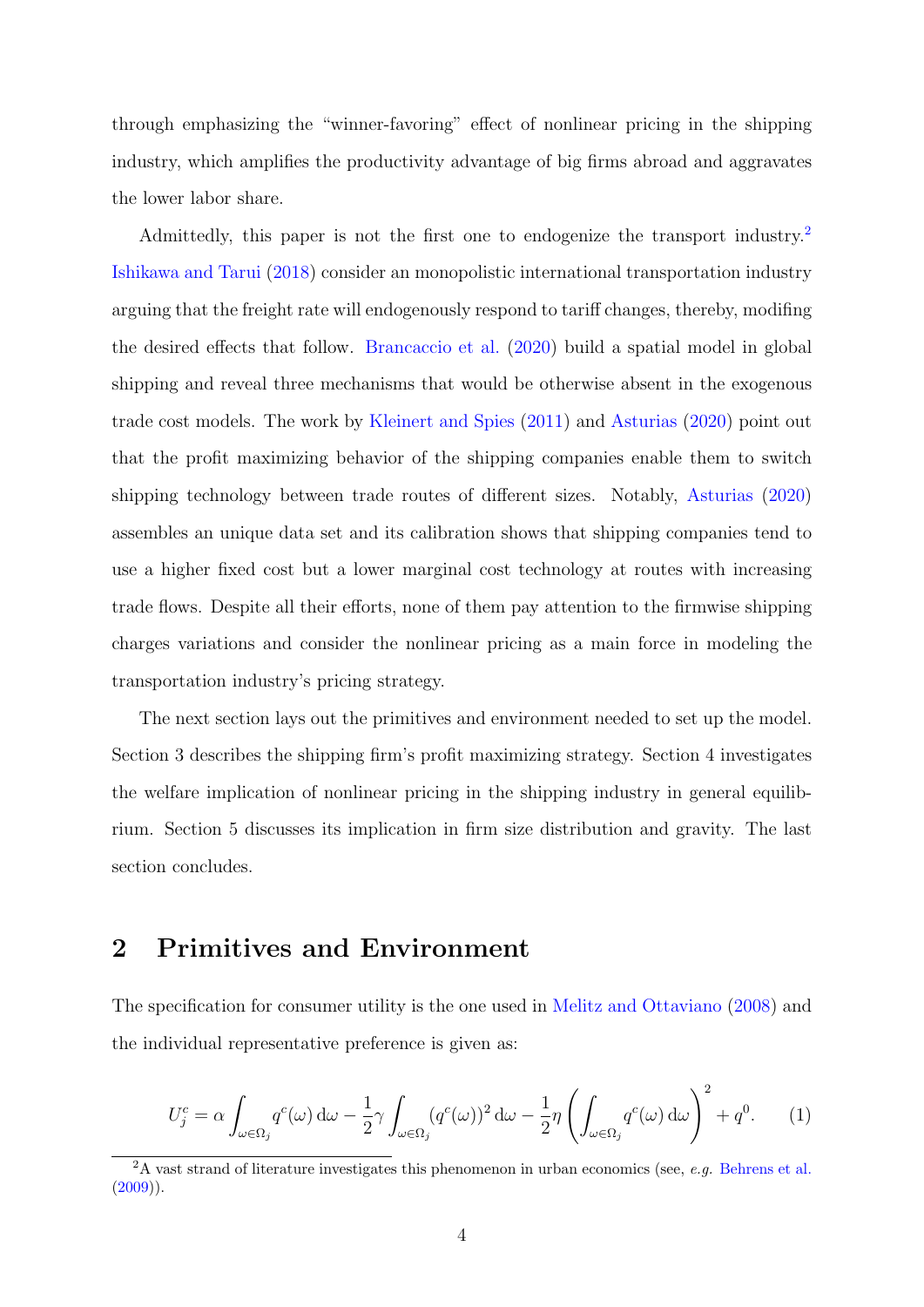where  $\omega$  is the index of goods in the set  $\Omega_j$ —the set of goods available in country j. The production technology of the outside good  $q^0$  is linear whose per unit production requires one unit of labor and it's being freely traded. The market for the outside goods is assumed to be perfect competition and we assume consumers have positive demand of the outside goods. From here on, we treat this outside goods as numeraire.

Then utility maximization of an individual preferences yields the following demand for a particular good  $\omega$ :

$$
q(\omega) = \frac{L_j}{\gamma} \left( \alpha - p(\omega) - \eta \int_{\omega \in \Omega_j} q^c(\omega) d\omega \right), \qquad (2)
$$

where  $L_j$  is the population of the destination country. We define the aggregate variables  $Q_j^c \coloneqq \int_{\omega \in \Omega_j} q^c(\omega) d\omega$  and  $P_j \coloneqq \int_{\omega \in \Omega_j} p(\omega) d\omega$ . Then the demand becomes:

$$
q(\omega) = \frac{L_j}{\gamma} \left( \alpha - p(\omega) - \eta Q_j^c \right). \tag{3}
$$

Summing across goods available in country j, whose mass is  $M_j$ , yields the following:

<span id="page-6-1"></span>
$$
Q_j^c = \frac{\alpha M_j - P_j}{\gamma + \eta M_j} \tag{4}
$$

which connects the two aggregate variables  $Q_j^c$  and  $P_j$ . Furthermore, the quantity produced by the cutoff manufacturer  $q(\varphi^*) = 0$ , which will be rationalized by the shipping companies' profit maximization problem, implies there exist  $p_j^*$  such that:

$$
p_j^* = \alpha - \eta Q_j^c. \tag{5}
$$

The shipping industry bears a resemblance to the production sector specification in [Krugman](#page-27-9) [\(1980\)](#page-27-9), where the shipping firms engage in monopolistic competition which rebates all the profits back to the individuals through their wages.<sup>[3](#page-6-0)</sup> It incurs a fixed cost  $f_s$  for the shipping companies to serve a route. The number of shipping firms operating

<span id="page-6-0"></span><sup>&</sup>lt;sup>3</sup>The monopolistic competition assumption in the shipping industry is to some extent innocuous as [Hummels et al.](#page-27-0) [\(2009\)](#page-27-0) discover evidence of considerable market power in the shipping industry.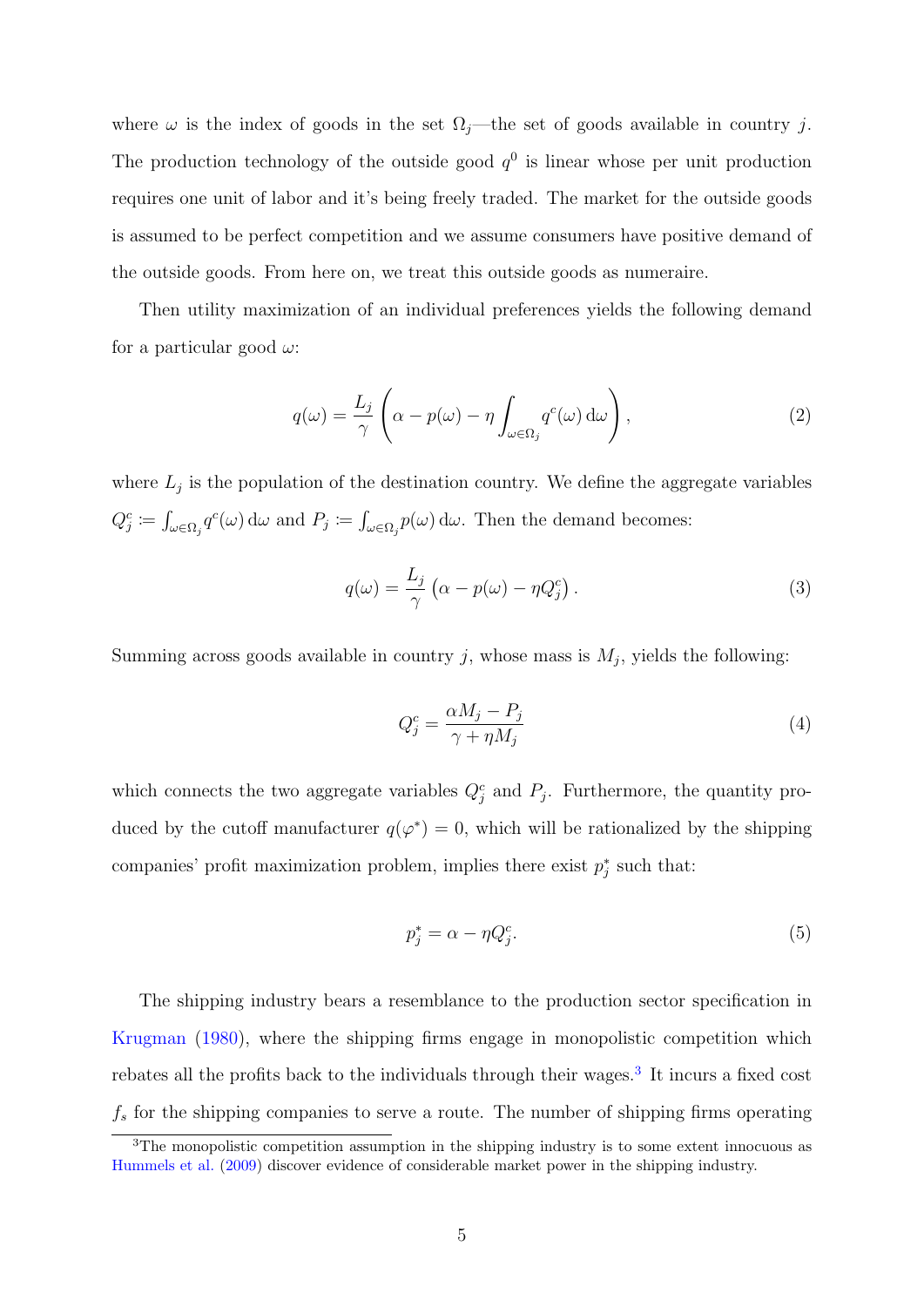a route from country i to country j is denoted as  $N_{ij}$ , which will be determined endogenously by the free-entry conditions for the shipping companies. Because the shipping industry per se is not at the very center of interest in this paper, we simply assume they are homogeneous and having the same productivity. With the above assumptions, it is reasonable to assume the heterogeneous manufacturers who use shipping services pair with shipping firms randomly. Therefore, given a shipping firm, the productivity distribution of its potential customers  $G(\varphi)$  (with  $g(\varphi)$  being is p.d.f) is the same across all the shipping companies which is common information for all the players. The equilibrium is reached in sequence: in the first stage, free entry from both the shipping industry and the manufacturing industry occur foreseeing their actions in the second stage; then in the second stage, both the manufacturers and the shipping firms optimize their quantity and service given the macro variables.

As in [Melitz and Ottaviano](#page-27-3) [\(2008\)](#page-27-3) the manufacturers do not incur a fixed cost to export its products to each market. The realization of productivity draw is private information to each manufacturer which can not be observed by the shipping companies. After observing the shipping pricing menu, the manufacturers choose the quantity to export and pay the corresponding shipping fees.

#### <span id="page-7-0"></span>3 Shipping Firm Screening

A typical shipping firm would use a type contingent contract to maximize their profits. Thanks to the revelation principle, the optimal contract for the shipping companies would be the one specifying the outcome pairs  $(q(\varphi), T(\varphi))$  and inducing the manufacturers to reveal their true types. The problem can be formulated as follows:

$$
\max_{q(\varphi), T(\varphi), \Omega} \int_{\varphi \in \Omega} (T(\varphi) - wvq(\varphi)) dG(\varphi)
$$
\nsubject to: 
$$
\underbrace{p(\varphi)q(\varphi) - \tau \frac{w}{\varphi}q(\varphi) - T(\varphi)}_{\pi(\varphi)} \geq 0 \quad \forall \varphi \in \Omega \quad (IR)
$$
\n
$$
p(\varphi)q(\varphi) - \tau \frac{w}{\varphi}q(\varphi) - T(\varphi) \geq p(\hat{\varphi})q(\hat{\varphi}) - \tau \frac{w}{\varphi}q(\hat{\varphi}) - T(\hat{\varphi}) \quad \forall \varphi, \hat{\varphi} \quad (IC)
$$
\n(6)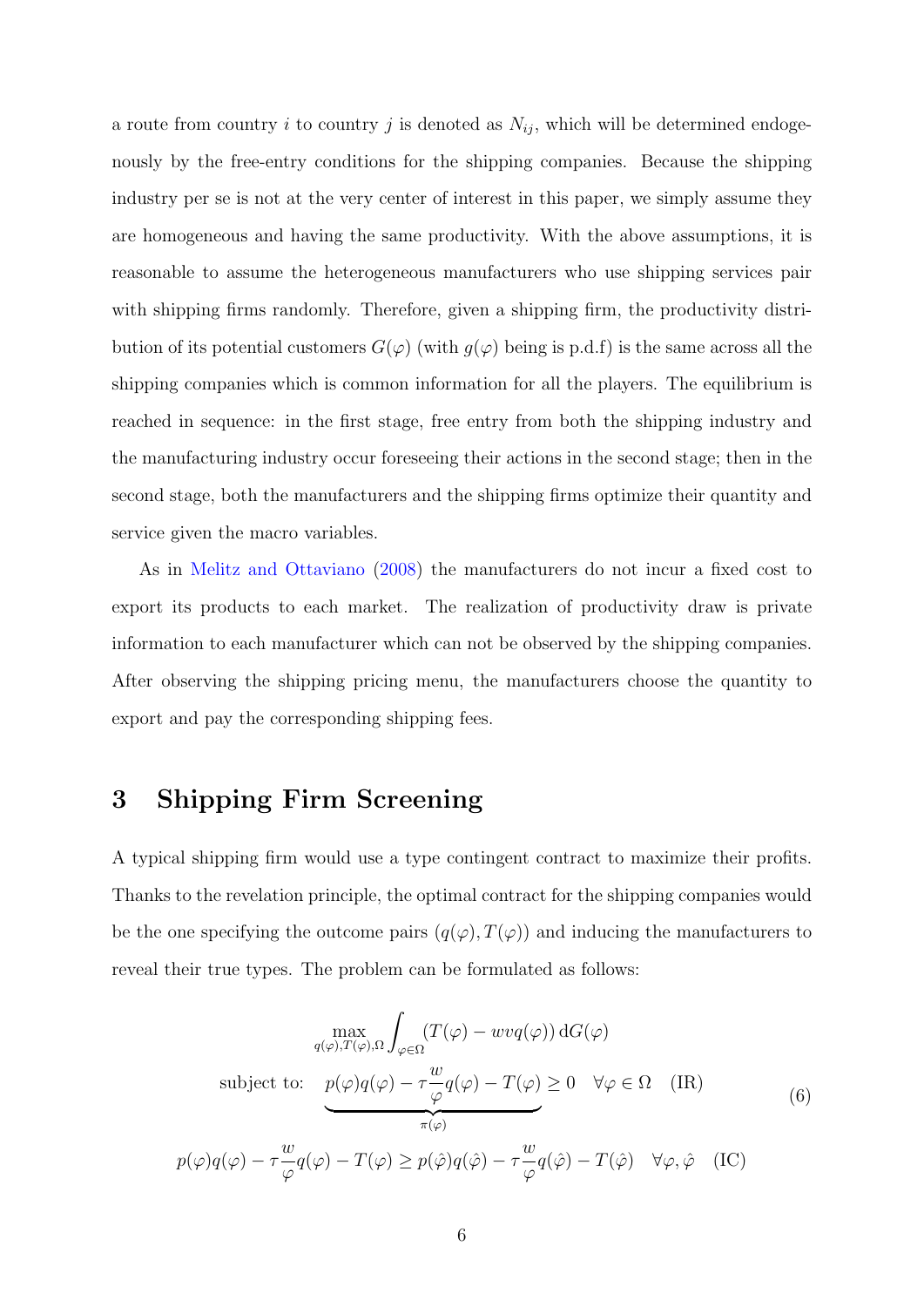where  $p(\varphi)$  is the inverse demand for the manufacturer goods from the MO preferences,  $\tau$  is the standard iceberg trade cost and v is the unit shipping cost in terms of labor.  $G(\varphi)$  (with  $q(\varphi)$  being its p.d.f) is the distribution of manufacturers.

After checking the single-crossing condition and some simple manipulation (the details are in the appendix), the objective function of shipping companies can be reduced to the following:

<span id="page-8-2"></span>
$$
\max_{q(\varphi),\varphi^*} \int_{\varphi^*}^{\infty} \frac{J_i}{N_{ij}} \left( p(\varphi)q(\varphi) - \tau \frac{w}{\varphi}q(\varphi) - \int_{\varphi^*}^{\varphi} \frac{\tau wq(x)}{x^2} dx - wvq(\varphi) \right) dG(\varphi), \tag{7}
$$

where  $J_i$  is the mass of potential manufacturers in country i and  $N_{ij}$  is the mass of shipping firms operating the route from country  $i$  to country  $j$ , both of which are macro variables and taken as given by the shipping firms.

The transformed version after integration by parts is given by:

<span id="page-8-0"></span>
$$
\max_{q(\varphi),\varphi^*} \int_{\varphi^*}^{\infty} \frac{J_i}{N_{ij}} \left[ \left( (p(\varphi) - \tau \frac{w}{\varphi} - wv) q(\varphi) \right) g(\varphi) - \frac{\tau w q(\varphi)}{\varphi^2} [1 - G(\varphi)] \right] d\varphi.
$$
 (8)

The Euler Lagrange condition requires a maximization of  $q(\varphi)$  over the term under integral in equation [\(8\)](#page-8-0), which yields:

<span id="page-8-1"></span>
$$
\underbrace{p'q + p}_{\text{marginal revenue}} = \underbrace{\tau \frac{w}{\varphi} + wv}_{\text{marginal social cost}} + \frac{1 - G(\varphi)}{g(\varphi)} \frac{\tau w}{\varphi^2}.
$$
\n(9)

As is standard in information economics literature, the incomplete information plugs in a wedge between the marginal revenue and the marginal social cost, thereby distorting the first best allocation. Here in this paper, when the "consumers" become the manufacturers, one additional implication appears—given the same demand, every manufacturer will charge a higher mark-up than the one under perfect competition. The higher mark-up stemming from the market power of the shipping firms has a negative impact on the gains from trade. This higher mark-up, as [Autor et al.](#page-26-6) [\(2020\)](#page-26-6) claim, is conducive to higher profits, thereby aggravating the already low labor share from the standard heterogeneous firm model.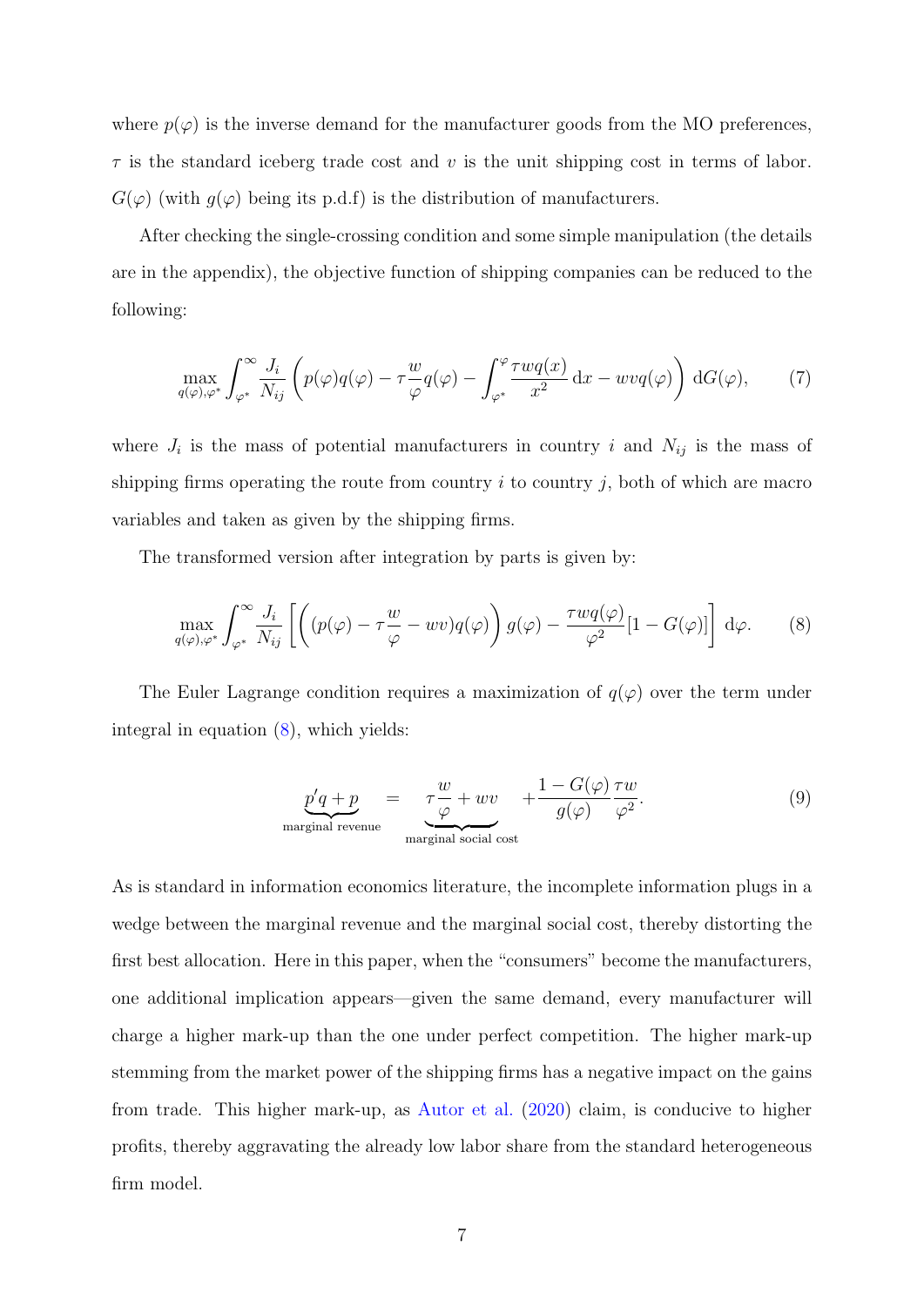If the productivity distribution is assumed to be the Pareto distribution with shape parameter  $\theta$ :

$$
G(\varphi) = 1 - \left(\frac{b}{\varphi}\right)^{\theta},\tag{10}
$$

then the equation  $(9)$  is simplified as:

<span id="page-9-1"></span>
$$
\alpha - \frac{2\gamma}{L_j}q - \eta Q_j^c = \frac{\tau w}{\theta \varphi} + \frac{\tau w}{\varphi} + wv. \tag{11}
$$

The optimization over  $\varphi^*$  yields the following:

<span id="page-9-2"></span>
$$
\left( (p(\varphi^*) - \tau \frac{w}{\varphi^*} - wv)q(\varphi^*) \right) g(\varphi^*) - \frac{\tau w q(\varphi^*)}{(\varphi^*)^2} [1 - G(\varphi^*)] = 0. \tag{12}
$$

The above equation means the shipping companies with the monopoly power will configure their customer basis to the extent that profits earned from the marginal cutoff manufacturers with productivity  $\varphi^*$ , adjusted by its mass, will be zero. This equation shows the trade-off to include additional manufacturers, which is the marginal gains by adding marginal manufacturers into the customer base and the resulting inframarginal loss by uniformly lowering the transport charges on the inframarginal manufacturers, which resembles the optimal exclusion condition—equation 7 in [Luo et al.](#page-27-10) [\(2018\)](#page-27-10).<sup>[4](#page-9-0)</sup>

The manufacturers with cutoff productivity  $\varphi^*$  will naturally satisfy both equations [\(11\)](#page-9-1) and [\(12\)](#page-9-2), which, together with the Pareto distribution assumption for productivity, lead to the following:

<span id="page-9-3"></span>
$$
\left(p(\varphi^*) - \tau \frac{w}{\varphi^*} - wv - \frac{\tau w}{(\varphi^*)^2} \frac{\varphi^*}{\theta}\right) q(\varphi^*) = 0
$$
  

$$
\frac{\gamma}{L} (q(\varphi^*))^2 = 0,
$$
 (13)

which shows necessarily the manufacturers with cutoff productivity  $\varphi^*$  will choose to

<span id="page-9-0"></span><sup>&</sup>lt;sup>4</sup>In fact, the term  $\frac{\tau w q(\varphi^*)}{(\varphi^*)^2}$  in equation [\(12\)](#page-9-2) represents the change of shipping charges to each inframarginal manufacturers, in order to include the marginal manufacturers with productivity  $\varphi^*$  into the customer base. When it is multiplied by  $1 - F(\varphi^*)$ , together they capture the inframarginal loss. Appendix [B](#page-29-0) offers more intuitive explanations.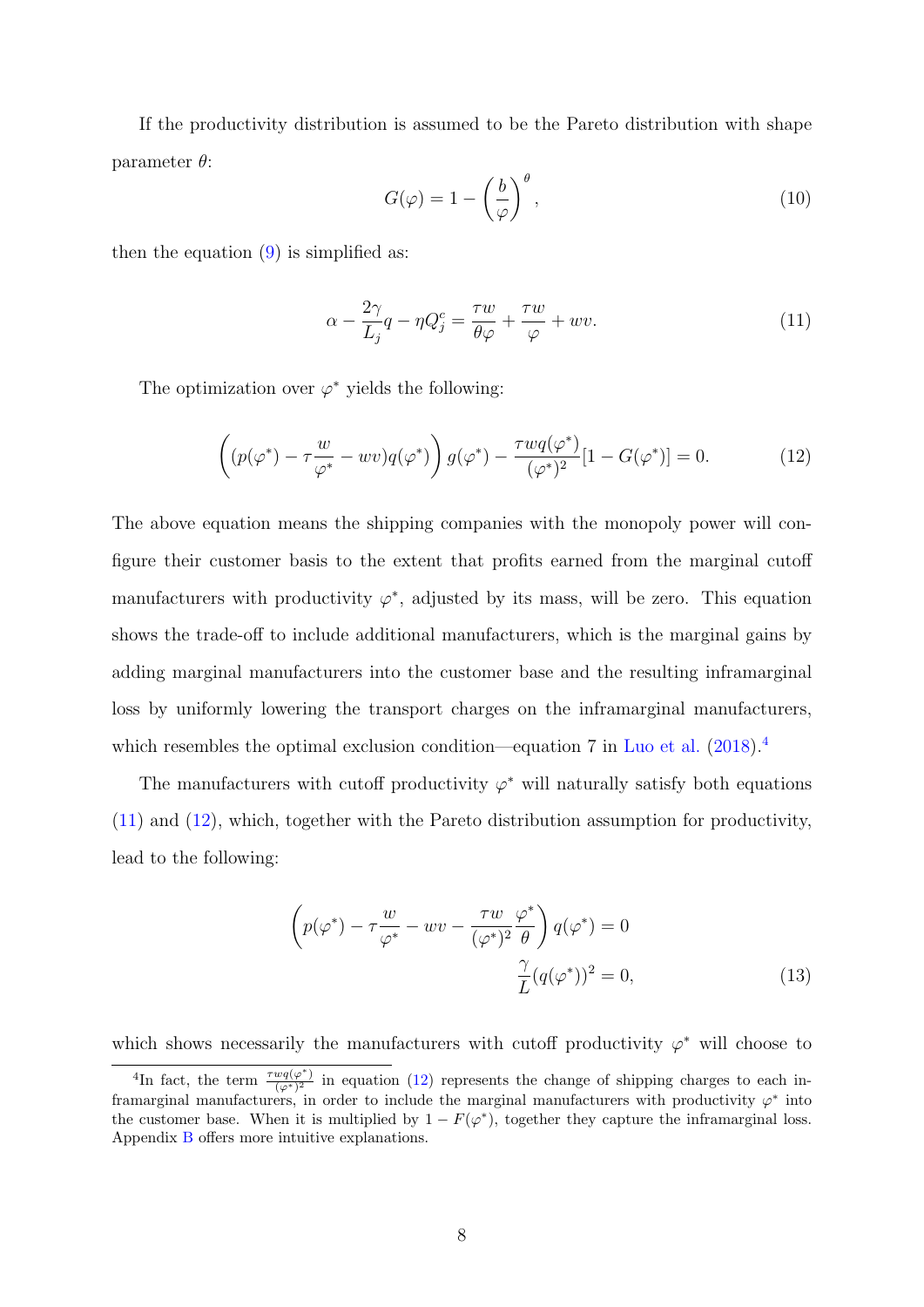produce a zero quantity. This naturally yields the following:

<span id="page-10-0"></span>
$$
p^* = \frac{\tau w}{\theta \varphi^*} + \frac{\tau w}{\varphi^*} + wv = \alpha - \eta Q_j^c.
$$
 (14)

Substitute equation  $(14)$  back into equation  $(11)$  yields the following:

<span id="page-10-1"></span>
$$
p = \frac{1}{2} \left( p^* + \frac{\tau w}{\theta \varphi} + \frac{\tau w}{\varphi} + wv \right),
$$
  
\n
$$
q = \frac{L_j}{2\gamma} \left( p^* - \frac{\tau w}{\theta \varphi} - \frac{\tau w}{\varphi} - wv \right).
$$
\n(15)

The equation [\(11\)](#page-9-1) defines the producing quantity  $q(\varphi)$  in terms of the productivity  $\varphi$  and it is increasing in  $\varphi$ , therefore, it satisfies the monotonicity constraint given by equation [\(52\)](#page-28-4).

Also notice that the first line of equation [\(15\)](#page-10-1) specifies the pricing scheme for each manufacturers of different levels, which is the average of its own effective marginal cost  $\frac{\tau w}{\theta \varphi} + \frac{\tau w}{\varphi} + wv$  and cost cut off  $p^*$ . Compared with the counterpart in [Melitz and Ottaviano](#page-27-3) [\(2008\)](#page-27-3), the effective marginal cost of the manufacturers is lifted up with an additional two terms  $\frac{\tau w}{\theta \varphi}$  and wv, which together can be understood as the last unit price charged by shipping companies to the manufacturers. It's worthwhile to take a note that equation [\(15\)](#page-10-1) echos one of the main advantages of the additive trade cost models, highlighted in [Irarrazabal et al.](#page-27-5) [\(2015\)](#page-27-5), that the additive trade cost models can naturally yield zero bilateral trade flows with just parsimonious assumptions. They show that a zero bilateral trade flow could happen under additive trade cost with the CES demand if the additive trade cost is so high that even the infinitely productive firm might find it unprofitable to export to some regions. Although here I show the same property holds for the linear demand with this special model specification, in fact it holds for more general demand functions.

PROPOSITION 1. The incomplete information structure between shipping companies and manufacturers yields a higher mark-up than the perfect competition, given the demand function and naturally yields additive trade cost components which is the unit cost of shipping regardless of the demand specification and the productivity distributions.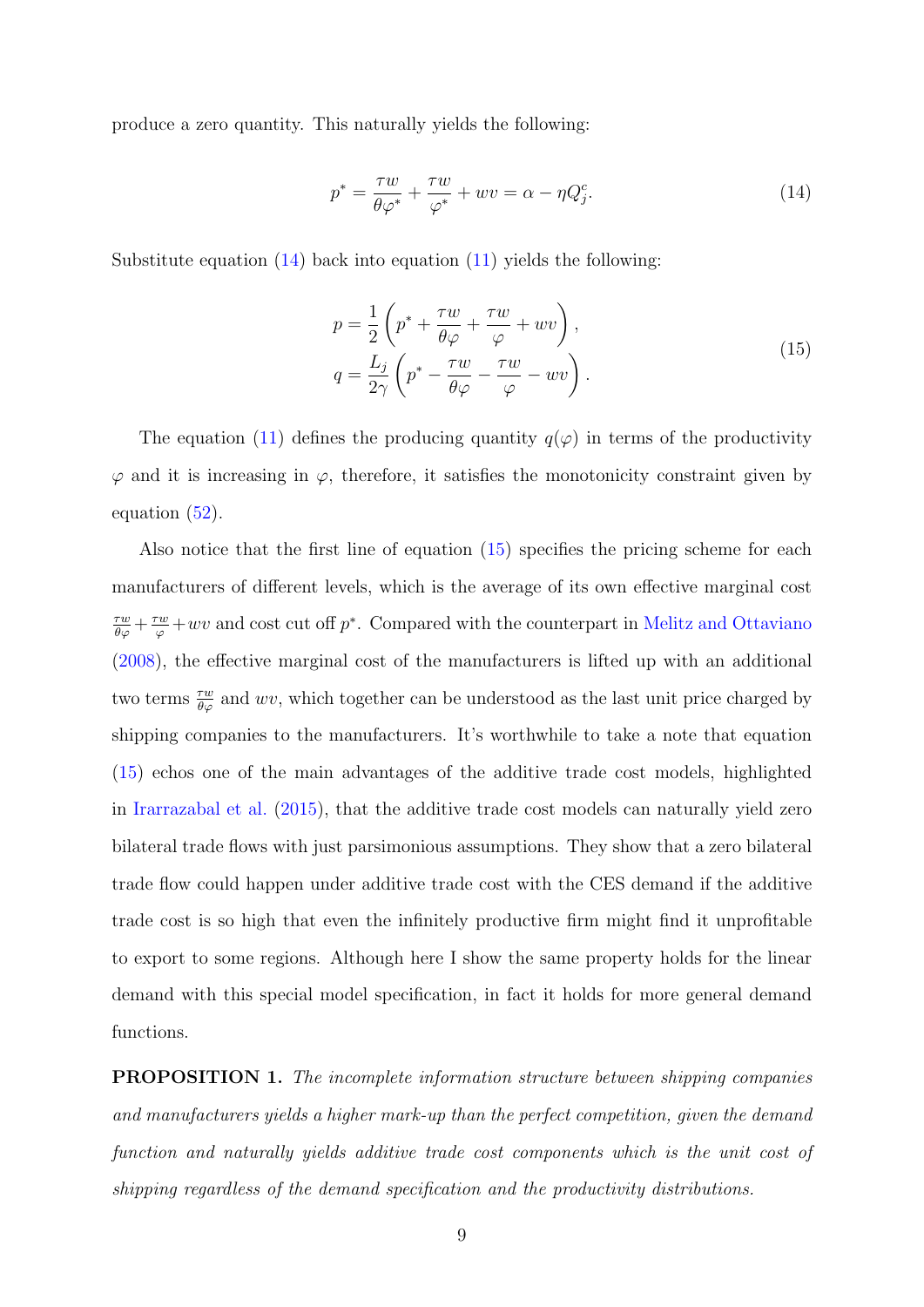The shipping companies would offer a menu of pair  $(q(\varphi), T(\varphi))$  to induce self-selection and the last unit of quantity  $\frac{dT(\varphi)}{dq(\varphi)}$  would be priced at  $\frac{\tau w}{\theta \varphi} + wv$ , which can be shown using equation [\(53\)](#page-29-1):

<span id="page-11-0"></span>
$$
\frac{\mathrm{d}T(\varphi)}{\mathrm{d}q(\varphi)} = \frac{\tau w}{\theta \varphi} + wv.
$$
\n(16)

If the information is complete and the shipping industry is competitive, the last unit price would be constant and equal to wv. However, in this environment, the well-known phenomenon "Nonlinear Pricing" in Industrial Organization is captured by the  $\frac{\tau w}{\theta \varphi} + v$ term. The most competitive manufacturers get closet to competitive price wv and the last unit price is decreasing in  $\varphi$  meaning the more quantity shipped the less the marginal unit price would be, which in turn reduces the average unit price. This decreasing unit price observed in reality reinforces the advantage of the productive firms, empowering them further to capture a larger market shares.

PROPOSITION 2. If the common knowledge productivity distribution is Pareto distribution and the realized productivity is private information, the optimal self-selecting contract for the principal is a set of pairs  $(q(\varphi), T(\varphi))$ , which has the property that  $\frac{dT(\varphi)}{dq(\varphi)}$ is decreasing in  $\varphi$ .

The formula for the transfer from the manufacturers to the shipping companies can be derived by simultaneously manipulating equations [\(15\)](#page-10-1) and [\(16\)](#page-11-0). Equation [\(15\)](#page-10-1) defines a monotonic relationship of equilibrium q and  $\varphi$  denoted as  $\varphi = \phi(q)$ . Then equation [\(16\)](#page-11-0) can be transformed into:

$$
dT = \left(\frac{\tau w}{\theta \phi(q)} + wv\right) dq.
$$
\n(17)

Taking indefinite integration over both sides of the above equation yields the following:

<span id="page-11-2"></span>
$$
T(q) = \frac{q\left[p^* - \frac{\gamma}{L}q + \theta wv\right]}{\theta + 1} + C = \frac{(p + \theta wv)q}{\theta + 1} \tag{18}
$$

where  $C$  is a constant and it will be equal to zero because the manufacturers with cutoff productivity will produce zero quantity in this model.[5](#page-11-1) After the manufacturers obtain

<span id="page-11-1"></span><sup>&</sup>lt;sup>5</sup>This approach is essentially the same as in [Maskin and Riley](#page-27-11)  $(1984)$ . To see this, following the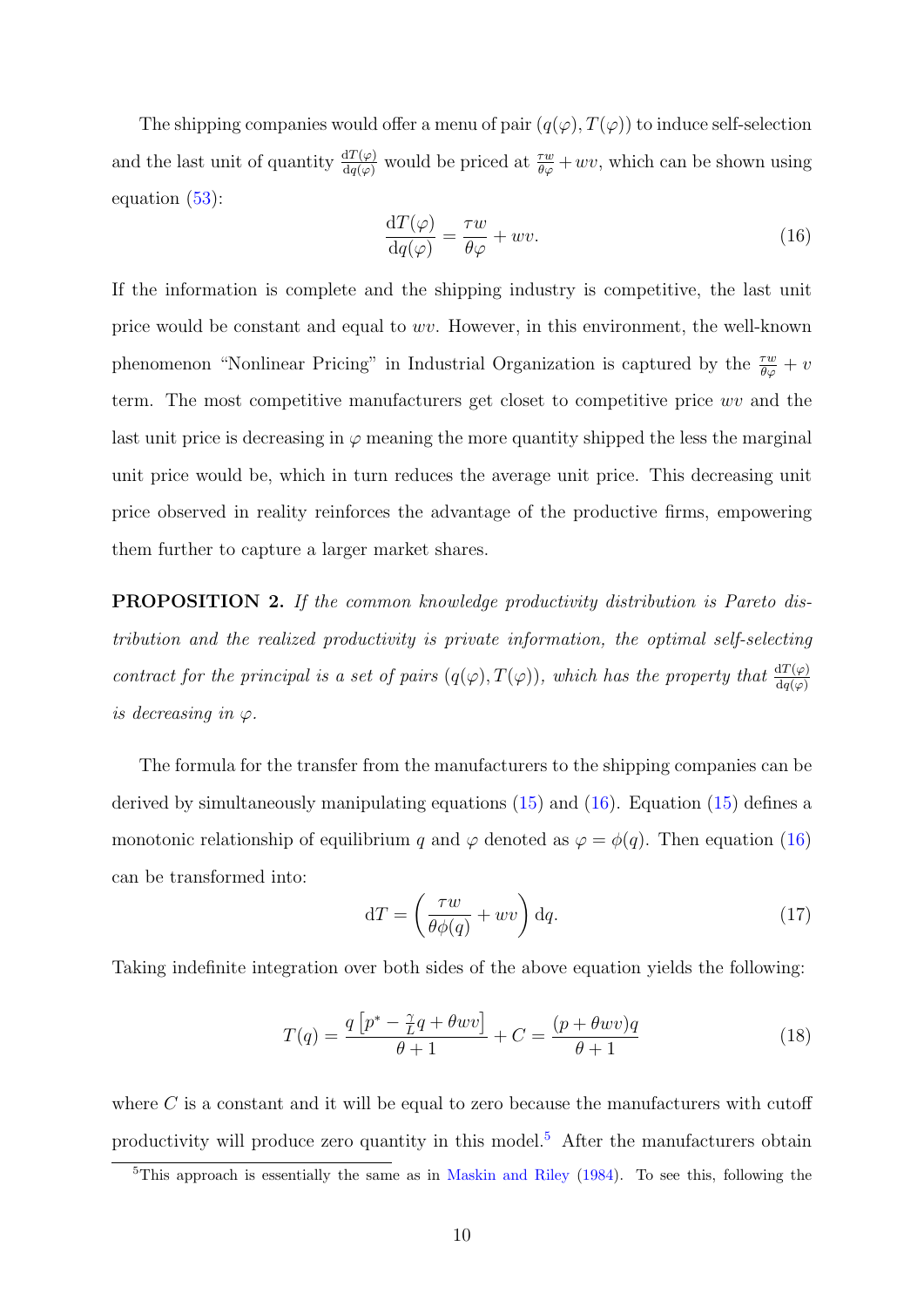the productivity draws, the ones whose draws are above the cutoff level  $\varphi^*$  will enter the markets. Just as the IR' condition implies, the shipping companies will accommodate all the entering manufacturers by making the marginal player indifferent between quit and stay. Also the marginal player will have a demand exactly equals to zero, indicating that there is no surplus which the shipping companies can extract in the means of a lump-sum transfer.

Inspection of equation [\(18\)](#page-11-2) reveals that the total amount charged by the shipping firms in this model is no longer proportional to the quantity shipped in a conventional assumption in traditional trade literature, but a weighted average of the sales of the manufacturer and the variable cost incurred in shipping. This shipping payment potentially affects the profitability of the manufacturers and in turn impacts the mass of manufacturers in the general equilibrium.

Also notice that the average unit price is given as:

<span id="page-12-0"></span>
$$
\frac{T(q)}{q} = \frac{(p(q) + \theta wv)}{\theta + 1}
$$
\n(19)

which is indeed decreasing in  $q$  comfirming the "Nonlinear Pricing" result and it differs from the otherwise competitive average unit price  $v$ . It is also increasing in the price of goods which is in line with the empirical finding in [Hummels et al.](#page-27-0) [\(2009\)](#page-27-0). Conveniently, substituting equation [\(15\)](#page-10-1) into equation [\(19\)](#page-12-0) yields a formula showing the relationship between the unit freight rate and the iceberg trade cost  $\tau$  showing that freight rate endogenously responds to the change in the iceberg trade cost.

In conventional trade literature, however, where both the tariff and the freight rate are conceived to be two multiplicative components of  $\tau$ , the changes in the tariff would not affect the freight rate, because they are independent from each other, a property which is at odds with the empirical findings documented by [Hummels et al.](#page-27-0) [\(2009\)](#page-27-0) that

method in [Maskin and Riley](#page-27-11) [\(1984\)](#page-27-11), taking definite integral over  $\frac{dT}{dq}$  yields  $T(q) - T(q^*) = \frac{(p + \theta w v)q}{\theta + 1}$ , where  $T(q^*)$  is the transport charges paid by the least productive firm and its value is given by  $W(\varphi^*)$  =  $r(\varphi^*) - \frac{\tau w}{\varphi^*} q(\varphi^*) - T(q(\varphi^*))$ . Equation [\(13\)](#page-9-3) shows that the cutoff manufacturers will produce zero quantity, which immediately implies both  $r(\varphi^*)$  and  $q(\varphi^*)$  are 0. After setting  $W(\varphi^*) = 0$  as in [Maskin](#page-27-11) [and Riley](#page-27-11) [\(1984\)](#page-27-11),  $T(q(\varphi^*))=0$  ensues, which gives the same profit maximizing pricing scheme as in the main content.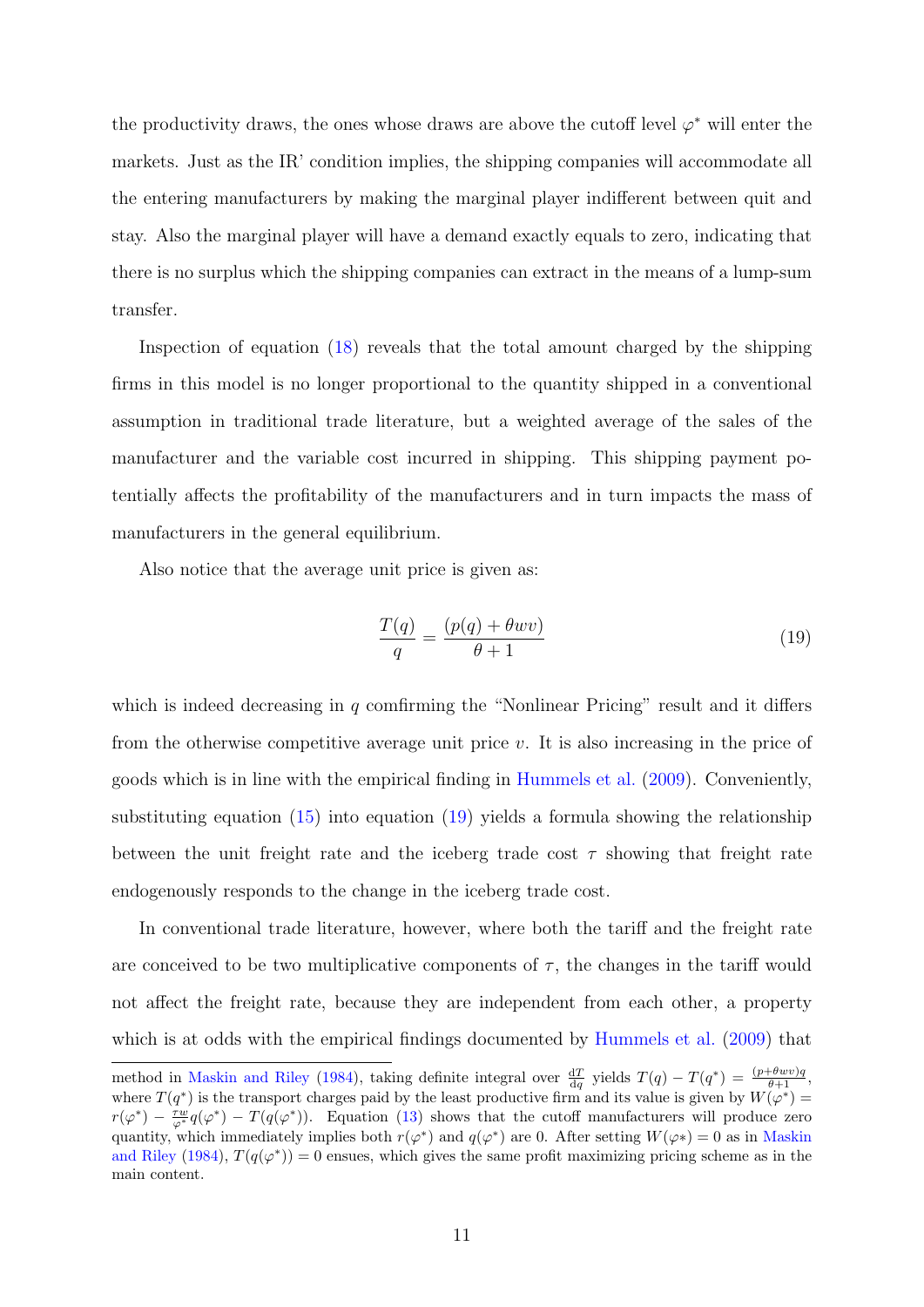shipping companies tend to set a higher freight rate on goods facing a higher tariff. The inability of capturing the positive endogenous change of the freight rate with respect to tariff in the traditional trade model does not merely stem from the lack of modeling the transport industry. Even imposing a monopolistic structure on the transport industry in the traditional trade model, the holistic multiplicative nature of both the tariff and the freight rate would imply that a higher tariff leads to a lower freight rate, which is not supported by the empirical findings in [Hummels et al.](#page-27-0) [\(2009\)](#page-27-0).

Equations [\(11\)](#page-9-1) and [\(18\)](#page-11-2) together characterize the surplus-splitting mechanism between shipping companies and manufacturers.

### 4 Welfare Implications

After knowing the screening strategy of the shipping firms and the optimal response from the manufacturers, it is ready to analyze its effect on the gains from trade. Because nonlinear pricing in the shipping industry introduces two additional terms, namely  $\frac{\tau w}{\theta \varphi}$ and vw, a variant of [Melitz and Ottaviano](#page-27-3) [\(2008\)](#page-27-3), capable of incorporating the unit cost of shipping, is established as a comparison benchmark. To streamline the analysis, from now on, the variables will have a subscript, when necessary, with the form  $ij$  meaning the manufacturers from the home country  $i$  to the destination country  $j$ .

#### 4.1 Benchmark

The benchmark model is a variant of the original [Melitz and Ottaviano](#page-27-3) [\(2008\)](#page-27-3) model with an additional requirement that goods need to incur a shipping cost to be distributed, or alternatively it can be interpreted as the shipping industry is perfectly competitive. The profits maximization of the manufacturers yields the following:

$$
p'q + p = \frac{w}{\varphi} + wv \tag{20}
$$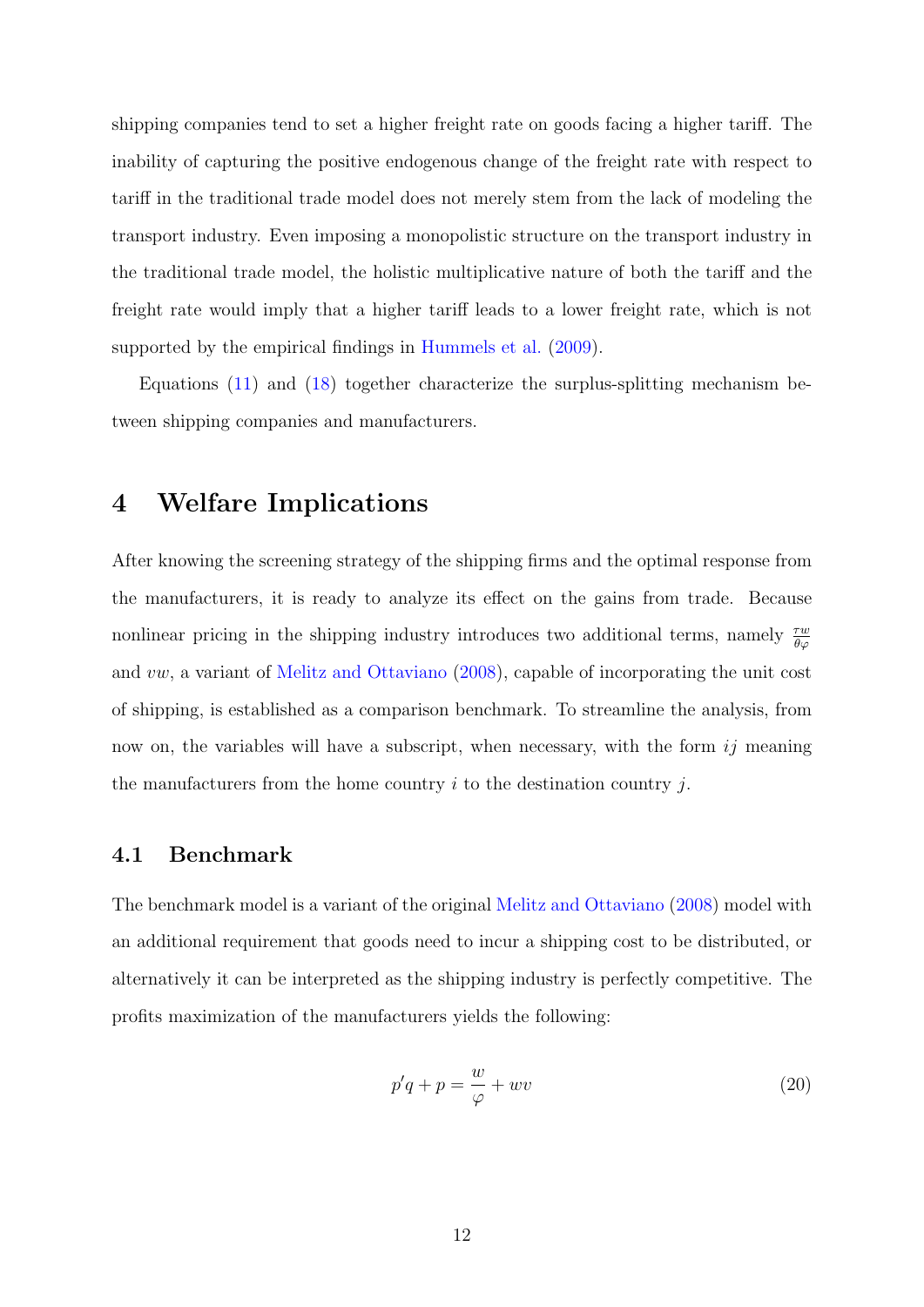The right hand side of the equation is the total social cost consisting of the unit cost of production and the unit cost of shipping, which can be transformed into the following:

$$
p(\varphi) = \frac{1}{2} \left( \alpha - \eta Q_j^c + \frac{w}{\varphi} + wv \right),
$$
  
\n
$$
q(\varphi) = \frac{L_j}{2\gamma} \left( \alpha - \eta Q_j^c - \frac{w}{\varphi} - wv \right).
$$
\n(21)

Comparing to the counterparts in the original [Melitz and Ottaviano](#page-27-3) [\(2008\)](#page-27-3) model, the additional additive term wv, surprisingly does not break the tractability of the general equilibrium objects. Their expressions can be found in the appendix. Typically, the expected profits under a closed economy have the following expression:

$$
\pi_j^D = \int_{\varphi_{jj}^*}^{\infty} \frac{L_j}{4\gamma} \left( \alpha - \eta Q_j^c - \frac{w}{\varphi} - wv \right)^2 \theta \frac{b_j^{\theta}}{\varphi^{\theta+1}} d\varphi
$$
  
= 
$$
\frac{b_j^{\theta} L_j w^2}{2\gamma(\theta+1)(\theta+2)(\varphi_{jj}^*)^{\theta+2}},
$$
(22)

which is the same as the one in [Melitz and Ottaviano](#page-27-3) [\(2008\)](#page-27-3). The inclusion of an unit cost of shipping does not diminish the manufacturers' profitability and it is perfectly absorbed into the price cutoff. As a result, the benchmark here shares the same closed-economy productivity cutoff:

$$
\varphi_{jj}^{DC} = \left[\frac{b_j^{\theta} L_j w}{2\gamma(\theta+1)(\theta+2)f_e}\right]^{\frac{1}{\theta+2}}.\tag{23}
$$

The indirect utility function is given as follows:

$$
U^{D} = 1 + \frac{1}{2\eta} \left( \alpha - v - \frac{1}{\varphi_{ii}^{*}} \right) \left( \alpha - v - \frac{\theta + 1}{(\theta + 2)\varphi_{ii}^{*}} \right). \tag{24}
$$

The inclusion of the unit cost of shipping does not structurally change the welfare expression and the expected profits remain the same as in the original MO model. In the same vein, if the unit shipping cost is assumed to be the same, both domestically and abroad, the domestic productivity cutoff under an open economy will be the same as in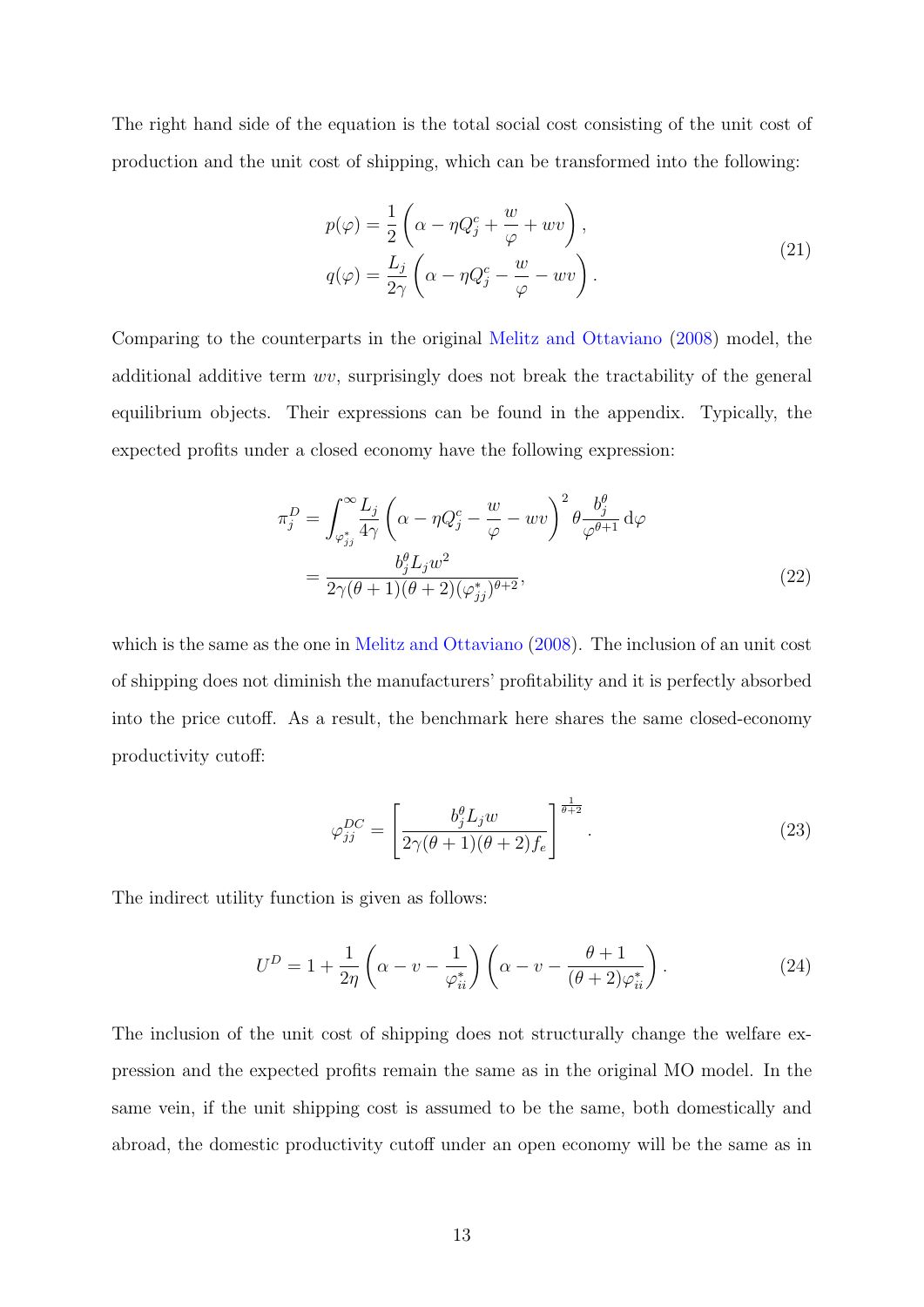the original MO model, which can be expressed in this paper's notation as:

$$
\varphi_{jj}^{DO} = \left(\frac{\theta}{\theta+1} \frac{\lambda L_j(\tau_{ji}^{\theta} \tau_{ij}^{\theta}-1)}{\tau_{ij}^{\theta}(\tau_{ji}^{\theta}-1)}\right)^{\frac{1}{\theta+2}},\tag{25}
$$

where  $\lambda \coloneqq \frac{b^{\theta}}{(4\alpha\theta + 2\alpha)}$  $\frac{b^{\nu}}{(4\gamma\theta+2\gamma\theta^2)f_e}$ . The indirect utility function under an open economy is the same as the one under a closed economy and the gains from trade manifests as a higher domestic productivity cutoff.

# 4.2 Nonlinear Pricing on Foreign Shipping Routes – The Intermediate Model

This setting can be viewed as an intermediate step to understanding the inner workings of nonlinear pricing in the shipping industry. It can be interpreted as the manufacturers distributing locally themselves, whereas, shipping services are used to ship goods abroad, which typically captures the real situation of small countries or the situation where the entry cost of shipping domestically is close to zero, therefore, the domestic shipping market is almost perfectly competitive. Under the closed economy where the manufacturers bear the cost of shipping themselves, the equilibrium remains the same as in the benchmark. After the countries in the two-country model are open to trade, under the assumption that the unit shipping cost is the same both domestically and abroad, the productivity cutoff is connected as follows:

<span id="page-15-0"></span>
$$
\theta \varphi_{ji}^* = (\theta + 1)\tau_{ji}\varphi_{ii}^* \quad \forall \ i, j. \tag{26}
$$

The above equation reflects the distortion from the market power in the foreign shipping market. It shows that under nonlinear pricing in international shipping, ceteris paribus, only more productive manufacturers are able to overcome the additional wedge from nonlinear pricing to export, thereby reducing the expected profits from exporting. A manufacturer in country j with productivity  $\varphi_{ji} = \tau_{ji} \varphi_{ii}^*$  who is able to export when there is no market power in the shipping industry—cannot afford to pay the information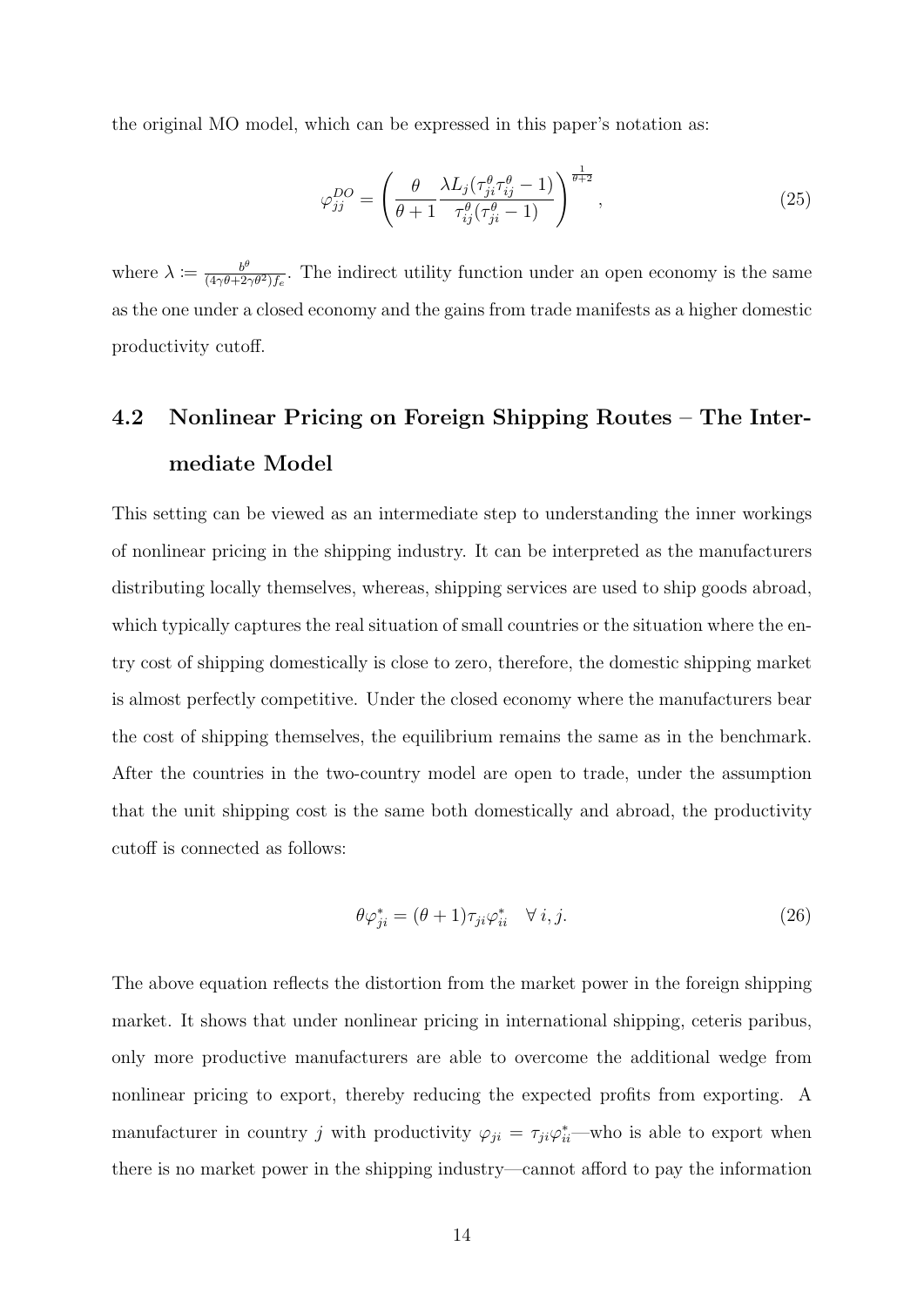wedge to export. This market power distortion dampens the gains from trade.

To examine whether a single sufficient statistics exists as in the benchmark model, we denote the term  $\frac{\tau w}{\theta \varphi} + \frac{\tau w}{\varphi} + wv$  as the effective marginal cost c:

$$
c(\varphi) = \frac{\tau w}{\theta \varphi} + \frac{\tau w}{\varphi} + wv = \frac{\theta + 1}{\theta} \frac{\tau w}{\varphi} + wv.
$$
 (27)

Then the marginal cost distribution of manufacturers selling domestically is given as follows:

$$
P(c_{ii} \le C) = P(\frac{w}{\varphi} + wv \le C) = P(\varphi \ge \frac{w}{C - wv})
$$
  
= 
$$
\left(\frac{\varphi_{ii}^*(C - wv)}{w}\right)^{\theta} \text{ with support: } c_{ii} \in (wv, \frac{w}{\varphi_{ii}^*} + wv].
$$
 (28)

The marginal cost distribution of manufacturers selling abroad is given as follows:

$$
P(c_{ji} \le C) = P\left(\frac{\tau_{ji}w}{\theta\varphi} + \frac{\tau_{ji}w}{\varphi} + wv \le C\right) = P(\varphi \ge \frac{\tau_{ij}w(\theta + 1)}{\theta(C - wv)})
$$
  
\n
$$
= \left(\frac{\varphi_{ji}^*\theta(C - wv)}{\tau_{ji}w(\theta + 1)}\right)^{\theta} \text{ with support: } c_{ji} \in (wv, \frac{\tau_{ji}w(\theta + 1)}{\theta\varphi_{ji}^*} + wv]
$$
  
\n
$$
= \left(\frac{\varphi_{ii}^*(C - wv)}{w}\right)^{\theta} \text{ with support: } c_{ii} \in (wv, \frac{w}{\varphi_{ii}^*} + wv].
$$
 (29)

The price distribution of manufacturers, regardless of origin, is the same, so the macro variables including the indirect utility function in a closed economy remains the same in an open economy, where nonlinear pricing is exercised on foreign shipping. As a result, like in the benchmark model, the only sufficient statistic for a welfare evaluation is the countries' domestic productivity cutoff.

The free entry conditions that determine the productivity cutoffs in the open economy are given as follows:

$$
\frac{b^{\theta}L_{j}w^{2}}{2\gamma(\theta+1)(\theta+2)(\varphi_{jj}^{*})^{\theta+2}} + \frac{b^{\theta}L_{i}\tau_{ji}^{2}w^{2}}{2\gamma(\theta+2)(\varphi_{ji}^{*})^{\theta+2}} = wf_{e}
$$
\n
$$
\frac{b^{\theta}L_{i}w^{2}}{2\gamma(\theta+1)(\theta+2)(\varphi_{ii}^{*})^{\theta+2}} + \frac{b^{\theta}L_{j}\tau_{ij}^{2}w^{2}}{2\gamma(\theta+2)(\varphi_{ij}^{*})^{\theta+2}} = wf_{e}
$$
\n(30)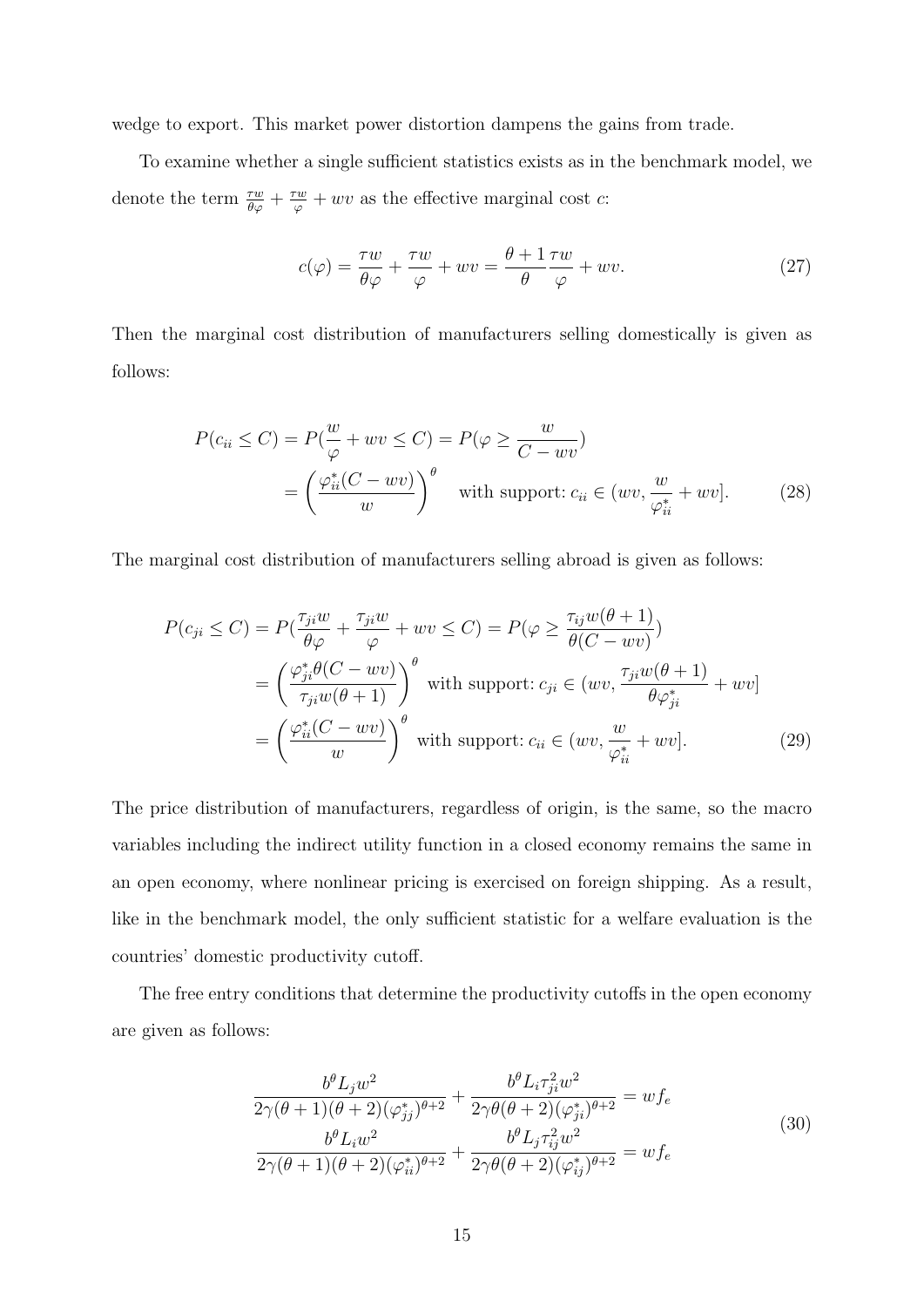which gives the following domestic productivity cutoff:

<span id="page-17-0"></span>
$$
(\varphi_{ii}^*)^{\theta+2} = \frac{\theta}{\theta+1} \frac{\lambda L_i \left(\tau_{ij}^{\theta} \tau_{ji}^{\theta} - \left(\frac{\theta}{\theta+1}\right)^{2\theta+2}\right)}{\tau_{ji}^{\theta} \left(\tau_{ij}^{\theta} - \left(\frac{\theta}{\theta+1}\right)^{\theta+1}\right)} \quad \forall i, j.
$$
 (31)

The relative magnitude of the above formula and the one in the benchmark model depends on the relative magnitude of  $\tau_{ij}$ ,  $\tau_{ji}$  and  $\theta$ . At first sight, this result seems at odds with the negative effect of the market power in the shipping industry, because the market power distortion and the higher mark-up thereof implies a lower productivity cutoff. This oddity reveals a countervailing effect from nonlinear pricing positively affects the welfare, which is specific to the heterogeneous firms model. As emphasized in the section of shipping firms' pricing strategy, the nonlinear pricing in the shipping industry offers rents to more productive manufacturers empowering their already advantageous productivity strength and crowding out the more unproductive manufacturers than without, thereby lifting up the average productivity of the manufacturing sector. Comparing the productivity cutoff in equation [\(31\)](#page-17-0) and its counterpart in the benchmark model, we can arrive at the following proposition:

#### <span id="page-17-1"></span>**PROPOSITION 3.** In a model where only international shipping uses shipping services,

- 1.  $\tau_{ji} \geq \tau_{ij} \Rightarrow \varphi_{ii}^* \lt \varphi_{ii}^{DO} \Rightarrow U^* \lt U^D \quad \forall i, j$ ;
- 2.  $\tau_{ji} < \tau_{ij}$  and  $\theta$  is reasonably valued  $\Rightarrow \varphi_{ii}^* > \varphi_{ii}^{DO} \Rightarrow U^* > U^D \quad \forall i, j$ .

The proof of the above proposition is offered in the appendix. Inspection of equations [\(11\)](#page-9-1) and [\(26\)](#page-15-0) reveals that the iceberg trade cost performs like a multiplier of the market power distortion. Higher  $\tau_{ji}$  means a higher mark-up distortion from manufacturers in country j. Consumers are worse off in country i, whereas the additional profitability is rebated to country  $j$ , thereby lowering the overall gains from trade for country  $i$ . For the positive effect to reverse the negative effect from nonlinear pricing, a sufficient condition, on top of  $\tau_{ji} < \tau_{ij}$ , is to have  $\theta$  reasonably valued, so that the negative effect is relatively small, as highlighted in equation  $(16)$ . Intuitively, the above proposition shows that there is a possibility the positive effect could outweigh the negative effects, though it requires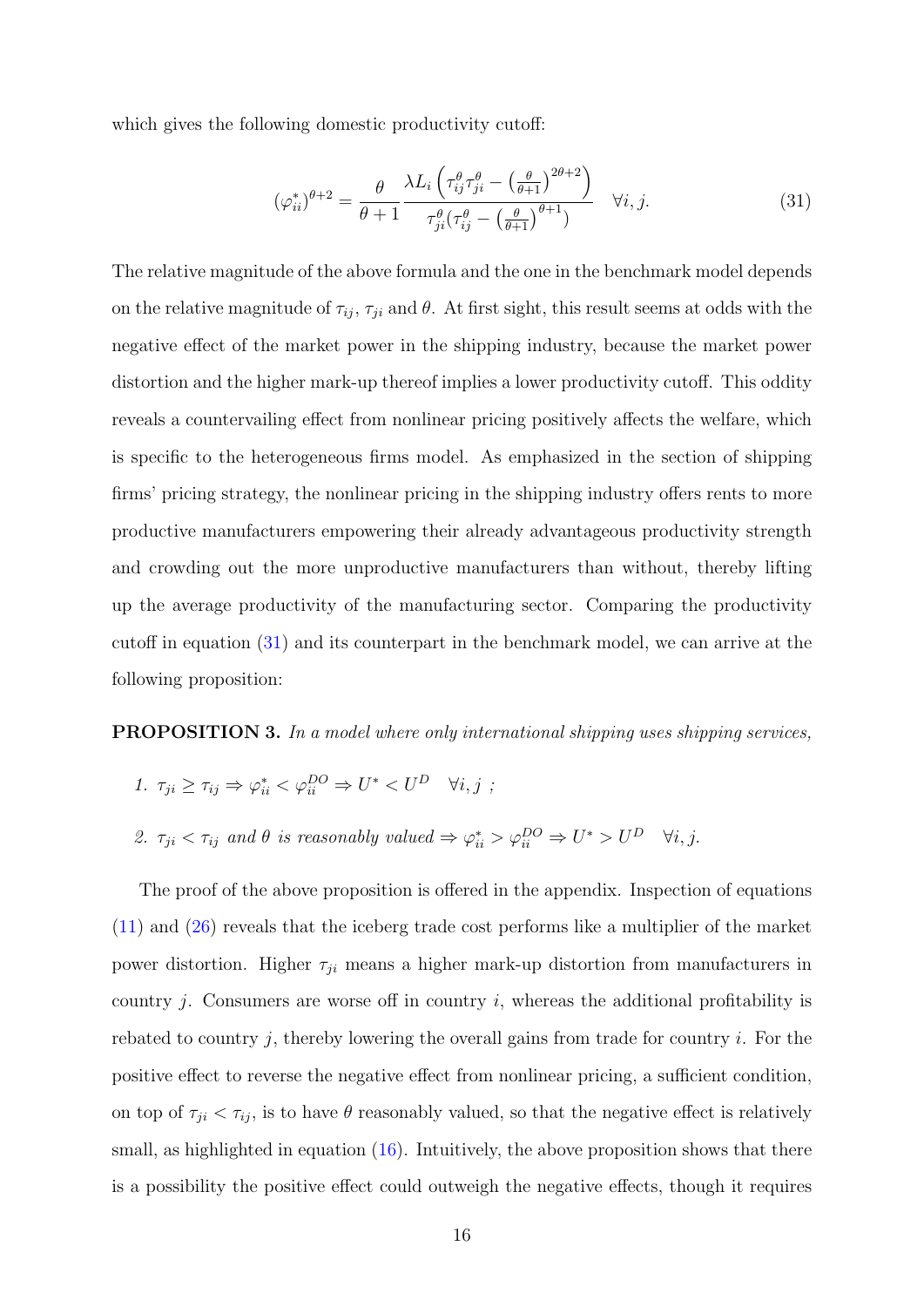far more strict condition for welfare being higher than being lower. This stringency of conditions is natural, given that incomplete information adds a cost wedge to every manufacturer, except the most productive one compared to the benchmark.

# 4.3 Nonlinear Pricing on both Domestic Shipping and Foreign Shipping Routes – The Full Model

This situation corresponds to the case where both domestic shipping and foreign shipping use shipping services, which is more appropriate to capture the reality in large countries. It provides some additional effects which are active but not visible in the previous analysis. To ensure consistency with the previous analysis and highlight the impact of nonlinear pricing, the unit cost of shipping domestically and internationally is assumed to be the same.<sup>[6](#page-18-0)</sup> Additional analysis about an unequal unit cost of shipping is offered in the appendix. Whether this assumption is too strong or approximately captures the reality is a valuable empirical question which is not the focus of this paper.

To start with, consider a closed economy where the shipping service is used to distribute goods. All the macro variables can be derived following the steps in the benchmark model, which are given in the appendix. Typically, the expected profits are given as following:

$$
\pi_i = \frac{b_i^{\theta} L_j \tau_{ii}^2 w^2}{(4\gamma \theta + 2\gamma \theta^2)(\varphi_{ii}^*)^{\theta+2}}
$$
\n(32)

which is higher than its counterpart in the benchmark model, provided  $\varphi_{ii}^*$  is fixed. Though the nonlinear pricing in the shipping service enables shipping firms to split more surplus, as shown in equation [\(18\)](#page-11-2), the profitability of manufacturers is actually higher because nonlinear pricing reinforces the productivity advantage of the productive manufacturers by lower marginal shipping charges. These decreasing marginal shipping charges renders more advantages over the unproductive firms, enabling the productive ones to earn more profits relatively. This relative profitability from the nonlinear pricing em-

<span id="page-18-0"></span><sup>&</sup>lt;sup>6</sup>The empirical analysis in [Asturias](#page-26-8)  $(2020)$  shows that the marginal cost of shipping is only weakly decreasing along the trade flows which is inversely related with distance. Therefore, it is relatively safe to assume that the unit cost of shipping is constant, regardless of the distance of shipping.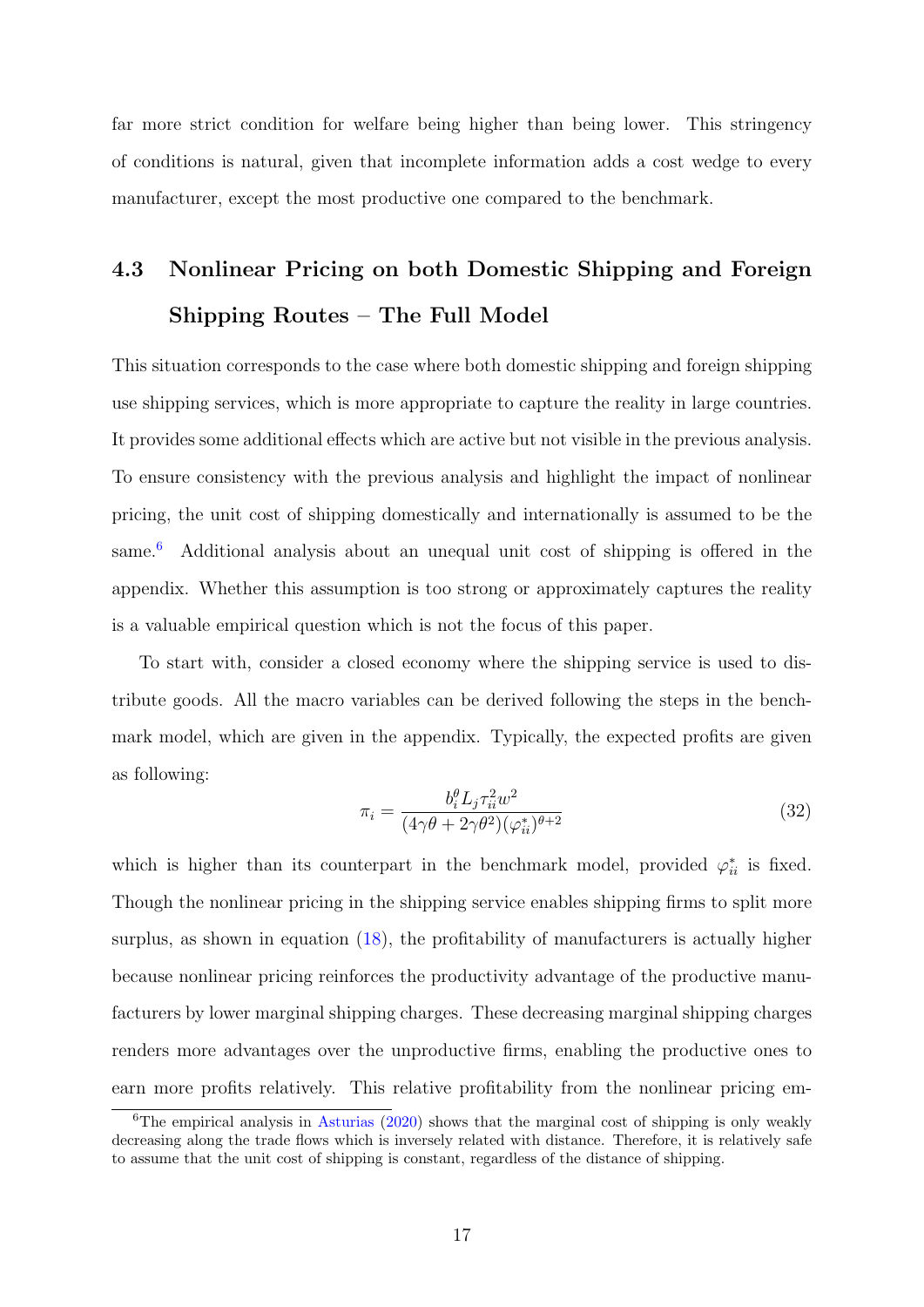powers the productive ones to crowd out more unproductive firms. As a result, a higher productivity cutoff ensues:

$$
\varphi_{ii}^* = \left[\frac{L_i b_i^{\theta}}{2\theta(\theta + 2)\gamma f_e}\right]^{1/(\theta + 2)} > \varphi_{ii}^{DC}.
$$
\n(33)

Higher profitability and higher productivity cutoff confirm that the nonlinear pricing in the shipping industry though stemming from the market power does lead to a higher productivity cutoff which is conducive to a higher welfare level. However this higher average productivity has a welfare cost which is active but veiled by multiple forces in the intermediate model. Higher productivity cutoff naturally implies fewer varieties of available goods, which is confirmed as following:

$$
M_i = \frac{2\gamma(\alpha\theta\varphi_{ii}^* - \theta - 1 - v\theta\varphi_{ii}^*)}{\eta} < M_i^D. \tag{34}
$$

Up to this stage, all the components impacting the gains from trade, as argued by [Feen](#page-26-10)[stra](#page-26-10) [\(2018\)](#page-26-10), have been shown as being affected by the nonlinear pricing in the shipping industry—higher mark-up, higher average productivity, and fewer goods varieties. Their combined effects will be discussed later.

The profits earned by the shipping firms is given as:

$$
\Pi(N_{ii}) = \max_{q(\varphi), \varphi^*} \int_{\varphi_{ii}^*}^{\infty} \frac{J_i}{N_{ii}} \left[ \frac{(p + \theta w v)q}{\theta + 1} - w v q \right] dG(\varphi)
$$

$$
= \frac{L_i w_i(\theta + 1)(\alpha \theta \varphi_{ii}^* - w_i (v \theta \varphi_{ii}^* + \theta + 1))}{N_{ii} \eta \theta^2 (\theta + 2)(\varphi_{ii}^*)^2}.
$$
(35)

The free entry condition for the shipping industry  $\Pi(N_{ii}) = w_i f_s$  yields the expression for the number of active shipping firms:

$$
N_{ii} = \frac{L_i(\theta + 1)(\alpha \theta \varphi_{ii}^* - w_i(v \theta \varphi_{ii}^* + \theta + 1))}{f_s \eta \theta^2 (\theta + 2)(\varphi_{ii}^*)^2}.
$$
\n(36)

This is because all the profits accrued in the shipping industry are rebated to consumers as wages and wage is the only source of income for each individual. Thereafter, the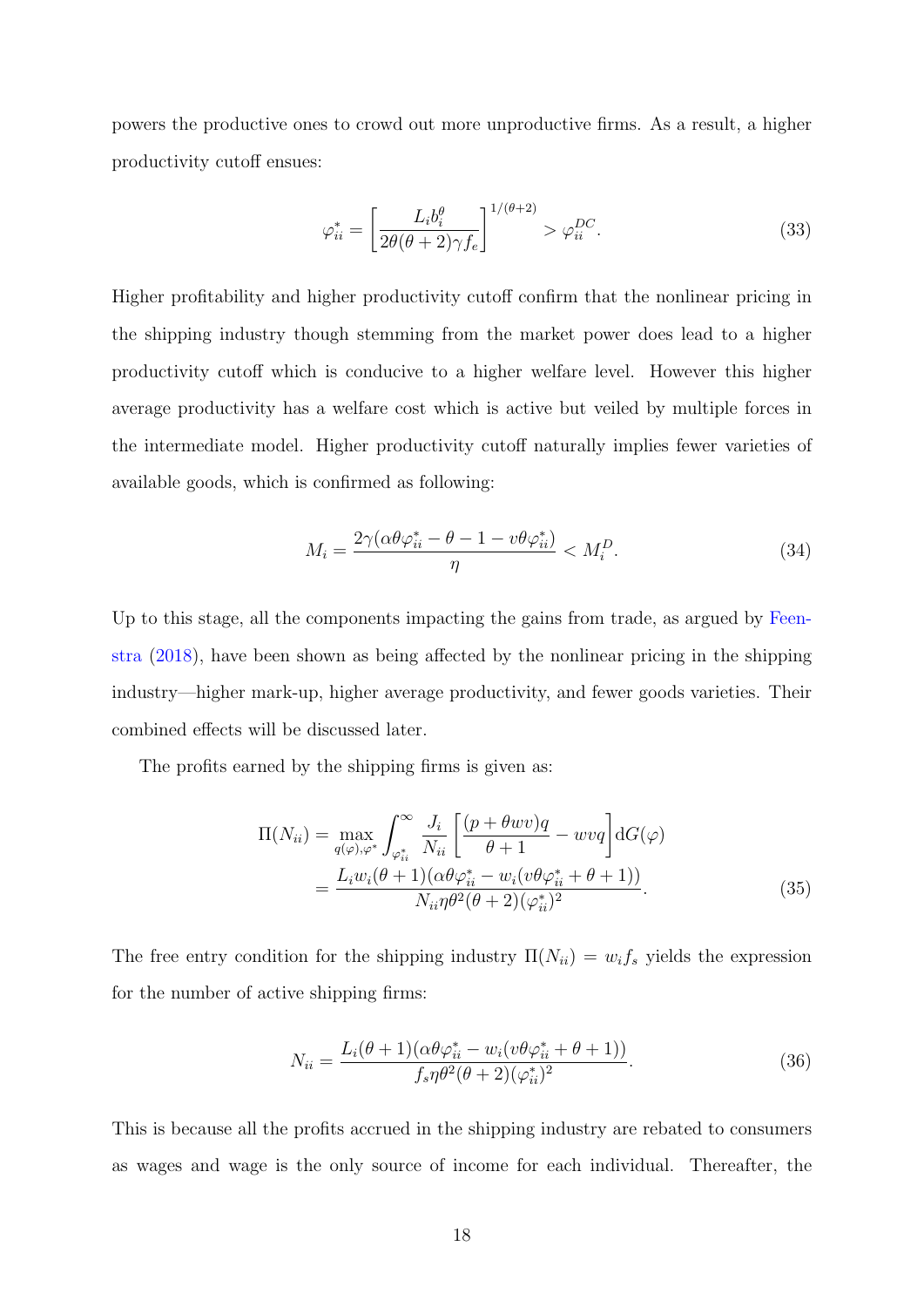indirect utility function under a closed economy could be expressed as the parameter values and entry cutoff  $\varphi_{ii}^*$ :

$$
U = 1 + \frac{1}{2\eta} \left( \alpha - v - \frac{\theta + 1}{\theta \varphi_{ii}^*} \right) \left( \alpha - v - \frac{(\theta + 1)^2}{\theta(\theta + 2)\varphi_{ii}^*} \right) < U^D \tag{37}
$$

The welfare level is lower than the counterpart in the benchmark model, meaning the negative effects from nonlinear pricing outstrips the positive one.

Like in the intermediate model, the open economy version shares the same macro variables as the closed economy, including the indirect utility function. The productivity cutoffs are given as follows:

$$
\varphi_{ii}^* = \left(\frac{\lambda L_i(\tau_{ij}^\theta \tau_{ji}^\theta - 1)}{\tau_{ji}^\theta(\tau_{ij}^\theta - 1)}\right)^{\frac{1}{\theta + 2}},\tag{38}
$$

<span id="page-20-0"></span>
$$
\varphi_{ji}^* = \left(\frac{\lambda L_i \tau_{ji}^2 (\tau_{ij}^\theta \tau_{ji}^\theta - 1)}{\tau_{ij}^\theta - 1}\right)^{\frac{1}{\theta + 2}}.
$$
\n(39)

Comparing the entry cutoff under both the closed economy and the open economy reveals that, as in the standard trade model, opening to trade increases the entry cutoff selecting more productive firms into the market. The counterpart in the benchmark model is as follows:

$$
\varphi_{ii}^{DO} = \left(\frac{\theta}{\theta+1} \frac{\lambda L_i(\tau_{ij}^{\theta} \tau_{ji}^{\theta}-1)}{\tau_{ji}^{\theta}(\tau_{ij}^{\theta}-1)}\right)^{\frac{1}{\theta+2}} < \varphi_{ii}^*.
$$
\n(40)

The conclusion reached in the closed economy holds in the open economy, as the negative effects from nonlinear pricing offset the positive one. Nonlinear pricing will dampen the gains from trade.

#### 5 Firm Size Distribution and Gravity

The nonlinear pricing phenomenon has a famous property in that it offers an increasing rent along the type of manufacturers to induce self-revealing, which should translate into a sales advantage for the higher type of firms because they are given a favorable deal by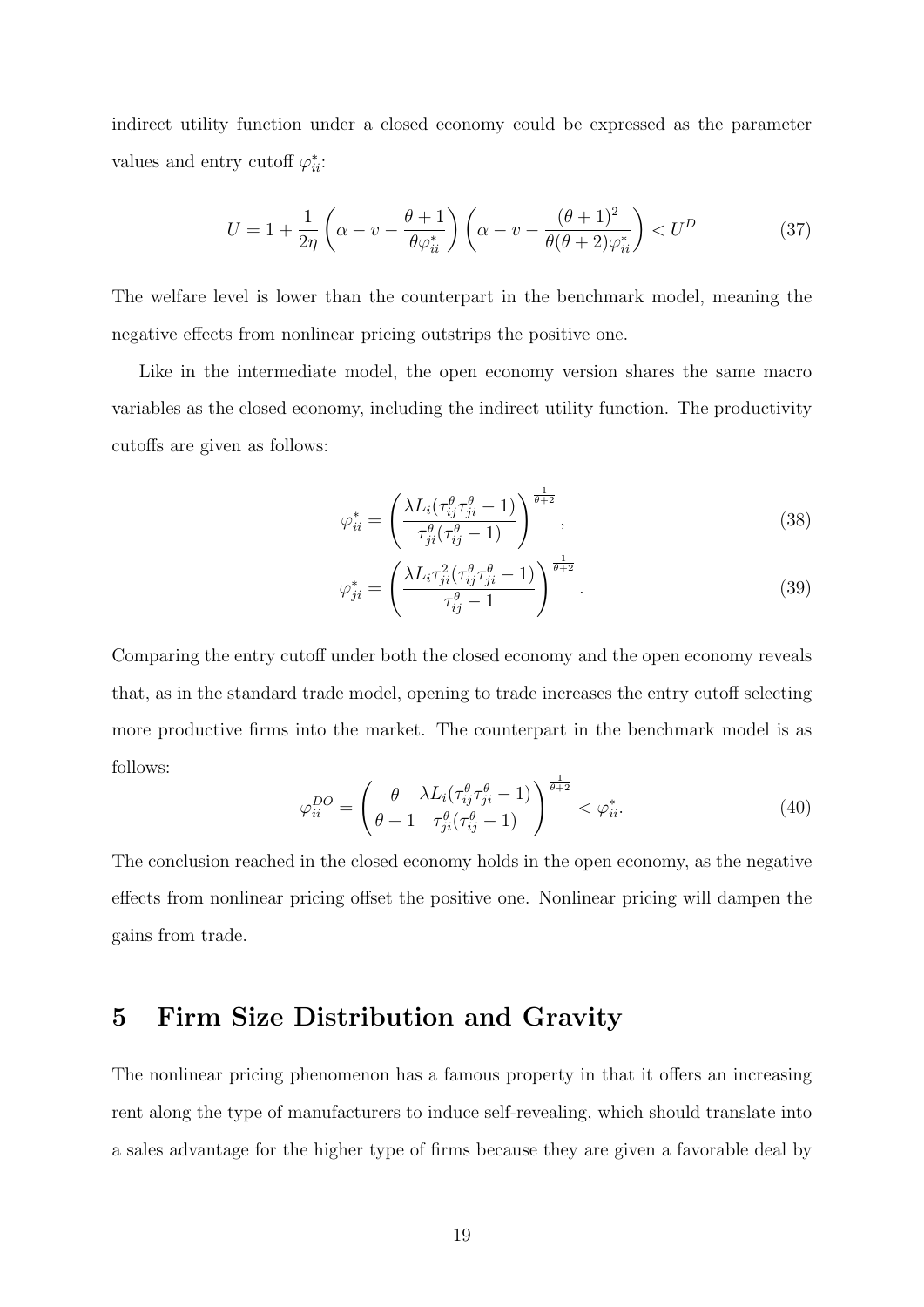the shipping company. The firm sales is given as follows:

$$
r_{ij}(\varphi) = p_{ij}(\varphi)q_{ij}(\varphi) = \frac{L_j}{4\gamma} \left[ (p_j^*)^2 - \left( \frac{\tau_{ij}w_i}{\theta\varphi} + \frac{\tau_{ij}w_i}{\varphi} + w_i v \right)^2 \right]. \tag{41}
$$

The partial derivative of the firm destination-specific sales with respect to productivity is:

$$
\frac{\partial r_{ij}(\varphi)}{\partial \varphi} = \frac{L_j w_i^2 \tau_{ij}^2}{2\gamma \varphi^3} \frac{(\theta + 1)^2}{\theta^2} + \frac{L_j w_i^2 (\theta + 1) \tau_{ij} v}{2\gamma \theta \varphi^2} > \frac{L_j w_i^2 \tau_{ij}^2}{2\gamma \varphi^3}
$$
(42)

where  $\frac{L_jw_i^2\tau_{ij}^2}{2\gamma\varphi^3}$  is the counterpart in [Melitz and Ottaviano](#page-27-3) [\(2008\)](#page-27-3). As anticipated in the beginning of this section, the same level of productivity difference would translate into a higher sales advantage in the presence of nonlinear pricing. Even when  $v$  is set to be 0, the other functioning term  $\frac{\tau_{ij}w_i}{\theta\varphi}$  introduced by nonlinear pricing elevates the effect of the marginal productivity growth on sales to a constant rate  $\frac{(\theta+1)^2}{\theta^2}$  over its counterpart in MO, regardless of the initial productivity level.

To highlight the crucial role of the nonlinear pricing practice from the shipping industry in shaping the firm size distribution, we consider two manufacturers whose productivity are connected as  $\varphi_1 = k\varphi_2$   $(k > 1)$ . To yield a stark contrast to conventional results (or to obviate the unnecessary complexity), manufacturers' selling to the local market follow the same structure as in the original MO model. Similar qualitative results can be attained using the setting in the benchmark and the marginal insights do not warrant the additional complexity incurred. The domestic sales difference between these two manufacturers is given as:

$$
r_{ii}(\varphi_1) - r_{ii}(\varphi_2) = \frac{L_i}{4\gamma} \left[ \left( \frac{w_i}{\varphi_2} \right)^2 - \left( \frac{w_i}{\varphi_1} \right)^2 \right]
$$
(43)

$$
=\frac{L_i}{4\gamma}\left[\left(1-\frac{1}{k^2}\right)\left(\frac{w_i}{\varphi_2}\right)^2\right].\tag{44}
$$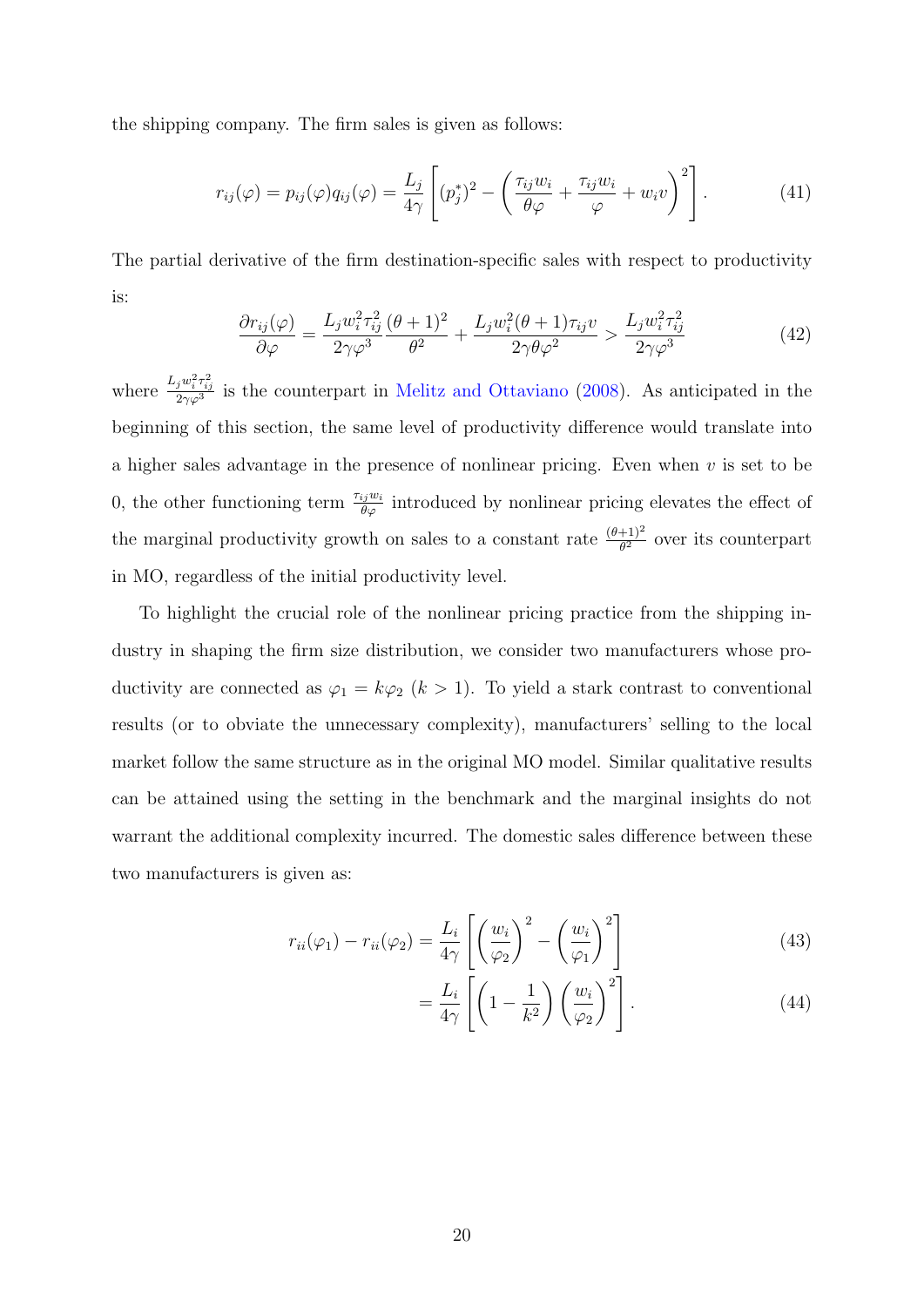The sales difference of those two firms in country  $\dot{\eta}$  is given as follows:

$$
r_{ij}(\varphi_1) - r_{ij}(\varphi_2) = \frac{L_j}{4\gamma} \left[ \left( \frac{\tau_{ij}w_i}{\theta \varphi_2} + \frac{\tau_{ij}w_i}{\varphi_2} + w_i v \right)^2 - \left( \frac{\tau_{ij}w_i}{\theta \varphi_1} + \frac{\tau_{ij}w_i}{\varphi_1} + w_i v \right)^2 \right] \tag{45}
$$

$$
= \frac{L_j}{4\gamma} \left[ \left( \frac{\theta + 1}{\theta} \right)^2 \left( 1 - \frac{1}{k^2} \right) \left( \frac{\tau_{ij} w_i}{\varphi_2} \right)^2 + 2 w_i v \left( \frac{\theta + 1}{\theta} \right) \left( 1 - \frac{1}{k} \right) \left( \frac{\tau_{ij} w_i}{\varphi_2} \right) \right].
$$
 (46)

Taking the ratio of these two differences yields the following:

<span id="page-22-0"></span>
$$
\frac{r_{ij}(\varphi_1) - r_{ij}(\varphi_2)}{r_{ii}(\varphi_1) - r_{ii}(\varphi_2)} = \frac{L_j}{L_i} \left[ \left( \frac{\theta + 1}{\theta} \right)^2 \tau_{ij}^2 + 2v \left( \frac{\theta + 1}{\theta} \right) \left( 1 + \frac{1}{k} \right)^{-1} \tau_{ij} \varphi_2 \right].
$$
 (47)

To investigate the effect from two novel terms introduced by Nonlinear Pricing one by one, first we set  $v = 0$ . The sales difference ratio becomes  $\frac{L_j}{L_i} \left[ \left( \frac{\theta + 1}{\theta} \right)$  $\left(\frac{\theta+1}{\theta}\right)^2 \tau_{ij}^2$  which is  $\left(\frac{\theta+1}{\theta}\right)$  $\frac{+1}{\theta}$ )<sup>2</sup> times larger than  $\frac{L_j}{L_i}$  ( $\tau_{ij}^2$ ) the counterpart in the [Melitz and Ottaviano](#page-27-3) [\(2008\)](#page-27-3) model. This result remains even when  $r_{ij}(\varphi_2)$  and  $r_{ii}(\varphi_2)$  are replaced by average sales in the corresponding markets. This implies that nonlinear pricing indeed magnifies the productivity advantage of the more productive firms and translate it into higher sales than it otherwise would be. This effect is reinforced when v is not zero by adding a new term which is increasing in v. This magnification effect from the nonlinear pricing practice in the shipping industry helps to explain the empirical fact that the top exporters are so big that they are dominant in shaping a country's comparative advantage, as documented by [Freund and Pierola](#page-27-6) [\(2015\)](#page-27-6). They are big not because they are way more productive but because they receive more favorable deals than their underdogs when procuring intermediate services, which reinforces their advantage.

Additionally, equation [\(47\)](#page-22-0) implies the sales-magnifying effect is responsive to the value of  $\theta$ —the productivity dispersion parameter. As  $\theta$  increases, the manufacturers are increasingly homogeneous, the sales-magnifying effect from the nonlinear pricing dwindles. As a side note, the other effects affecting the welfare evaluation, as in last section, are not active here, because those effects affects manufacturers in the destination market from the same country equally, and the sales difference eliminates them.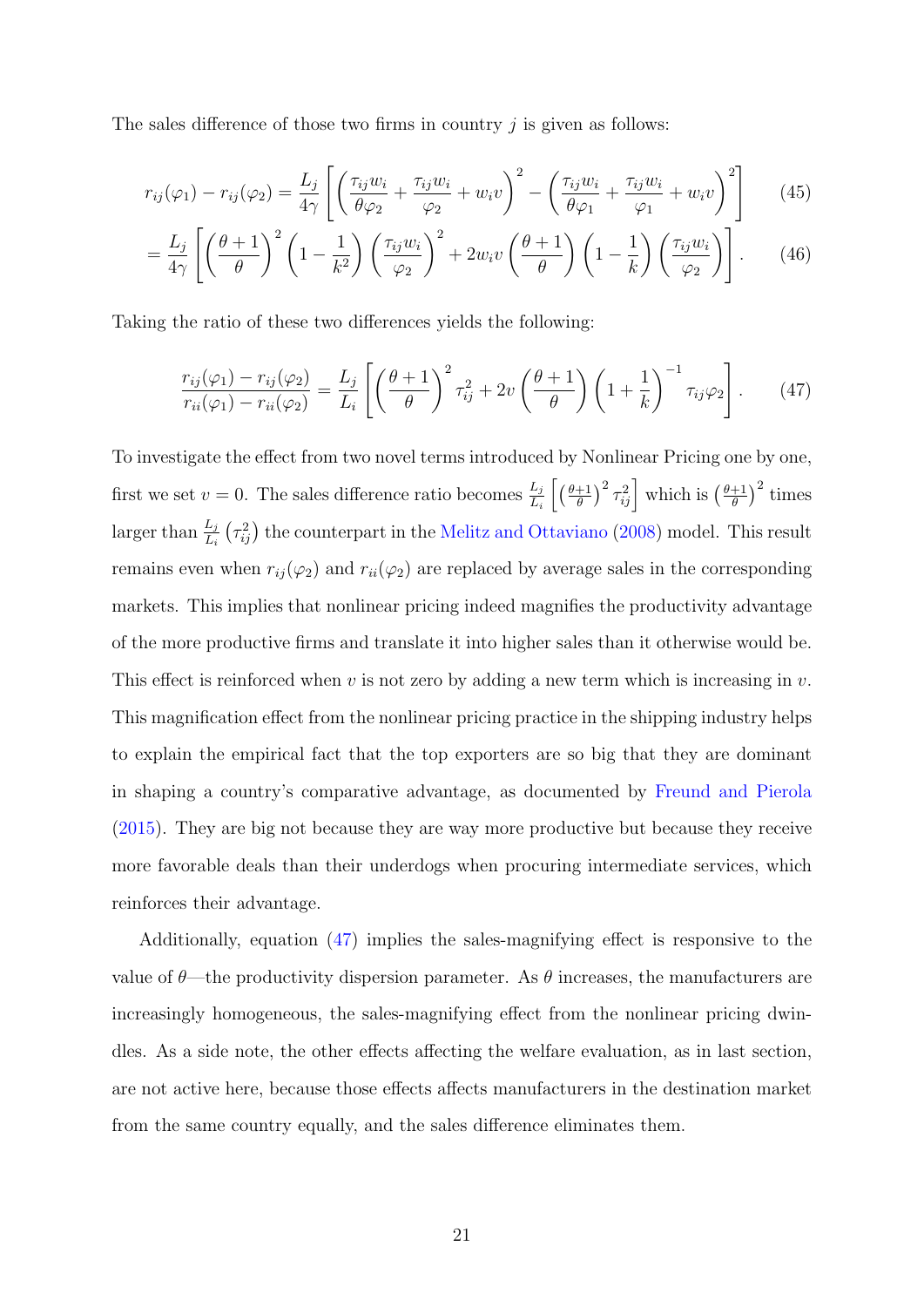The bilateral trade flow from country  $i$  to country  $j$  is given by:

<span id="page-23-0"></span>
$$
X_{ij} = \int_{\varphi_{ij}^*}^{\infty} J_i p_{ij}(\varphi) q_{ij}(\varphi) dG_i(\varphi)
$$
  
= 
$$
\frac{b_i^{\theta} J_i L_j w_i^2}{\tau_{ij}^{\theta}} \left[ \frac{(1+\theta)^2}{2\gamma \theta^2 (2+\theta)(\varphi_{jj}^*)^{\theta+2}} + \frac{v}{2\gamma \theta(\varphi_{jj}^*)^{\theta+1}} \right]
$$
(48)

This bilateral trade flow resembles the gravity equation in that it decreases with respect to the iceberg trade cost and increases with the destination size when holding destination entry cutoff  $\varphi_{jj}^*$  as fixed. Whereas, if  $\varphi_{jj}^*$  is not held to be fixed, though it is still robust the bilateral trade flow decreases with the iceberg trade cost  $\tau_{ij}$ , it will only increase with the destination size in a relatively small order. Generally, an increase in  $v$  will reduce the bilateral trade flow  $X_{ij}$  because an increase of v will dampen both the manufacturers' sales and the number of entrants, which directly affects the volume of bilateral trade flow, provided that  $v$  does not affect cutoff levels, as shown in equation  $(39)$ . However, there exist certain cutoff levels which lift the bilateral trade flow by increasing the number of entrants, which is particularly so when the selection into the export market effect is small. Intuitively, the number of entrants in the home country is jointly determined by the number of active firms in the home and in the foreign, the latter of which can be branded as import competition effect from the foreign markets. The hike of  $v$  will reduce the active firms in both the home and foreign markets. The ensued abatement of the import competition will stimulate the entering of domestic entrants, which potentially could outweigh the negative effect stemming from the hike of v.

Equation [\(48\)](#page-23-0) can be rewritten as follows, so that it could be used in empirical analysis:

$$
\frac{X_{ij}}{X_{jj}} = \frac{b_i^{\theta} J_i w_i^2}{b_j^{\theta} J_j w_j^2} \tau_{ij}^{-\theta}.
$$
\n(49)

The above equation shows that the trade elasticity of multiplicative trade cost  $\theta$  can be estimated using the standard fixed effect gravity approach.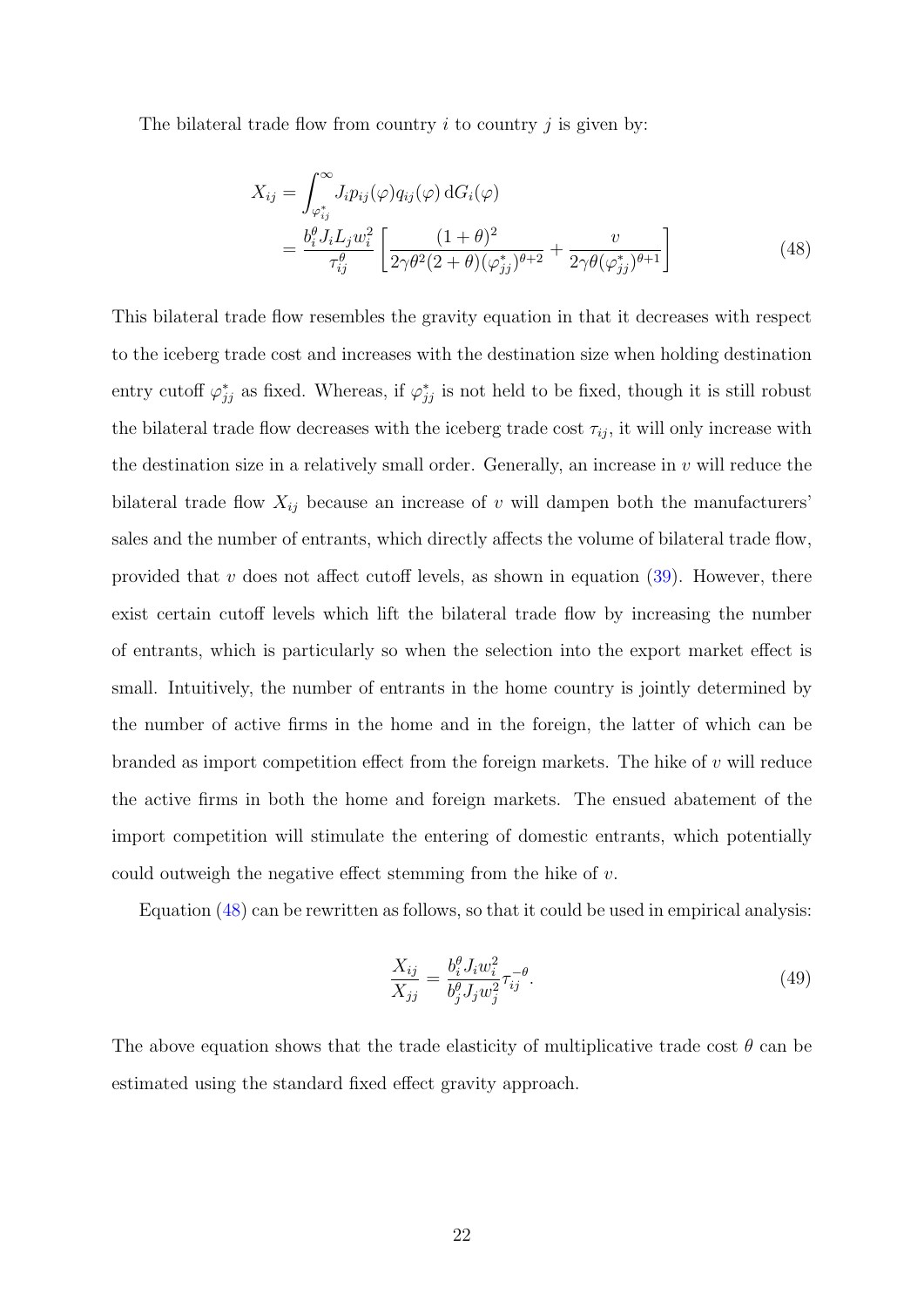## 6 Conclusion

This paper provides a closed-form general equilibrium framework building on the workhorse Melitz-Ottaviano model to show that the nonlinear pricing practice in the shipping industry, an empirical regularity just documented recently, does reshape the conventional results. More favorable deals toward the more productive manufacturers would enable them to expand their sales more than they would be able to do otherwise. This helps to explain why the top firms are so extraordinarily large that they are crucial in shaping one country's comparative advantage and why there is a shift from labor returns to profits as globalization deepens, as documented by [Autor et al.](#page-26-6) [\(2020\)](#page-26-6). The harsher competition crowds out the more unproductive firms lifting up the average productivity in the manufacturing industry but the lesser variety of available goods ensues and a higher mark-up from the market power in the shipping sector offsets the productivity gain. This result would not be possible without a closed-form general equilibrium model and it suggests a policy intervention into the transport industry to amplify the gains from trade liberalization.

By introducing a monopolistic competitive shipping industry, this novel model yields several properties which are more in line with some empirical findings. The endogenous additive pricing structure naturally gives rise to the possibility of zero-trade volumes between country pairs with only parsimonious assumptions. The optimal unit pricing formula shows that the shipping firms would set a higher unit freight rate for goods facing a higher tariff, a property traditional trade model unable to generate even having a shipping industry with market powers.

Fitting this paper into a broader picture, contrary to what ACR claims, it shows that a heterogeneous firm model does introduce new implications and it opens a valley through which several channels could potentially yield alternative results, which are not possible under the homogeneous firm Ricardian setting.

This paper has established a framework aligned well with various empirical studies and has shown that nonlinear pricing has a complicated but significant impact on the gains from trade. Therefore, a possible extension to this paper is to use real-time data to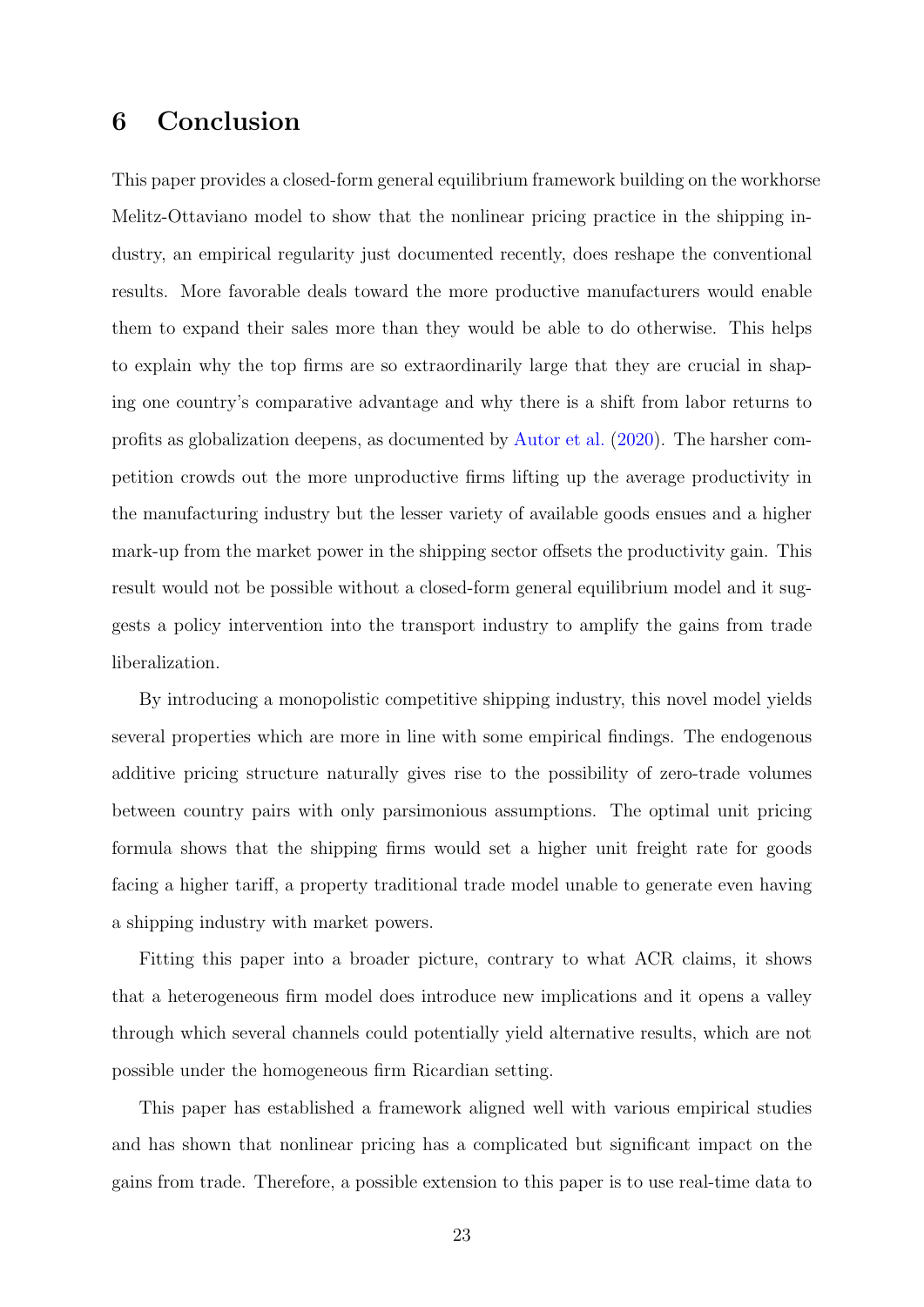quantify the model and assess how countries with different characteristics will be affected heterogenously.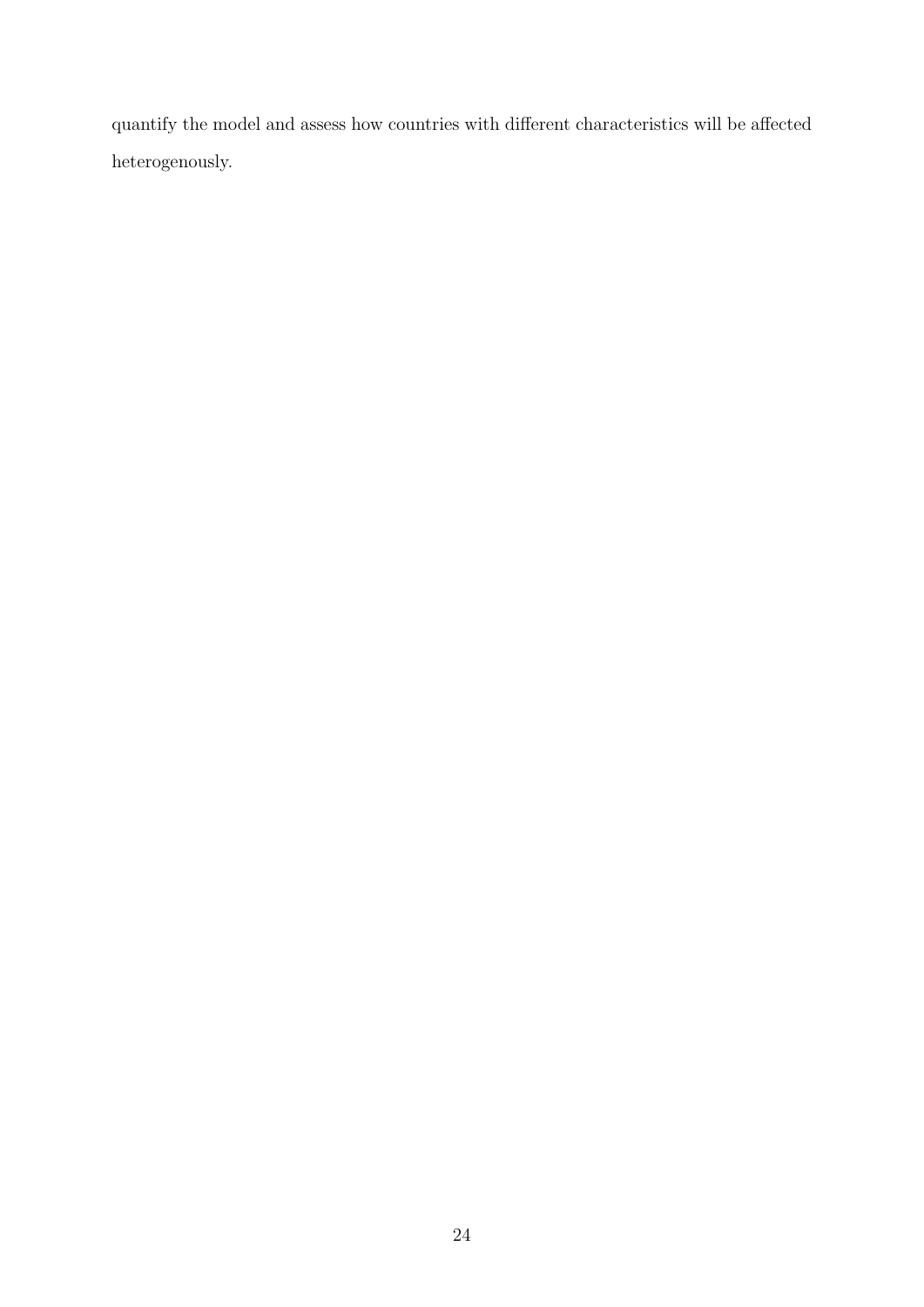## References

- <span id="page-26-0"></span>Ardelean, A. and Lugovskyy, V. (2020). Do Larger Importing Firms Face Lower Freight Rates? SSRN Electronic Journal.
- <span id="page-26-1"></span>Arkolakis, C., Costinot, A., and Rodríguez-Clare, A. (2012). New trade models, same old gains? American Economic Review, 102(1):94–130.
- <span id="page-26-8"></span>Asturias, J. (2020). Endogenous transportation costs. European Economic Review, 123:103366.
- <span id="page-26-6"></span>Autor, D. H., Dorn, D., Katz, L. F., Patterson, C., and Reenen, J. V. (2020). The fall of the labor share and the rise of superstar firms. Quarterly Journal of Economics, 135(2):645–709.
- <span id="page-26-2"></span>Bas, M., Mayer, T., and Thoenig, M. (2017). From micro to macro: Demand, supply, and heterogeneity in the trade elasticity. *Journal of International Economics*, 108:1–19.
- <span id="page-26-9"></span>Behrens, K., Gaigné, C., and Thisse, J. F. (2009). Industry location and welfare when transport costs are endogenous. Journal of Urban Economics, 65(2):195–208.
- <span id="page-26-7"></span>Brancaccio, G., Kalouptsidi, M., and Papageorgiou, T. (2020). Geography, Transportation, and Endogenous Trade Costs. Econometrica, 88(2):657–691.
- <span id="page-26-3"></span>Caliendo, L. and Parro, F. (2015). Estimates of the trade and welfare effects of NAFTA. Review of Economic Studies, 82(1):1–44.
- <span id="page-26-4"></span>Cosar, A. K. and Demir, B. (2018). Shipping inside the box: Containerization and trade. Journal of International Economics, 114:331–345.
- <span id="page-26-5"></span>Fan, H., Li, Y. A., Xu, S., and Yeaple, S. R. (2020). Quality, variable markups, and welfare: A quantitative general equilibrium analysis of export prices. *Journal of Inter*national Economics, 125.
- <span id="page-26-10"></span>Feenstra, R. C. (2018). Alternative sources of the gains from international trade: Variety, creative destruction, and markups. Journal of Economic Perspectives, 32(2):25–45.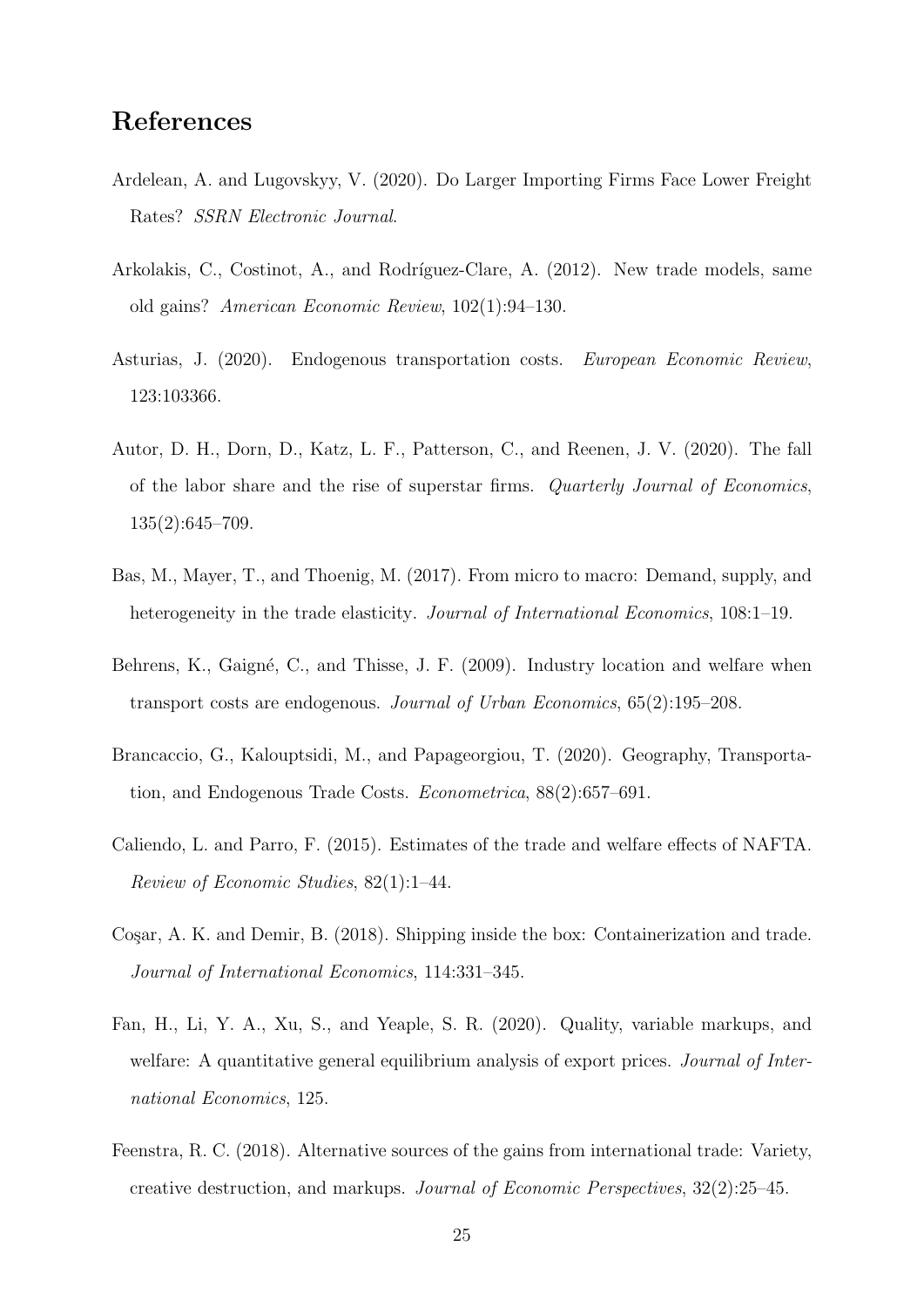- <span id="page-27-6"></span>Freund, C. and Pierola, M. D. (2015). Export superstars. Review of Economics and Statistics, 97(5):1023–1032.
- <span id="page-27-4"></span>Head, K., Mayer, T., and Thoenig, M. (2014). Welfare and trade without pareto. American Economic Review, 104(5):310–316.
- <span id="page-27-2"></span>Hummels, D. (2007). Transportation costs and international trade in the second era of globalization. Journal of Economic Perspectives, 21(3):131–154.
- <span id="page-27-0"></span>Hummels, D., Lugovskyy, V., and Skiba, A. (2009). The trade reducing effects of market power in international shipping. Journal of Development Economics, 89(1):84–97.
- <span id="page-27-1"></span>Ignatenko, A. (2020). Price Discrimination in International Transportation: Evidence and Implications.
- <span id="page-27-5"></span>Irarrazabal, A., Moxnes, A., and Opromolla, L. D. (2015). The tip of the iceberg: A quantitative framework for estimating trade costs. Review of Economics and Statistics, 97(4):777–792.
- <span id="page-27-7"></span>Ishikawa, J. and Tarui, N. (2018). Backfiring with backhaul problems: Trade and industrial policies with endogenous transport costs. Journal of International Economics, 111:81–98.
- <span id="page-27-8"></span>Kleinert, J. and Spies, J. (2011). Endogenous Transport Costs in International Trade.
- <span id="page-27-9"></span>Krugman, P. (1980). Scale economies, product differentiation, and the pattern of trade. American Economic Review, 70(5):950–959.
- <span id="page-27-10"></span>Luo, Y., Perrigne, I., and Vuong, Q. (2018). Structural analysis of nonlinear pricing. Journal of Political Economy, 126(6):2523–2568.
- <span id="page-27-11"></span>Maskin, E. and Riley, J. (1984). Monopoly with Incomplete Information. The RAND Journal of Economics, 15(2):171.
- <span id="page-27-3"></span>Melitz, M. J. and Ottaviano, G. I. (2008). Market size, trade, and productivity. Review of Economic Studies, 75(1):295–316.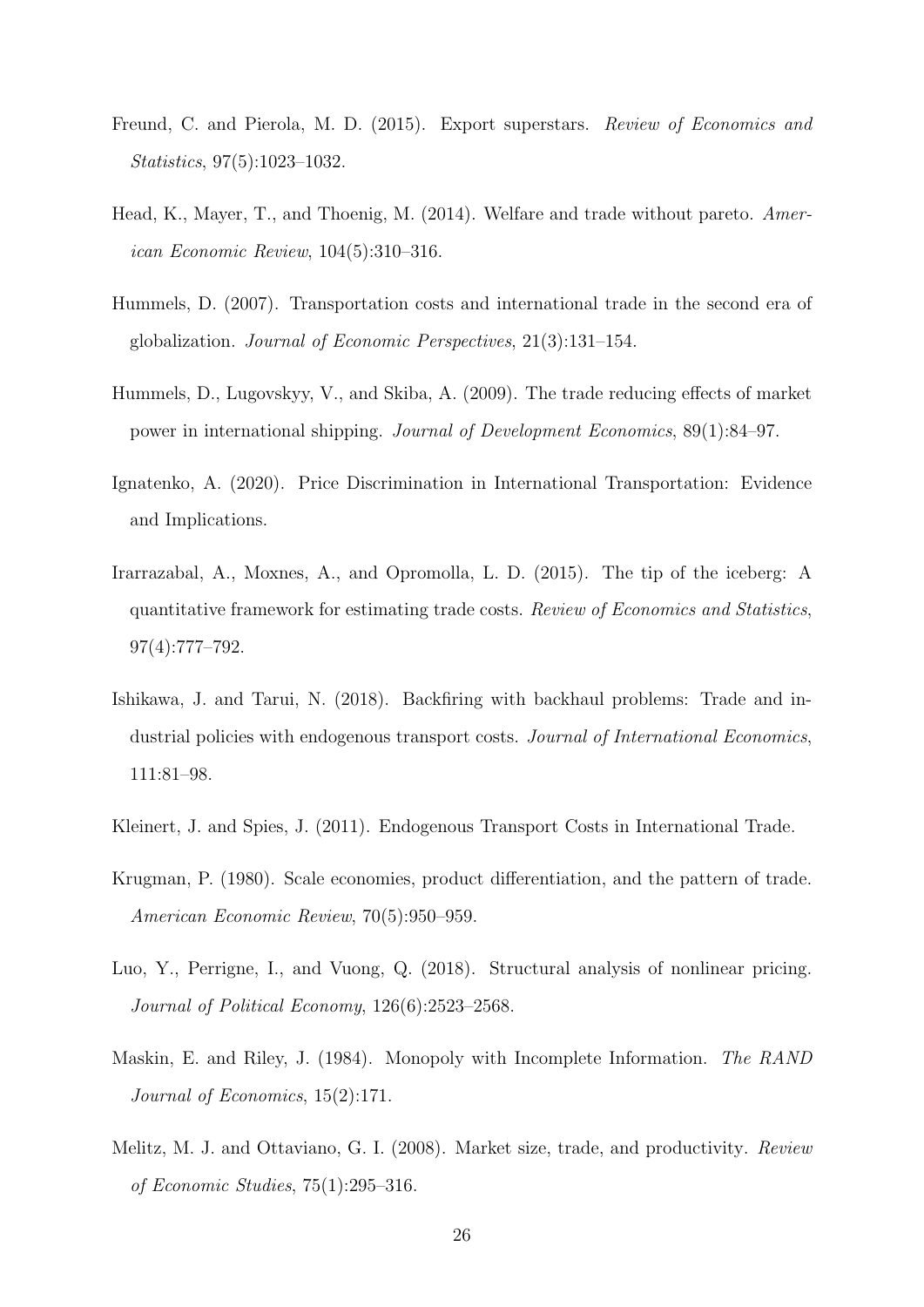- <span id="page-28-2"></span>Melitz, M. J. and Redding, S. J. (2015). New trade models, new welfare implications. American Economic Review, 105(3):1105–1146.
- <span id="page-28-3"></span>Novy, D. (2013). International trade without CES: Estimating translog gravity. Journal of International Economics, 89(2):271–282.
- <span id="page-28-0"></span>Samuelson, P. A. (1954). The transfer problem and transport costs, II: Analysis of effects of trade impediments. The Economic Journal, 64(254):264–289.

<span id="page-28-1"></span>Spulber, D. F. (2007). Global competitive strategy. Cambridge University Press.

# Appendices

#### A Solving the Optimization Problem of Shipping Firms

If all the IC constraints of the initial problem hold, then the whole set of IR constraints can be reduced to the following constraint:

$$
\pi(\varphi^*) \ge 0, \quad (\text{IR'}) \tag{50}
$$

where  $\varphi^*$  is the entry cutoff productivity. Because  $\frac{\partial \pi(\omega)}{\partial \varphi} > 0$ , the downward IC constraints automatically mean the IR constraint hold for any other types higher than the lowest one.

The single-crossing condition is satisfied, as shown below:

$$
\frac{\partial}{\partial \varphi} \left[ -\frac{\partial \pi / \partial q}{\partial \pi / \partial T} \right] = \frac{\partial}{\partial \varphi} \left[ p(\varphi) - \tau \frac{w}{\varphi} + p'q \right] > 0. \tag{51}
$$

Then all the IC constraints are reduced to following two sets of constraints: the Monotonicity

<span id="page-28-4"></span>
$$
\frac{\mathrm{d}q(\varphi)}{\mathrm{d}\varphi} \ge 0,\tag{52}
$$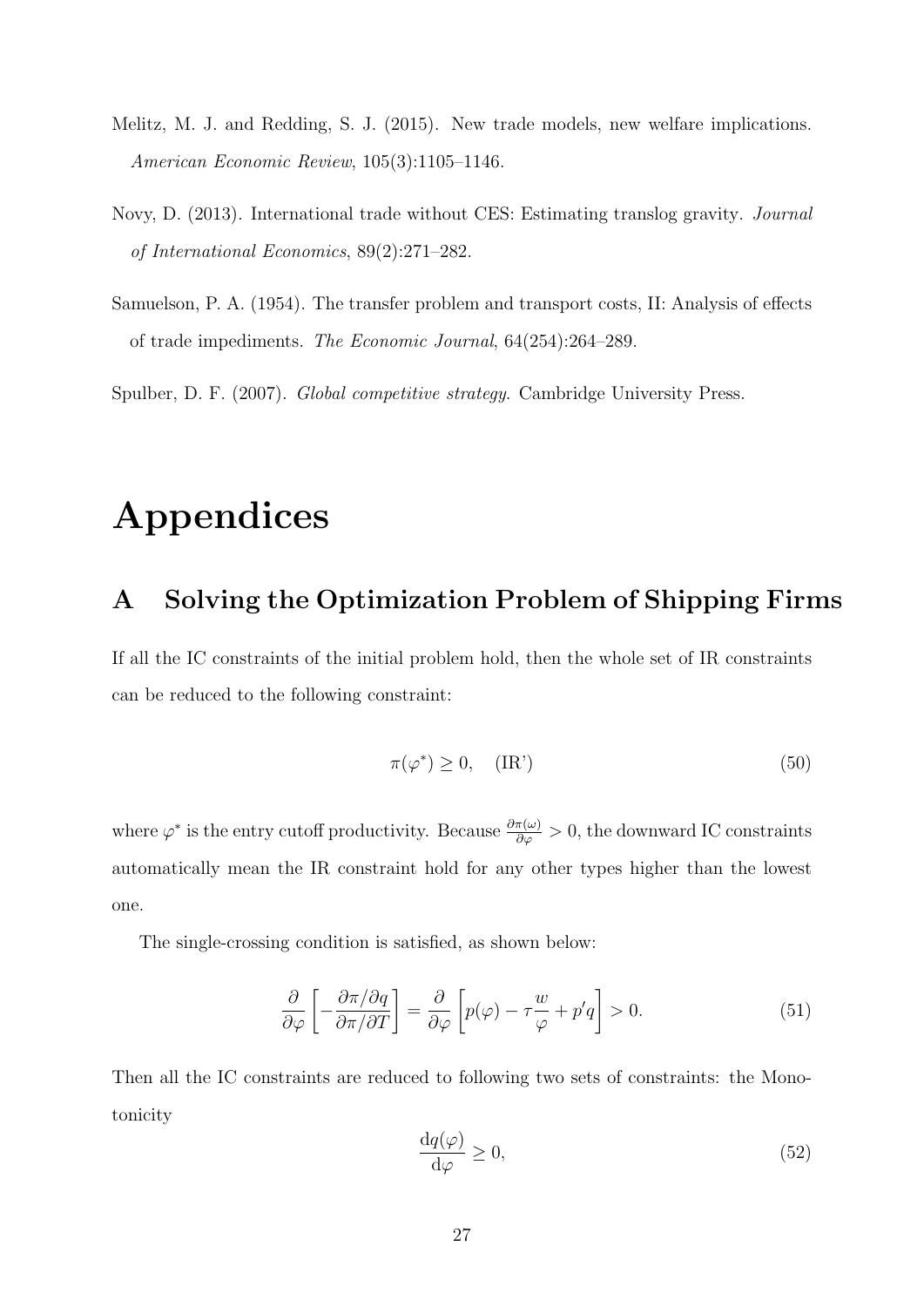Local incentive compatibility

<span id="page-29-1"></span>
$$
\left[p(\varphi) - \tau \frac{w}{\varphi} + p'q\right] \frac{dq(\varphi)}{d\varphi} = T'(\varphi) \quad \forall \varphi \in [\varphi^*, \infty). \tag{53}
$$

Define the following function as  $W(\varphi)$ :

$$
W(\varphi) := p(\varphi)q(\varphi) - \tau \frac{w}{\varphi}q(\varphi) - T(\varphi) = \max_{\hat{\omega}} p(\hat{\omega})q(\hat{\omega}) - \tau \frac{w}{\varphi}q(\hat{\omega}) - T(\hat{\omega}).
$$
 (54)

By the envelop theorem,

<span id="page-29-2"></span>
$$
\frac{\mathrm{d}W(\varphi)}{\mathrm{d}\varphi} = \frac{\tau w q(\varphi)}{\varphi^2}.\tag{55}
$$

Integrate the expression [\(55\)](#page-29-2) over  $[\varphi^*, \varphi]$  yields the following:

$$
W(\varphi) = \int_{\varphi^*}^{\varphi} \frac{\tau w q(x)}{x^2} dx + W(\varphi^*) = \int_{\varphi^*}^{\varphi} \frac{\tau w q(x)}{x^2} dx.
$$
 (56)

The second equal sign is valid because the IR' constraint must hold with equality, otherwise the shipping companies can be better off by increasing  $T(\omega)$ . Substitute the expression of  $W(\varphi)$  back into the original objective function of the shipping firms and perform an integration by parts will yield expression [\(8\)](#page-8-0).

#### <span id="page-29-0"></span>B The Determination of Cutoff Manufacturers

Equation [\(18\)](#page-11-2) shows that the shipping companies have the option to maximize profits over the fixed component  $C$  of transport charges. The adjustment of  $C$  changes the productivity level of cutoff manufacturers  $\varphi^*$ . Therefore, this section of the appendix is to show that the shipping firms' optimization over C is the same as opimization over  $\varphi^*$ .

One can easily show that equation [\(18\)](#page-11-2) holds regardless of whether  $q(\varphi^*) = 0$  is exogenously imposed beforehand. In case the cutoff productivity of the manufacturers is endogenously determined, equation [\(18\)](#page-11-2) has the following form:

<span id="page-29-3"></span>
$$
T(q;C) = \frac{q\left[\alpha - \eta Q_j^c - \frac{\gamma}{L}q + \theta wv\right]}{\theta + 1} + C = \frac{(p + \theta wv)q}{\theta + 1} + C.
$$
 (57)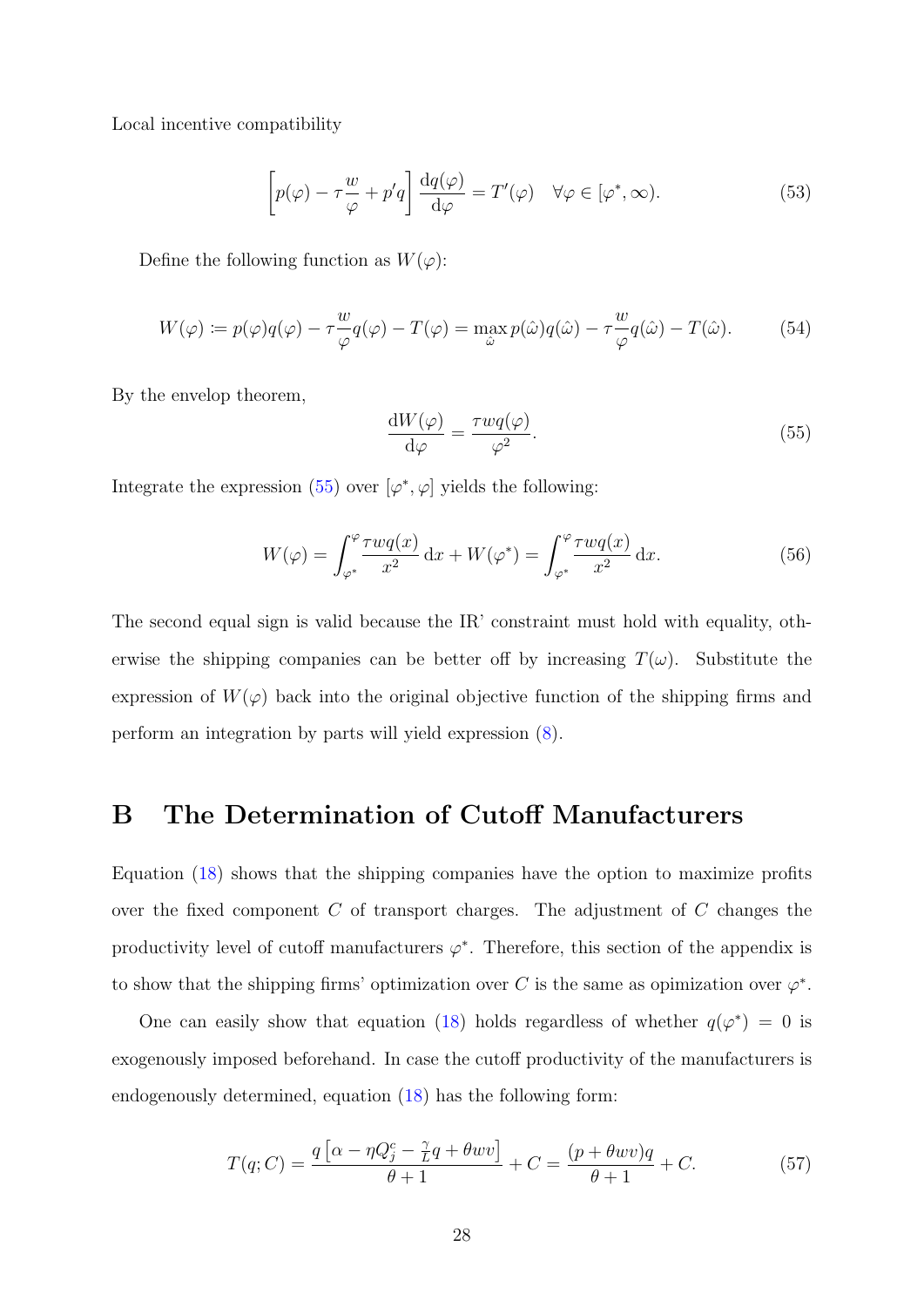Substituting equation [\(57\)](#page-29-3) back into equation [\(7\)](#page-8-2) yields the following:

$$
\max_{C} \int_{\varphi^*(C)}^{\infty} \frac{J_i}{N_{ij}} \left( T(q, C) - w v q(\varphi) \right) \, dG(\varphi),\tag{58}
$$

where  $\varphi^*$  is implicitly defined as a function of C through the following equation:

<span id="page-30-1"></span>
$$
p(\varphi^*)q(\varphi^*) - \frac{\tau_{ij}w_i}{\varphi^*}q(\varphi^*) - T(q, C) = 0.
$$
 (59)

Using the General Leibniz rule, the first order condition of above objective function w.r.t  $C$  gives the following:

<span id="page-30-0"></span>
$$
-\left[T(q(\varphi^*), C) - w\nu q(\varphi^*)\right]g(\varphi^*)\frac{\mathrm{d}\varphi^*}{\mathrm{d}C} + \underbrace{\int_{\varphi^*}^{\infty} \mathrm{d}G(\varphi)}_{\text{inframarginal gain}} = 0, \tag{60}
$$

where the first underbrace shows how much profits lose from marginal unit increase in  $C$ , while the second underbrace shows how much profits gain from the inframarginal manufacturers by one unit increase of C. Essentially, this first order condition shows that the shipping firms face a trade-off when setting how much  $C$  they should charge. After dividing both sides of equation [\(60\)](#page-30-0) by  $\frac{d\varphi^*}{dG}$  $\frac{d\varphi^*}{dC}$  and substituting for  $\frac{dC}{d\varphi^*}$  with the expression generated through the total differentiation equation [\(59\)](#page-30-1), the above first order condition arrives at equation [\(12\)](#page-9-2).

Figure [1](#page-31-0) is a numeric example showing how the shipping firms' profits vary with respect to the changes in the fixed component of the shipping charges C. The parameter values are given with proper discretion.[7](#page-30-2)

The profits of the shipping firms reach their highest when the fixed component of the shipping charges vanishes to zero, which justifies the result in equation [\(13\)](#page-9-3).

<span id="page-30-2"></span><sup>&</sup>lt;sup>7</sup>The parameter values are set as follows:  $L = 1, \tau = 1.2, w = 1, v = 2, \gamma = 4, \theta = 5, \alpha = 1000, \eta = 0.5$ 3,  $Q_j^c = 5$ ,  $b = 0.001$ . The range of C is [0, 100]. Here the value of  $Q_j^c$  is exogenously given, though it should be determined within the model. When the shipping firms are making decision, however, they treat  $Q_j^c$  as exogenously given. The assignment of exogenous values to  $Q_j^c$  here does not change the shipping firms' decision on their customer base.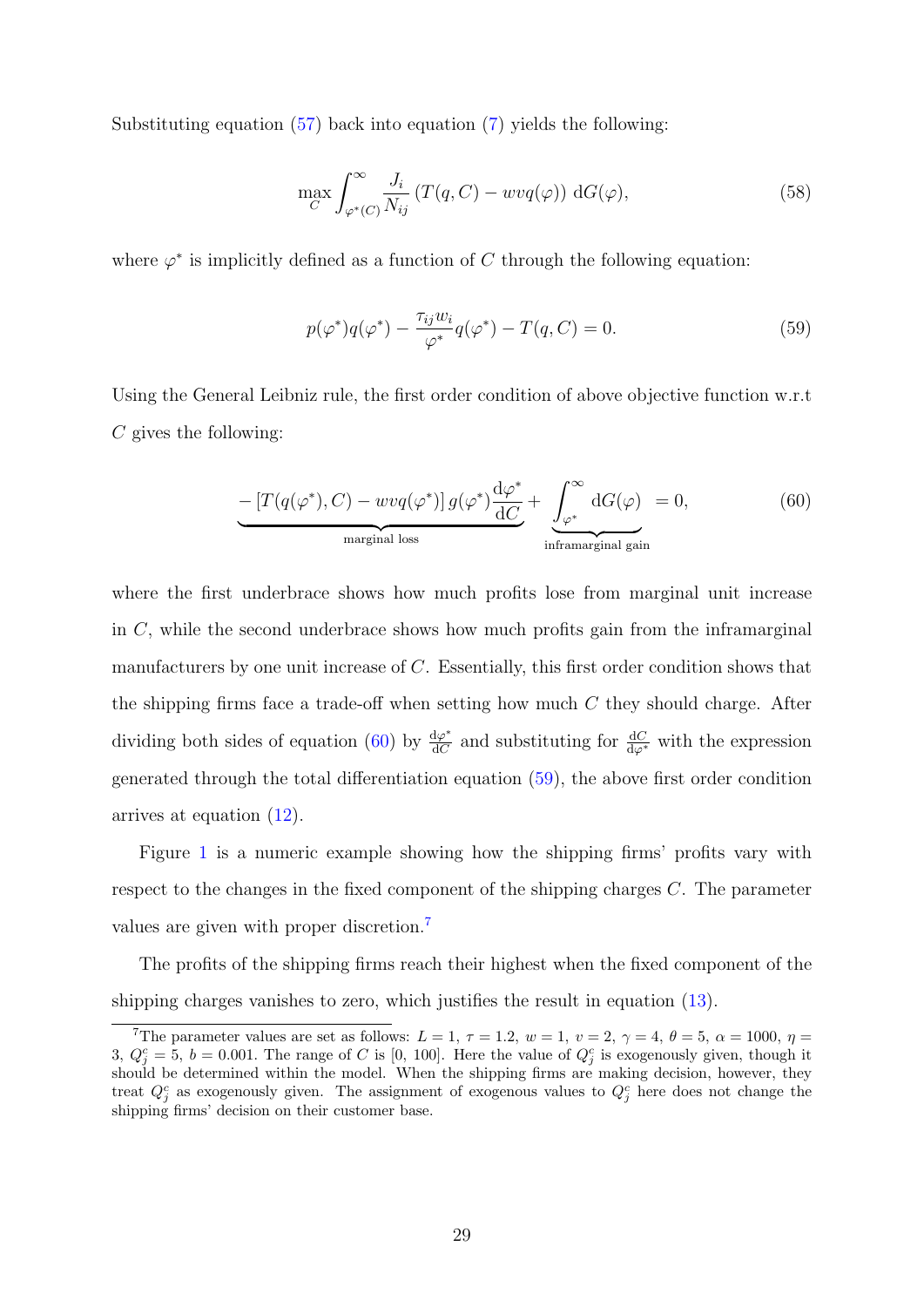

<span id="page-31-0"></span>Figure 1: Shipping Firms' Profits Variation with respect to C

## C Solving the Benchmark Model

Supposing manufacturers do not use the shipping services to distribute domestically, then the marginal cost of production is  $\frac{w}{\varphi} + wv$ . The profits maximization yields the following conditions:

$$
p'q + p = \frac{w}{\varphi} + wv
$$

$$
- (\alpha - p - \eta Q_j^c) + p = \frac{w}{\varphi} + wv
$$

$$
p(\varphi) = \frac{1}{2} \left( \alpha - \eta Q_j^c + \frac{w}{\varphi} + wv \right)
$$

$$
q(\varphi) = \frac{L_j}{2\gamma} \left( \alpha - \eta Q_j^c - \frac{w}{\varphi} - wv \right).
$$

If the mass of potential manufacturers ex ante in country  $i$  is denoted by  $J_i$ , then the mass of entrants  $M_{ij}$  can be expressed as follows:

$$
M_{ij} = J_i(1 - G_i(\varphi_{ij}^*)),
$$
\n(61)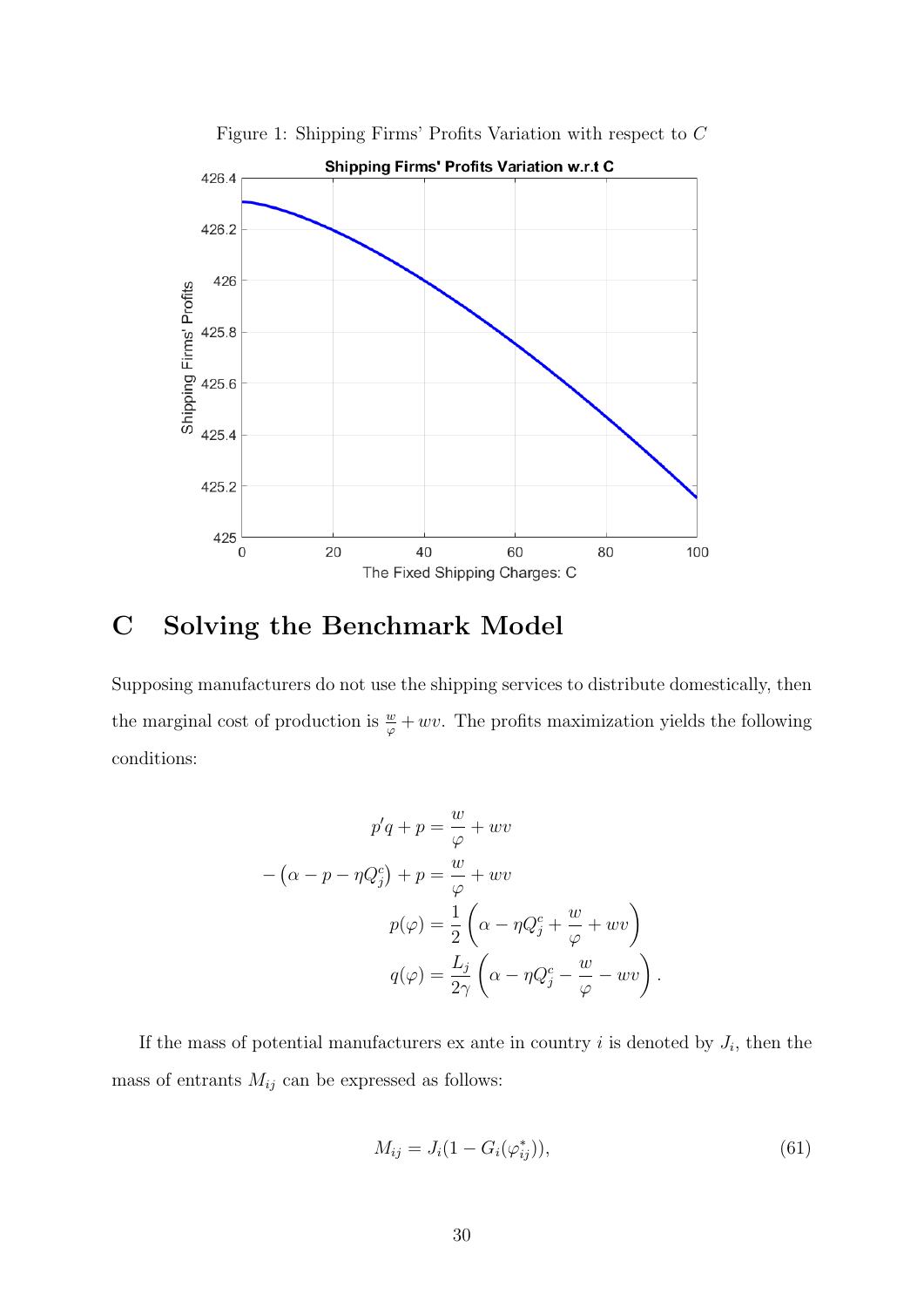where  $G_i(\varphi) = 1 - \left(\frac{b_i}{\varphi}\right)$  $\left(\frac{b_i}{\varphi}\right)^{\theta}$  is assumed to be the Pareto distribution where the potential manufacturers draw productivity and we assume  $b_i$  is low enough to ensure a cutoff threshold for every destination country j is active, namely  $\varphi_{ij}^* > b_i$ . It is straight forward to show  $F_i(\varphi)$  and  $G_i(\varphi)$  have the following relation:

$$
F_i(\varphi) = \frac{G_i(\varphi) - G_i(\varphi^*)}{1 - G_i(\varphi^*)}.
$$
\n(62)

The aggregate variable  $P_j$  is expressed as:

$$
P_j = \int_{\omega \in \Omega_{ij}} p(\omega) d\omega
$$
  
= 
$$
\int_{\varphi_{jj}^*}^{\infty} J_j p(\varphi) dG_j(\varphi)
$$
  
= 
$$
J_j \int_{\varphi_{jj}^*}^{\infty} \frac{1}{2} \left( \alpha - \eta Q_j^c + \frac{w}{\varphi} + wv \right) \theta \frac{b_j^{\theta}}{\varphi^{\theta+1}} d\varphi
$$
  
= 
$$
J_j \frac{b_j^{\theta} w (1 + 2\theta + 2(\theta + 1)v\varphi_{jj}^*)}{2(\theta + 1)(\varphi_{jj}^*)^{\theta+1}}.
$$

The profits formula is given as follows:

$$
\pi_{jj}(\varphi) = pq - \frac{w}{\varphi}q - wvq
$$
  
=  $\frac{1}{2} \left( \alpha - \eta Q_j^c - \frac{w}{\varphi} - wv \right) q$   
=  $\frac{L_j}{4\gamma} \left( \alpha - \eta Q_j^c - \frac{w}{\varphi} - wv \right)^2$ 

The expected profits are given as follows:

$$
\pi_j = \int_{\varphi_{jj}^*}^{\infty} \pi_{jj}(\varphi) dG_j(\varphi)
$$
  
= 
$$
\int_{\varphi_{jj}^*}^{\infty} \frac{L_j}{4\gamma} \left( \alpha - \eta Q_j^c - \frac{w}{\varphi} - wv \right)^2 \theta \frac{b_j^{\theta}}{\varphi^{\theta+1}} d\varphi
$$
  
= 
$$
\frac{b_j^{\theta} L_j w^2}{2\gamma(\theta+1)(\theta+2)(\varphi_{jj}^*)^{\theta+2}}.
$$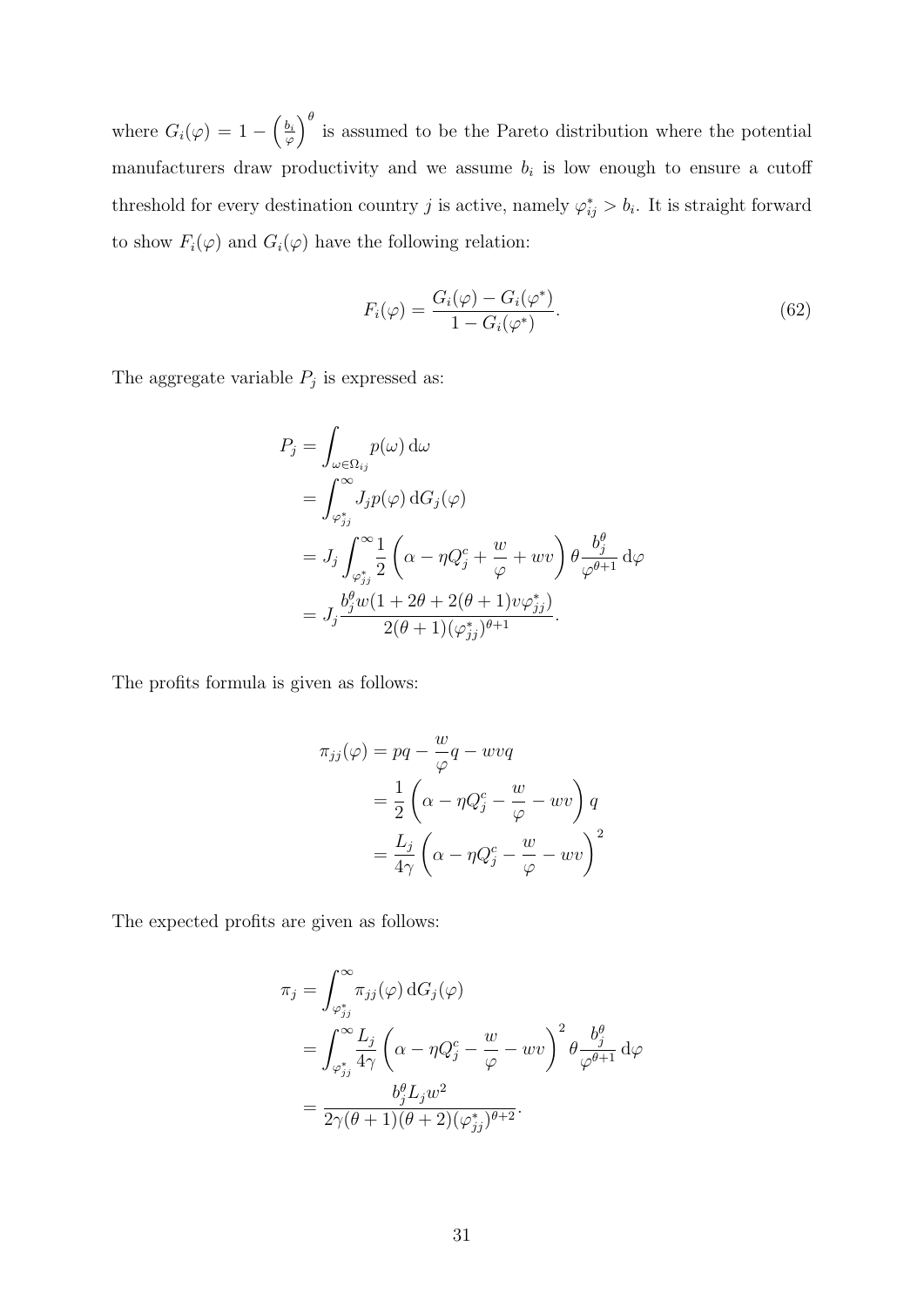The free-entry condition implies the following:

$$
\pi_j = wf_e
$$
\n
$$
\varphi_{jj}^D = \left[\frac{b_j^{\theta} L_j w}{2\gamma(\theta+1)(\theta+2)f_e}\right]^{\frac{1}{\theta+2}}
$$
\n(63)

which is the same productivity cutoff as in [Melitz and Ottaviano](#page-27-3) [\(2008\)](#page-27-3). Similarly, the productivity cutoff in the open economy in this paper is the same as in [Melitz and](#page-27-3) [Ottaviano](#page-27-3) [\(2008\)](#page-27-3). The active mass of firms is given as follows:

$$
M_j^D = \frac{2\gamma(\theta + 1)(\alpha\varphi_{jj}^* - vw\varphi_{jj}^* - w)}{w\eta}.\tag{64}
$$

Correspondingly,  $\sigma_p^2$  is given as:

$$
\sigma_p^2 \coloneqq \int_{\varphi_{ii}^*}^{\infty} (p(\varphi) - \bar{p}_i)^2 \, dF_i(\varphi)
$$
\n
$$
= \int_{\varphi_{ii}^*}^{\infty} \left[ \frac{1}{2} \left( \alpha - \eta Q_j^c + \frac{w}{\varphi} + wv \right) - \frac{w(1 + 2\theta + 2(\theta + 1)v\varphi_{ii}^*}{2(\theta + 1)\varphi_{ii}^*} \right]^2 \, dF_i(\varphi)
$$
\n
$$
= \int_{\varphi_{ii}^*}^{\infty} \left[ \frac{1}{2} \left( \alpha - \eta Q_j^c + \frac{w}{\varphi} + wv \right) - \frac{w(1 + 2\theta + 2(\theta + 1)v\varphi_{ii}^*}{2(\theta + 1)\varphi_{ii}^*} \right]^2 \theta \frac{(\varphi_{ii}^*)^\theta}{\varphi^{\theta + 1}} \, d\varphi
$$
\n
$$
= \frac{w^2 \theta}{4(\theta + 1)^2(\theta + 2)(\varphi_{ii}^*)^2}.
$$

The welfare expression is then given as follows:

$$
U^D = 1 + \frac{1}{2\eta} \left( \alpha - v - \frac{1}{\varphi_{ii}^*} \right) \left( \alpha - v - \frac{\theta + 1}{(\theta + 2)\varphi_{ii}^*} \right). \tag{65}
$$

# D Proof of Proposition [3](#page-17-1)

To compare the following two cutoffs:

$$
(\varphi_{ii}^*)^{\theta+2} = \frac{\theta}{\theta+1} \frac{\lambda L_i \left(\tau_{ij}^{\theta} \tau_{ji}^{\theta} - \left(\frac{\theta}{\theta+1}\right)^{2\theta+2}\right)}{\tau_{ji}^{\theta} \left(\tau_{ij}^{\theta} - \left(\frac{\theta}{\theta+1}\right)^{\theta+1}\right)}, \ (\varphi_{ii}^{DO})^{\theta+2} = \frac{\theta}{\theta+1} \frac{\lambda L_i (\tau_{ij}^{\theta} \tau_{ji}^{\theta}-1)}{\tau_{ji}^{\theta} \left(\tau_{ij}^{\theta}-1\right)} \tag{66}
$$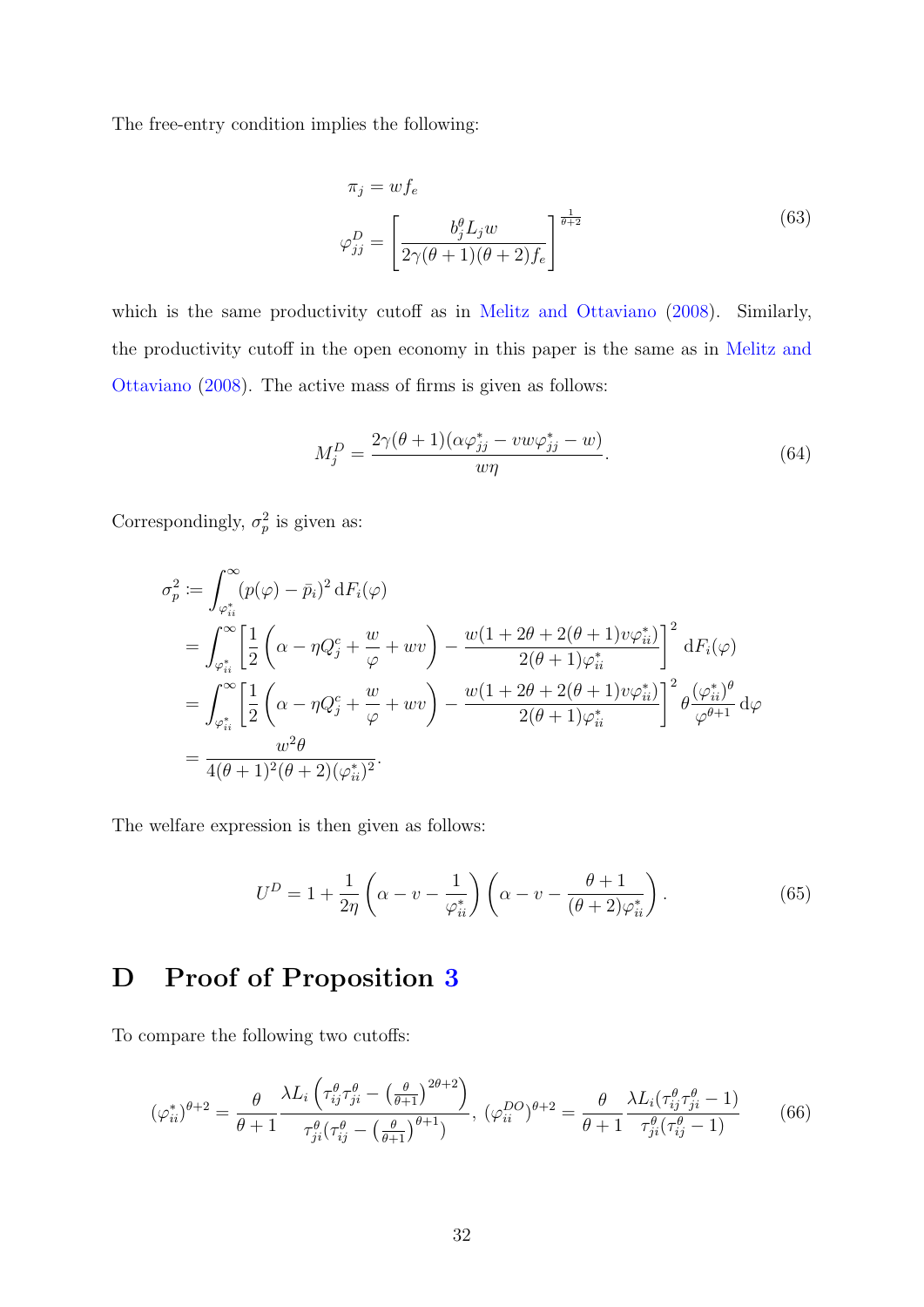it is equivalent to assessing whether the following function is increasing or decreasing in the range of  $[\theta/(\theta+1), 1]$ :

$$
f(x) = \frac{\tau_{ij}^{\theta} \tau_{ji}^{\theta} - x^2}{\tau_{ij}^{\theta} - x}.
$$

Its derivative is:

$$
f'(x) = \frac{x^2 - 2x\tau_{ij}^{\theta} + \tau_{ij}^{\theta}\tau_{ji}^{\theta}}{(\tau_{ij}^{\theta} - x)^2}.
$$

A sufficient condition for the numerator of the above to be positive is to have  $\tau_{ji} \geq \tau_{ij}$ and for it to be negative is to have  $\tau_{ji} \ll \tau_{ij}$ , at the same time  $\theta$  is large enough to ensure:

$$
\frac{\theta}{\theta+1} > \tau_{ij}^{\theta} - \sqrt{(\tau_{ij}^{\theta})^2 - \tau_{ij}^{\theta}\tau_{ji}^{\theta}} \quad \text{and} \quad 1 - 2\tau_{ij}^{\theta} + \tau_{ij}^{\theta}\tau_{ji}^{\theta} < 0.
$$

#### E Solving the Full Model

The model can be solved following the steps in the benchmark model. The aggregate variable  $P_j$  is expressed as:

$$
P_j = \sum_i J_i \int_{\varphi_{ij}^*}^{\infty} \frac{1}{2} \left( p_j^* + \frac{\tau_{ij} w}{\theta \varphi} + \frac{\tau_{ij} w}{\varphi} + wv \right) \theta \frac{b_i^{\theta}}{\varphi^{\theta+1}} d\varphi
$$
  
= 
$$
\sum_i J_i \frac{b_i^{\theta} w(\tau_{ij} + 2\theta \tau_{ij} + 2\theta v \varphi_{ij}^*)}{2\theta(\varphi_{ij}^*)^{\theta+1}}.
$$
 (67)

Given the quantity and payment menu  $(q(\omega), T(\omega))$  specified in section [3,](#page-7-0) the profits of the manufacturers in country  $i$  earned in country  $j$  is given by:

<span id="page-34-0"></span>
$$
\pi_{ij}(\varphi) = \frac{\theta}{\theta + 1} \frac{L_j}{4\gamma} (p_j^* - \frac{\tau w}{\theta \varphi} - \frac{\tau w}{\varphi} - wv)^2
$$
\n(68)

Then, the expected profits for the manufacturers in country  $i$  is given as:

$$
\pi_i = \sum_j \int_{\varphi_{ij}^*}^{\infty} \frac{\theta}{\theta + 1} \frac{L_j}{4\gamma} (p_{ij}^* - \frac{\tau w}{\theta \varphi} - \frac{\tau w}{\varphi} - wv)^2 \theta \frac{b_i^{\theta}}{\varphi^{\theta+1}} d\varphi
$$
  
= 
$$
\sum_j \frac{b_i^{\theta} L_j \tau_{ij}^2 w^2}{(4\gamma \theta + 2\gamma \theta^2)(\varphi_{ij}^*)^{\theta+2}}.
$$
 (69)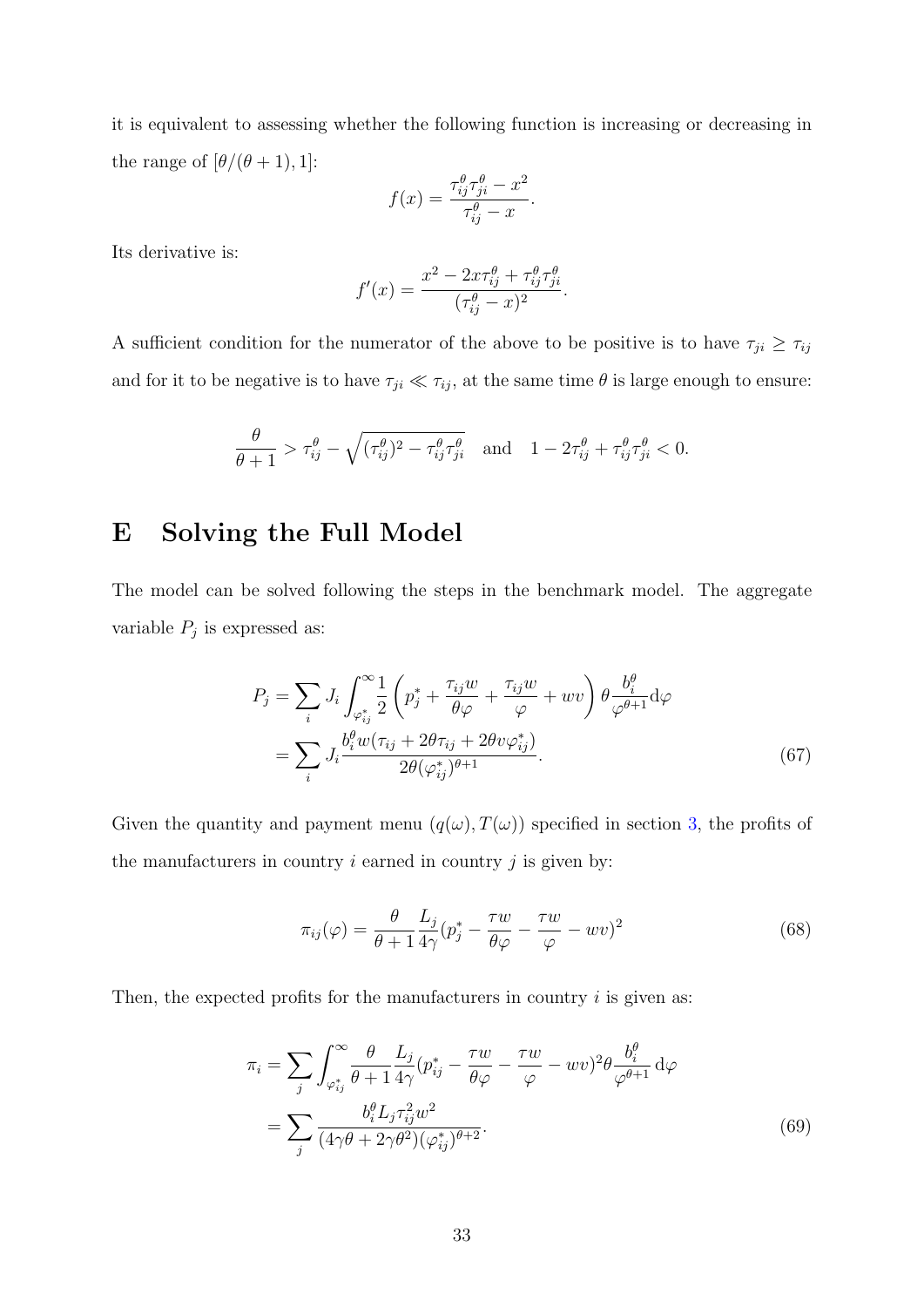The free-entry condition implies that the productivity cutoff under a closed economy:

$$
\varphi_{ii}^* = \left[\frac{L_i b_i^{\theta}}{2\theta(\theta + 2)\gamma f_e}\right]^{1/(\theta + 2)}
$$

To generate the formula of the masses of active firms, we utilize equation [\(14\)](#page-10-0) to express  $Q_i^c$  as a function of entry cutoff:

<span id="page-35-0"></span>
$$
Q_i^c = \frac{\alpha \theta \varphi_{ii}^* - v w \theta \varphi_{ii}^* - w \tau - w \theta \tau}{\eta \theta \varphi_{ii}^*}.
$$
\n
$$
(70)
$$

.

The macro variable  $P_i$  under the closed economy is given by equation [\(67\)](#page-34-0):

$$
P_i = \frac{M_i w(\tau + 2\theta \tau + 2v\theta \varphi_{ii}^*)}{2\theta \varphi_{ii}^*}.
$$

Substituting the expressions of  $Q_i^c$  and  $P_i$  into the equation [\(4\)](#page-6-1), we can arrive at the expression for the mass of active firms:

$$
M_i = \frac{2\gamma(\alpha\theta\varphi_{ii}^* - \theta - 1 - v\theta\varphi_{ii}^*)}{\eta}.
$$
\n(71)

 $\bar{p}_i$  is given as:

$$
\bar{p}_i \coloneqq \frac{P_i}{M_i} = \frac{\tau + 2\theta\tau}{2\theta\varphi_{ii}^*} + v.
$$

 $\sigma_p^2$  is given as:

$$
\sigma_p^2 := \int_{\varphi_{ii}^*}^{\infty} (p(\varphi) - \bar{p}_i)^2 \, dF_i(\varphi)
$$

$$
= \frac{w^2 \tau^2}{4\theta(\theta + 2)(\varphi_{ii}^*)^2}.
$$

Because all the profits accrued in the shipping industry are rebated to consumers as wages, wage is the only source of income for each individual. Therefore, the indirect utility function under a closed economy could be expressed as the parameter values and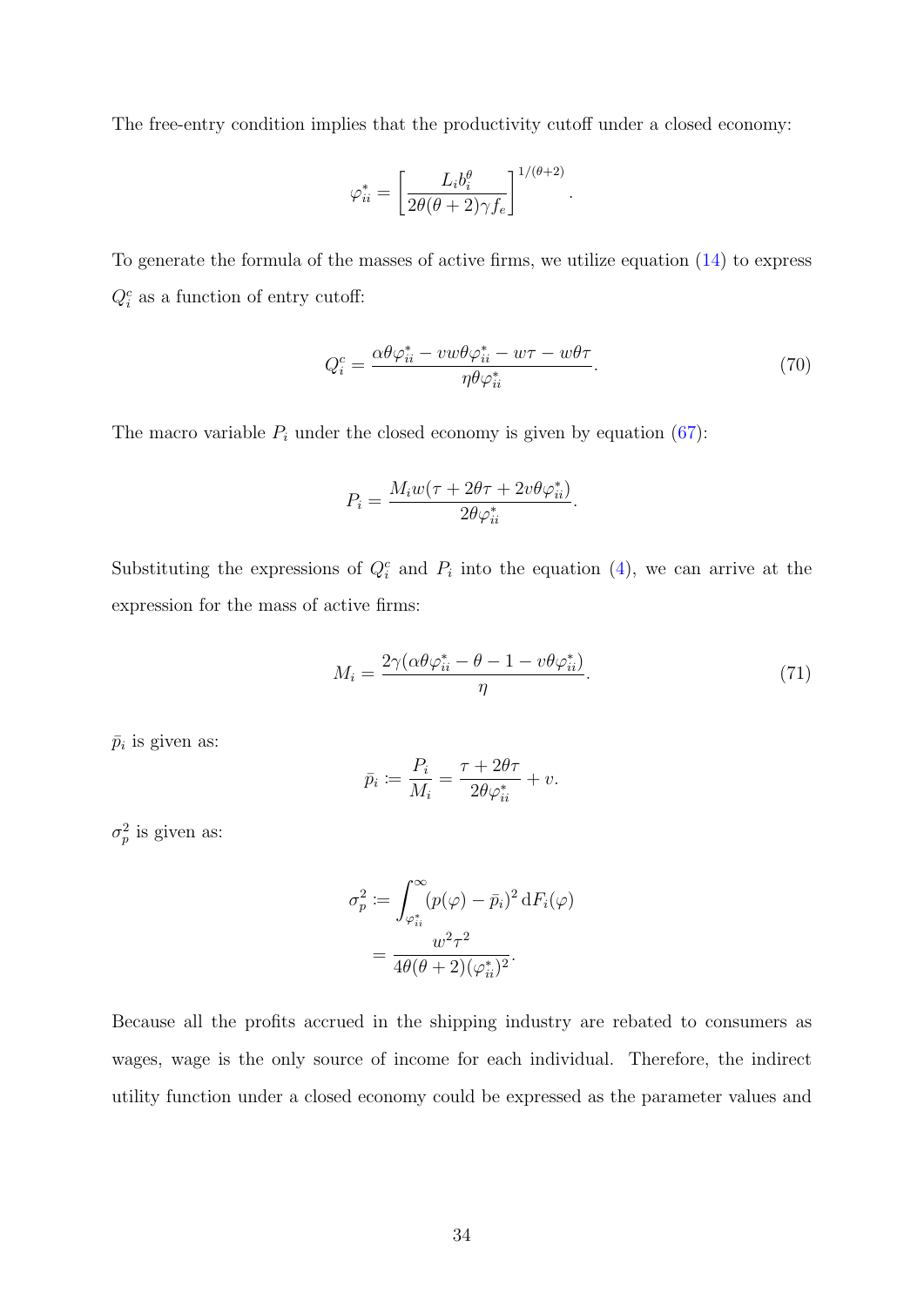the entry cutoff  $\varphi_{ii}^*$ :

$$
U = 1 + \frac{1}{2} \left( \eta + \frac{\gamma}{M_i} \right)^{-1} (\alpha - \bar{p}_i)^2 + \frac{1}{2} \frac{M_i}{\gamma} \sigma_p^2
$$
  
= 
$$
1 + \frac{1}{2\eta} \left( \alpha - v - \frac{\theta + 1}{\theta \varphi_{ii}^*} \right) \left( \alpha - v - \frac{(\theta + 1)^2}{\theta(\theta + 2)\varphi_{ii}^*} \right).
$$

Consider a two-country open economy where the unit shipping costs are the same both domestically and internationally. Equation [\(14\)](#page-10-0) yields the connection between  $\varphi_{ij}^*$  and  $\varphi_{jj}^*$ :

<span id="page-36-0"></span>
$$
\varphi_{ij}^* = \tau_{ij}\varphi_{jj}^* \quad \forall i, j. \tag{72}
$$

The free entry condition of both countries implies:

<span id="page-36-1"></span>
$$
\frac{L_j \tau_{ij}^2}{(\varphi_{ij}^*)^{\theta+2}} + \frac{L_i}{(\varphi_{ii}^*)^{\theta+2}} = \frac{1}{\lambda},
$$
\n
$$
\frac{L_i \tau_{ji}^2}{(\varphi_{ji}^*)^{\theta+2}} + \frac{L_j}{(\varphi_{jj}^*)^{\theta+2}} = \frac{1}{\lambda}.
$$
\n(73)

Together with equation [\(72\)](#page-36-0), the cutoffs are given as:

$$
\varphi_{ii}^* = \left(\frac{\lambda L_i(\tau_{ij}^\theta \tau_{ji}^\theta - 1)}{\tau_{ji}^\theta(\tau_{ij}^\theta - 1)}\right)^{\frac{1}{\theta + 2}},\tag{74}
$$

$$
\varphi_{ji}^* = \left(\frac{\lambda L_i \tau_{ji}^2 (\tau_{ij}^\theta \tau_{ji}^\theta - 1)}{\tau_{ij}^\theta - 1}\right)^{\frac{1}{\theta + 2}}.
$$
\n(75)

As in the benchmark model, it is straightforward to verify that in any destination country i the price distribution facing the consumers is the same for goods from any source countries, which indicates that the expression for macro variable  $P_i$  is the same as in a closed economy. Equation [\(14\)](#page-10-0) shows that the formula for macro variable  $Q_i^c$  should be the same as in the closed economy in equation [\(70\)](#page-35-0). Thereafter, every macro variable in the open economy inherits the same formula as in the closed economy, including the welfare expression.

The mass of firms in country  $i$  consists of firms coming from domestic and foreign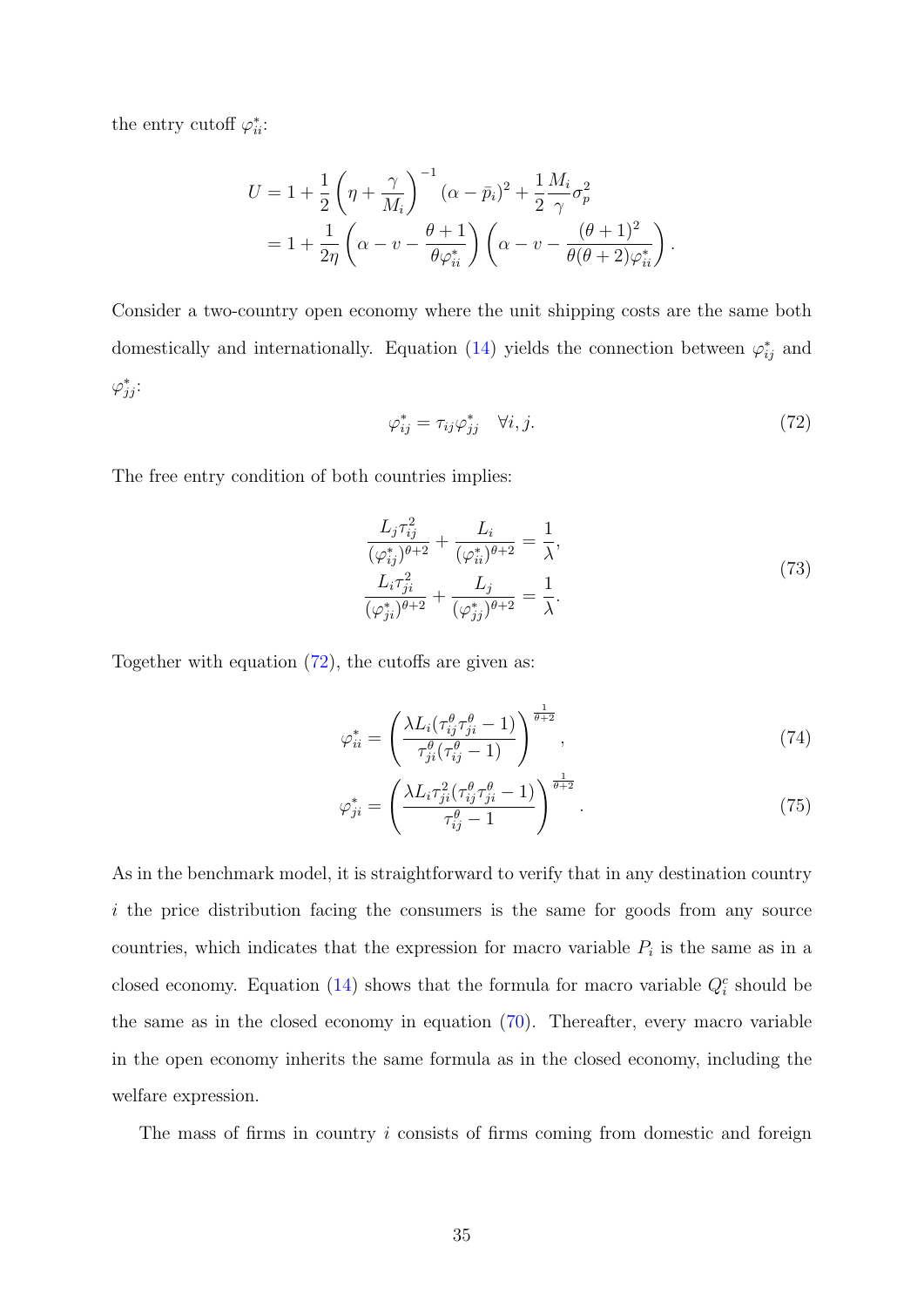markets which gives the following:

<span id="page-37-0"></span>
$$
M_{ji} + M_{ii} = M_i,
$$
  
(1 - G(\varphi\_{ji}^\*))J\_j + (1 - G(\varphi\_{ii}^\*))J\_i = M\_i. (76)

The equations [\(76\)](#page-37-0) and [\(72\)](#page-36-0) can solve  $J_i$  as functions of cutoffs:

$$
J_i = \frac{1}{b^{\theta}(\tau_{ij}^{\theta}\tau_{ji}^{\theta} - 1)} (M_i(\varphi_{ii}^*)^{\theta}\tau_{ij}^{\theta}\tau_{ji}^{\theta} - M_j(\varphi_{jj}^*)^{\theta}\tau_{ij}^{\theta})
$$
  

$$
= \frac{2\gamma}{\eta b^{\theta}(\tau_{ij}^{\theta}\tau_{ji}^{\theta} - 1)} [(\alpha\theta\varphi_{ii}^* - \theta - 1 - \upsilon\theta\varphi_{ii}^*)(\varphi_{ii}^*)^{\theta}\tau_{ij}^{\theta}\tau_{ji}^{\theta}
$$
  

$$
- (\alpha\theta\varphi_{jj}^* - \theta - 1 - \upsilon\theta\varphi_{jj}^*)(\varphi_{jj}^*)^{\theta}\tau_{ij}^{\theta}].
$$

The value of  $M_{ij}$  and  $M_{ii}$  can be easily derived, after knowing  $J_i$ , and correspondingly, the equilibrium number of the shipping firms on each route can be pinned down by the free-entry condition as in the closed economy.

Just as in traditional heterogeneous firms trade literature, opening to a costly trade features selection of the more productive firms into export market,  $J_i > 0$  implies:

$$
(\alpha \theta \varphi_{ii}^* - \theta - 1 - v \theta \varphi_{ii}^*) (\varphi_{ji}^*)^{\theta} > (\alpha \theta \varphi_{jj}^* - \theta - 1 - v \theta \varphi_{jj}^*) (\varphi_{jj}^*)^{\theta}
$$

$$
\frac{(\alpha \theta \frac{\varphi_{ji}^*}{\tau_{ji}} - \theta - 1 - v \theta \frac{\varphi_{ji}^*}{\tau_{ji}}) (\varphi_{ji}^*)^{\theta}}{(\alpha \theta \varphi_{jj}^* - \theta - 1 - v \theta \varphi_{jj}^*) (\varphi_{jj}^*)^{\theta}} > 1
$$

$$
\varphi_{ji}^* > \varphi_{jj}^*.
$$

# F Unequal Unit Cost of Shipping

When the unit cost of domestic shipping does not equal to international shipping, equation [\(14\)](#page-10-0) implies a variant of equation [\(72\)](#page-36-0):

<span id="page-37-1"></span>
$$
\varphi_{ij}^* = \tau_{ij}\varphi_{jj}^* + A_{ij} \quad \forall i, j. \tag{77}
$$

where  $A_{ij} = \frac{\theta}{\theta+1} (v_{ij} - v_{jj}) \varphi_{ij}^* \varphi_{jj}^* > 0.$